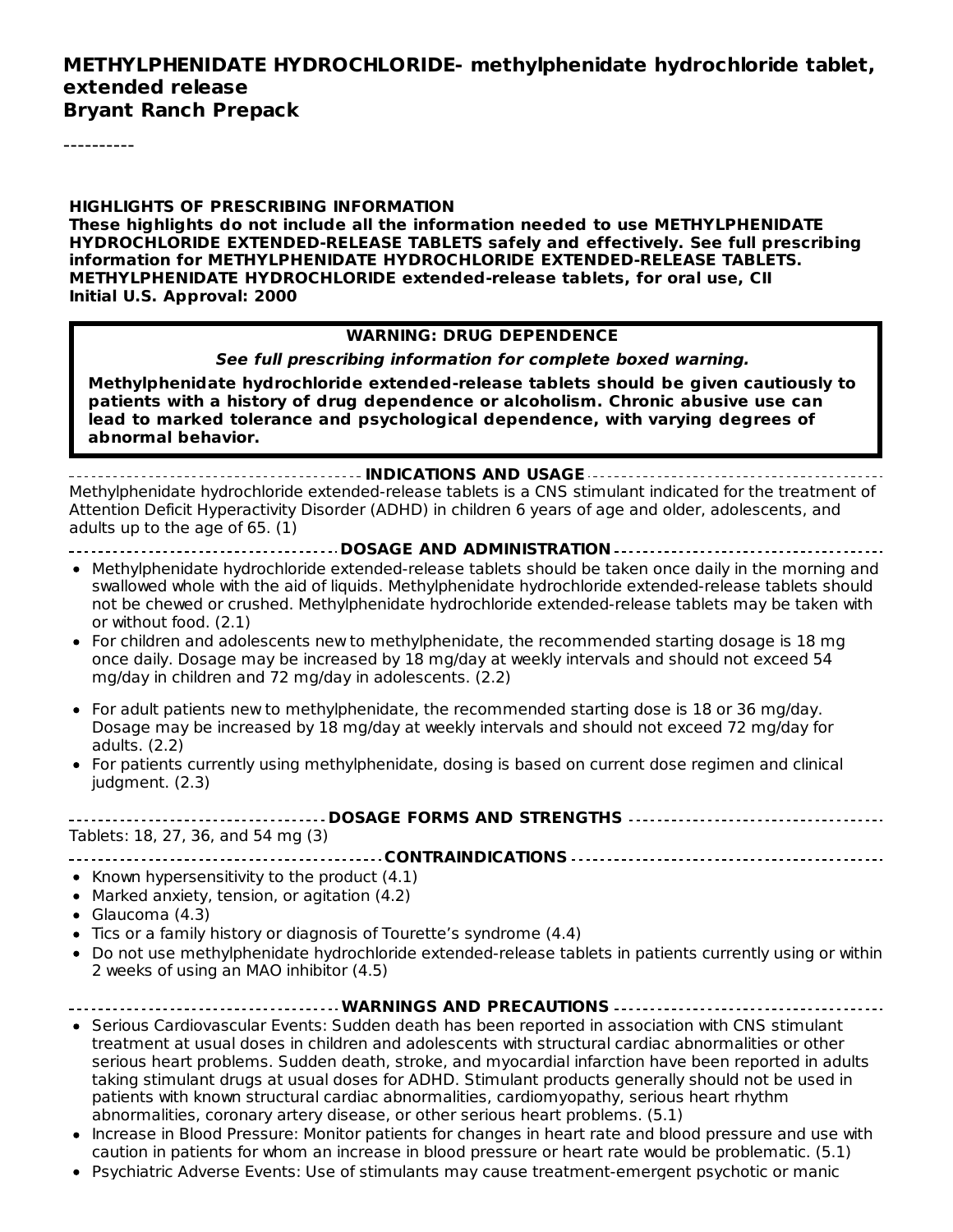Psychiatric Adverse Events: Use of stimulants may cause treatment-emergent psychotic or manic symptoms in patients with no prior history, or exacerbation of symptoms in patients with preexisting psychiatric illness. Clinical evaluation for Bipolar Disorder is recommended prior to stimulant use. Monitor for aggressive behavior. (5.2)

- Seizures: Stimulants may lower the convulsive threshold. Discontinue in the presence of seizures. (5.3)
- Priapism: cases of painful and prolonged penile erections and priapism have been reported with methylphenidate products. Immediate medical attention should be sought if signs or symptoms of painful or prolonged penile erections or priapism are observed. (5.4)
- Peripheral Vasculopathy, including Raynaud's Phenomenon: Stimulants used to treat ADHD are associated with peripheral vasculopathy, including Raynaud's phenomenon. Careful observation for digital changes is necessary during treatment with ADHD stimulants. (5.5)
- Visual Disturbance: difficulties with accommodation and blurring of vision have been reported with stimulant treatment. (5.7)
- Long-Term Suppression of Growth: monitor height and weight at appropriate intervals in pediatric patients. (5.6)
- Gastrointestinal obstruction with preexisting GI narrowing. (5.8)
- Hematologic monitoring: Periodic CBC, differential, and platelet counts are advised during prolonged therapy. (5.9)

**ADVERSE REACTIONS** The most common adverse reaction in double-blind clinical trials (>5%) in children and adolescents was abdominal pain upper. The most common adverse reactions in double-blind clinical trials (>5%) in adult patients were decreased appetite, headache, dry mouth, nausea, insomnia, anxiety, dizziness, weight decreased, irritability, and hyperhidrosis. (6.1 and 6.2) The most common adverse reactions associated with discontinuation (≥1%) from either pediatric or adult clinical trials were anxiety, irritability, insomnia, and blood pressure increased. (6.3) **To report SUSPECTED ADVERSE REACTIONS, contact Camber Pharmaceuticals, Inc. at 1-866- 495-8330 or FDA at 1-800-FDA-1088 or www.fda.gov/medwatch. DRUG INTERACTIONS** Do not use methylphenidate hydrochloride extended-release tablets in patients currently using or within 2 weeks of using an MAO inhibitor (7.1) Methylphenidate hydrochloride extended-release tablets may increase blood pressure; use cautiously with vasopressors (7.2) Inhibition of metabolism of coumarin anticoagulants, anticonvulsants, and some antidepressants (7.3)

- **USE IN SPECIFIC POPULATIONS**
- Caution should be exercised if administered to nursing mothers (8.3)
- Safety and efficacy has not been established in children less than six years old or elderly patients greater than 65 years of age (8.4 and 8.5)

#### **See 17 for PATIENT COUNSELING INFORMATION and Medication Guide.**

**Revised: 1/2022**

## **FULL PRESCRIBING INFORMATION: CONTENTS\* WARNING: DRUG DEPENDENCE**

## **1 INDICATIONS AND USAGE**

- 1.1 Special Diagnostic Considerations
- 1.2 Need for Comprehensive Treatment Program

#### **2 DOSAGE AND ADMINISTRATION**

- 2.1 General Dosing Information
- 2.2 Patients New to Methylphenidate
- 2.3 Patients Currently Using Methylphenidate
- 2.4 Dose Titration
- 2.5 Maintenance/Extended Treatment
- 2.6 Dose Reduction and Discontinuation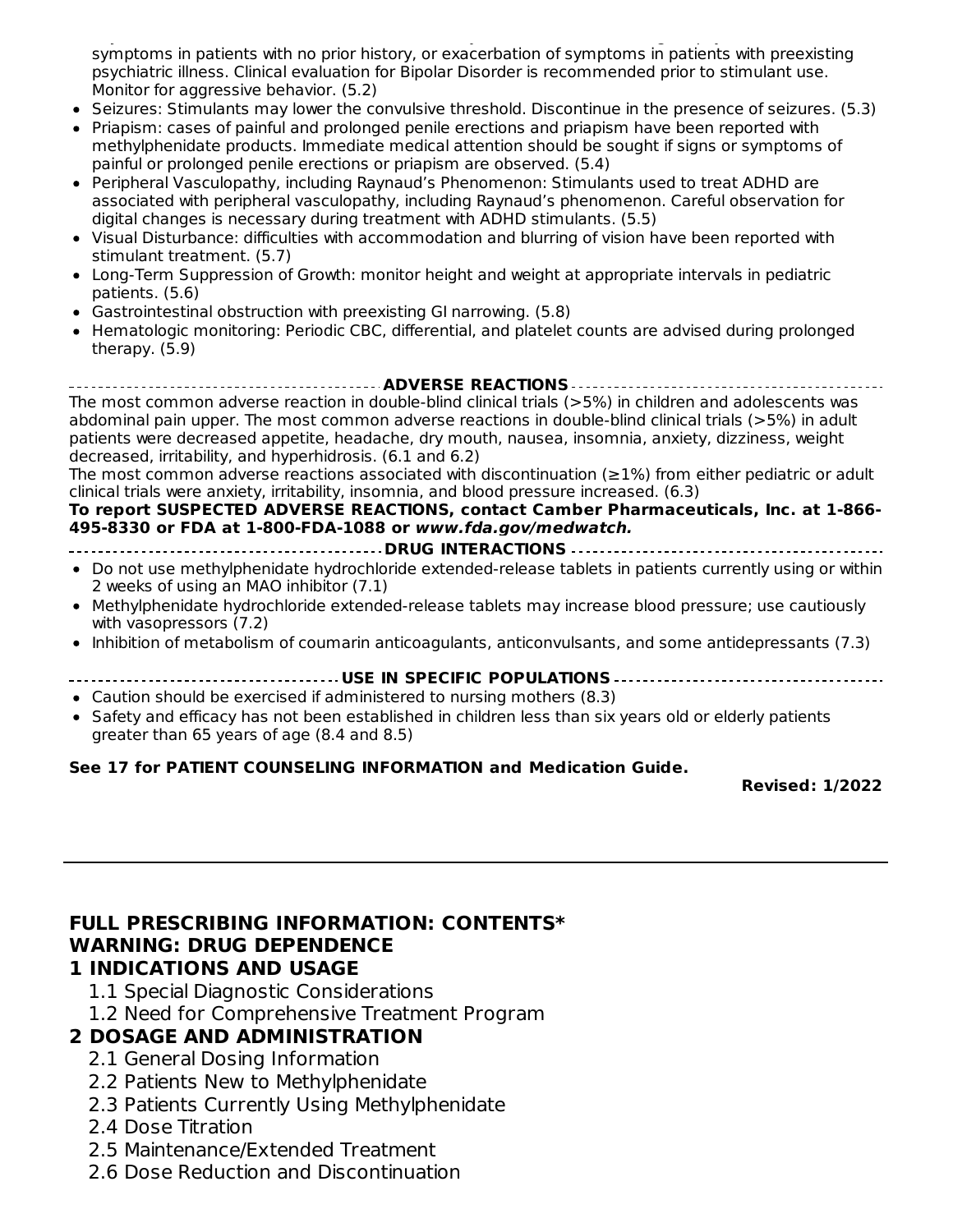### **3 DOSAGE FORMS AND STRENGTHS**

#### **4 CONTRAINDICATIONS**

- 4.1 Hypersensitivity to Methylphenidate
- 4.2 Agitation
- 4.3 Glaucoma
- 4.4 Tics
- 4.5 Monoamine Oxidase Inhibitors

## **5 WARNINGS AND PRECAUTIONS**

- 5.1 Serious Cardiovascular Events
- 5.2 Psychiatric Adverse Events
- 5.3 Seizures
- 5.4 Priapism
- 5.5 Peripheral Vasculopathy, including Raynaud's Phenomenon
- 5.6 Long-Term Suppression of Growth
- 5.7 Visual Disturbance
- 5.8 Potential for Gastrointestinal Obstruction
- 5.9 Hematologic Monitoring

### **6 ADVERSE REACTIONS**

6.1 Commonly Observed Adverse Reactions in Double-Blind, Placebo-Controlled Clinical Trials

6.2 Other Adverse Reactions Observed in Methylphenidate Hydrochloride Extended-Release Tablets Clinical Trials

6.3 Discontinuation Due to Adverse Reactions

6.4 Tics

6.5 Blood Pressure and Heart Rate Increases

6.6 Postmarketing Experience

## **7 DRUG INTERACTIONS**

- 7.1 MAO Inhibitors
- 7.2 Vasopressor Agents

7.3 Coumarin Anticoagulants, Antidepressants, and Selective Serotonin Reuptake **Inhibitors** 

7.4 Risperidone

## **8 USE IN SPECIFIC POPULATIONS**

- 8.1 Pregnancy
- 8.2 Labor and Delivery
- 8.3 Nursing Mothers
- 8.4 Pediatric Use
- 8.5 Geriatric Use

### **9 DRUG ABUSE AND DEPENDENCE**

- 9.1 Controlled Substance
- 9.2 Abuse
- 9.3 Dependence

### **10 OVERDOSAGE**

- 10.1 Signs and Symptoms
- 10.2 Recommended Treatment
- 10.3 Poison Control Center

### **11 DESCRIPTION**

11.1 System Components and Performance

## **12 CLINICAL PHARMACOLOGY**

12.1 Mechanism of Action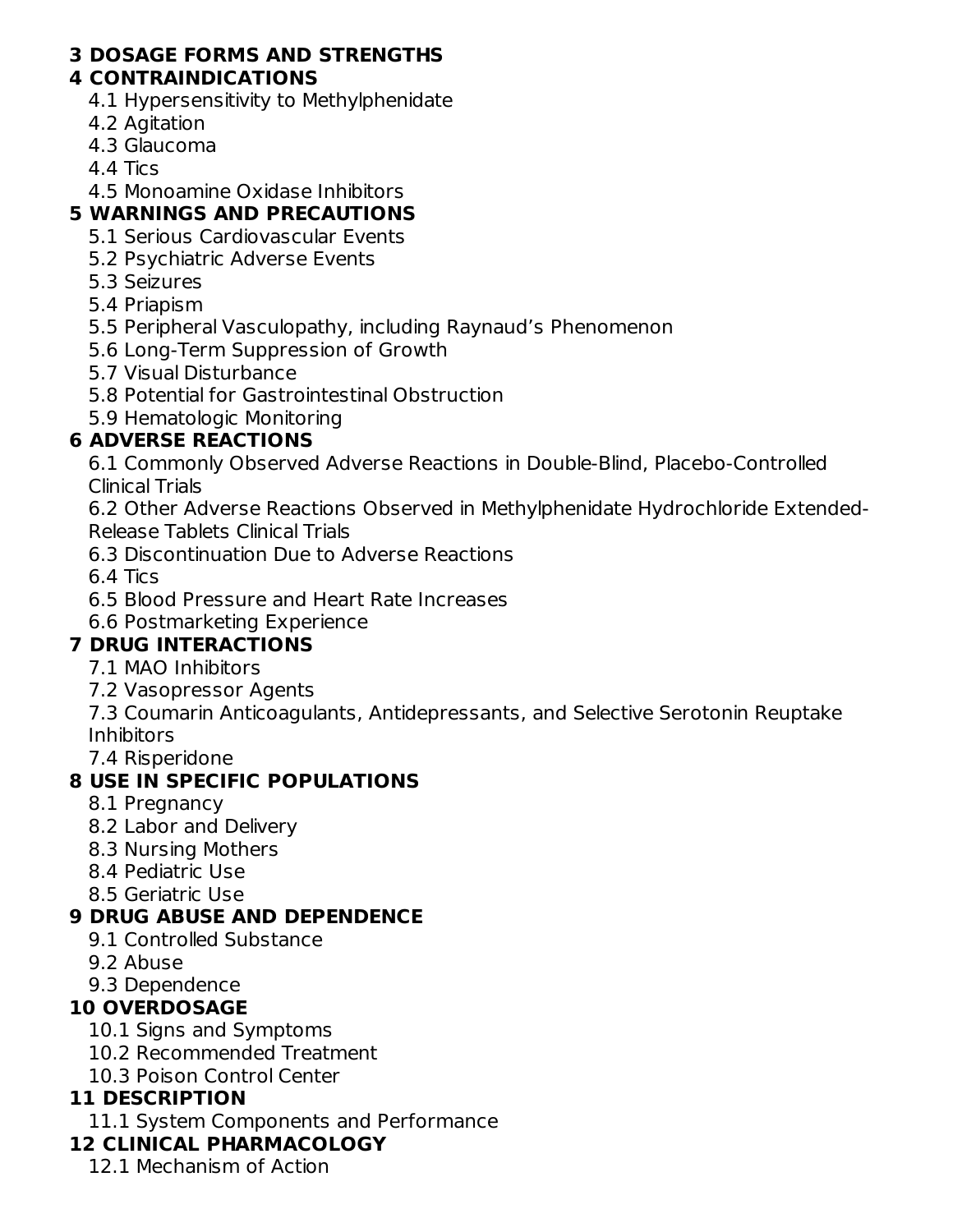- 12.2 Pharmacodynamics
- 12.3 Pharmacokinetics

#### **13 NONCLINICAL TOXICOLOGY**

13.1 Carcinogenesis, Mutagenesis, Impairment of Fertility

#### **14 CLINICAL STUDIES**

- 14.1 Children
- 14.2 Adolescents
- 14.3 Adults

#### **15 REFERENCES**

#### **16 HOW SUPPLIED/STORAGE AND HANDLING**

#### **17 PATIENT COUNSELING INFORMATION**

\* Sections or subsections omitted from the full prescribing information are not listed.

### **FULL PRESCRIBING INFORMATION**

## **WARNING: DRUG DEPENDENCE**

**Methylphenidate hydrochloride extended-release tablets should be given cautiously to patients with a history of drug dependence or alcoholism. Chronic abusive use can lead to marked tolerance and psychological dependence with varying degrees of abnormal behavior. Frank psychotic episodes can occur, especially with parenteral abuse. Careful supervision is required during withdrawal from abusive use since severe depression may occur. Withdrawal following chronic therapeutic use may unmask symptoms of the underlying disorder that may require followup.**

### **1 INDICATIONS AND USAGE**

Methylphenidate hydrochloride extended-release tablets is indicated for the treatment of Attention Deficit Hyperactivity Disorder (ADHD) in children 6 years of age and older, adolescents, and adults up to the age of 65 [see Clinical Studies (14)].

A diagnosis of Attention Deficit Hyperactivity Disorder (ADHD; DSM-IV) implies the presence of hyperactive-impulsive or inattentive symptoms that caused impairment and were present before age 7 years. The symptoms must cause clinically significant impairment, e.g., in social, academic, or occupational functioning, and be present in two or more settings, e.g., school (or work) and at home. The symptoms must not be better accounted for by another mental disorder. For the Inattentive Type, at least six of the following symptoms must have persisted for at least 6 months: lack of attention to details/careless mistakes; lack of sustained attention; poor listener; failure to follow through on tasks; poor organization; avoids tasks requiring sustained mental effort; loses things; easily distracted; forgetful. For the Hyperactive-Impulsive Type, at least six of the following symptoms must have persisted for at least 6 months: fidgeting/squirming; leaving seat; inappropriate running/climbing; difficulty with quiet activities; "on the go;" excessive talking; blurting answers; can't wait turn; intrusive. The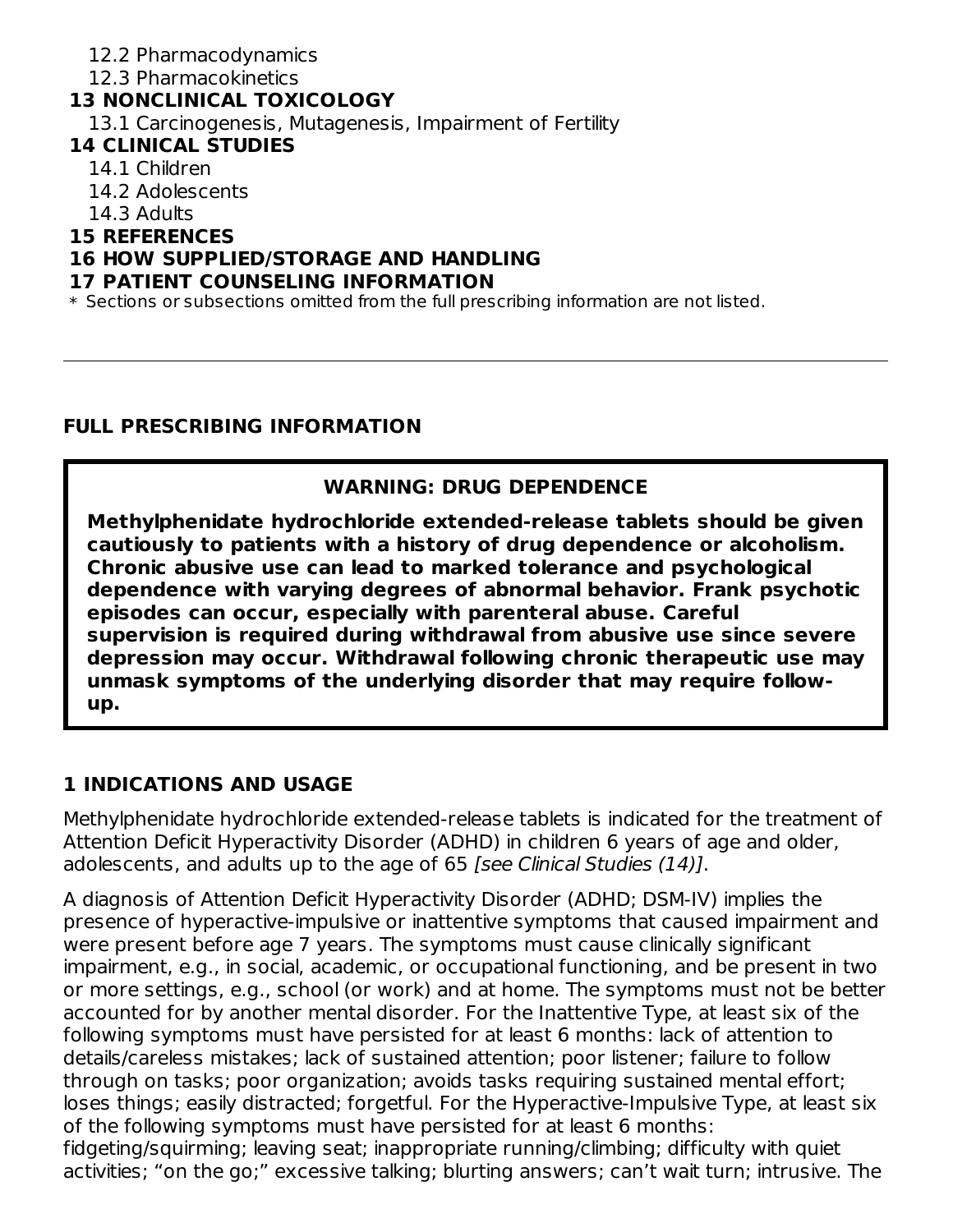Combined Type requires both inattentive and hyperactive-impulsive criteria to be met.

## **1.1 Special Diagnostic Considerations**

Specific etiology of this syndrome is unknown, and there is no single diagnostic test. Adequate diagnosis requires the use of medical and special psychological, educational, and social resources. Learning may or may not be impaired. The diagnosis must be based upon a complete history and evaluation of the patient and not solely on the presence of the required number of DSM-IV characteristics.

## **1.2 Need for Comprehensive Treatment Program**

Methylphenidate hydrochloride extended-release tablets is indicated as an integral part of a total treatment program for ADHD that may include other measures (psychological, educational, social). Drug treatment may not be indicated for all patients with ADHD. Stimulants are not intended for use in patients who exhibit symptoms secondary to environmental factors and/or other primary psychiatric disorders, including psychosis. Appropriate educational placement is essential and psychosocial intervention is often helpful. When remedial measures alone are insufficient, the decision to prescribe stimulant medication will depend upon the physician's assessment of the chronicity and severity of the patient's symptoms.

## **2 DOSAGE AND ADMINISTRATION**

## **2.1 General Dosing Information**

Methylphenidate hydrochloride extended-release tablets should be administered orally once daily in the morning with or without food.

Methylphenidate hydrochloride extended-release tablets must be swallowed whole with the aid of liquids, and must not be chewed, divided, or crushed [see Patient Counseling Information (17)].

## **2.2 Patients New to Methylphenidate**

The recommended starting dose of methylphenidate hydrochloride extended-release tablets for patients who are not currently taking methylphenidate or stimulants other than methylphenidate is 18 mg once daily for children and adolescents and 18 or 36 mg once daily for adults (see Table 1).

|                       | Table 1. Methylphenidate Hydrochloride Extended-Release Tablets Recommended Starting |  |  |
|-----------------------|--------------------------------------------------------------------------------------|--|--|
| Doses and Dose Ranges |                                                                                      |  |  |

| <b>Patient Age</b>             | <b>Recommended Starting Dose</b> | Dose Range                                     |
|--------------------------------|----------------------------------|------------------------------------------------|
| Children 6-12 years of age     | 18 mg/day                        | 18 mg - 54 mg/day                              |
| Adolescents 13-17 years of age | 18 mg/day                        | 18 mg - 72 mg/day<br>not to exceed 2 mg/kg/day |
| Adults 18-65 years of age      | 18 or 36 mg/day                  | 18 mg - 72 mg/day                              |

## **2.3 Patients Currently Using Methylphenidate**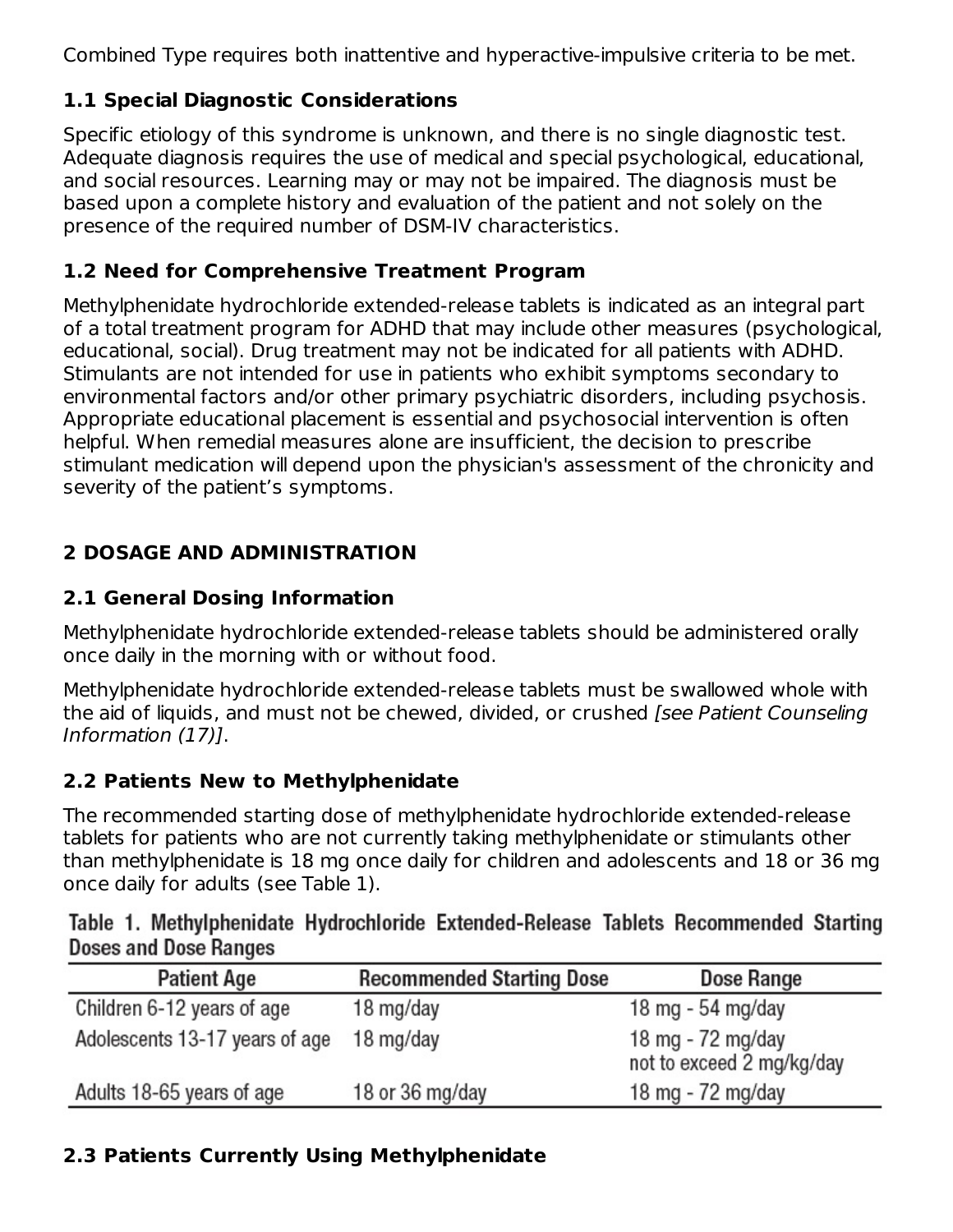The recommended dose of methylphenidate hydrochloride extended-release tablets for patients who are currently taking methylphenidate twice daily or three times daily at doses of 10 to 60 mg/day is provided in Table 2. Dosing recommendations are based on current dose regimen and clinical judgment. Conversion dosage should not exceed 72 mg daily.

Table 2. Recommended Dose Conversion from Methylphenidate Regimens to Methylphenidate **Hydrochloride Extended-Release Tablets** 

| Previous Methylphenidate Daily Dose                    | <b>Recommended Methylphenidate</b><br><b>Hydrochloride Extended-Release</b><br><b>Tablets Starting Dose</b> |
|--------------------------------------------------------|-------------------------------------------------------------------------------------------------------------|
| 5 mg Methylphenidate twice daily or three times daily  | 18 mg every morning                                                                                         |
| 10 mg Methylphenidate twice daily or three times daily | 36 mg every morning                                                                                         |
| 15 mg Methylphenidate twice daily or three times daily | 54 mg every morning                                                                                         |
| 20 mg Methylphenidate twice daily or three times daily | 72 mg every morning                                                                                         |

Other methylphenidate regimens: Clinical judgment should be used when selecting the starting dose.

### **2.4 Dose Titration**

Doses may be increased in 18 mg increments at weekly intervals for patients who have not achieved an optimal response at a lower dose. Daily dosages above 54 mg in children and 72 mg in adolescents have not been studied and are not recommended. Daily dosages above 72 mg in adults are not recommended.

A 27 mg dosage strength is available for physicians who wish to prescribe between the 18 mg and 36 mg dosages.

### **2.5 Maintenance/Extended Treatment**

There is no body of evidence available from controlled trials to indicate how long the patient with ADHD should be treated with methylphenidate hydrochloride extendedrelease tablets. It is generally agreed, however, that pharmacological treatment of ADHD may be needed for extended periods.

The effectiveness of methylphenidate hydrochloride extended-release tablets for longterm use, i.e., for more than 7 weeks, has not been systematically evaluated in controlled trials. The physician who elects to use methylphenidate hydrochloride extended-release tablets for extended periods in patients with ADHD should periodically re-evaluate the long-term usefulness of the drug for the individual patient with trials off medication to assess the patient's functioning without pharmacotherapy. Improvement may be sustained when the drug is either temporarily or permanently discontinued.

### **2.6 Dose Reduction and Discontinuation**

If paradoxical aggravation of symptoms or other adverse events occur, the dosage should be reduced, or, if necessary, the drug should be discontinued.

If improvement is not observed after appropriate dosage adjustment over a one-month period, the drug should be discontinued.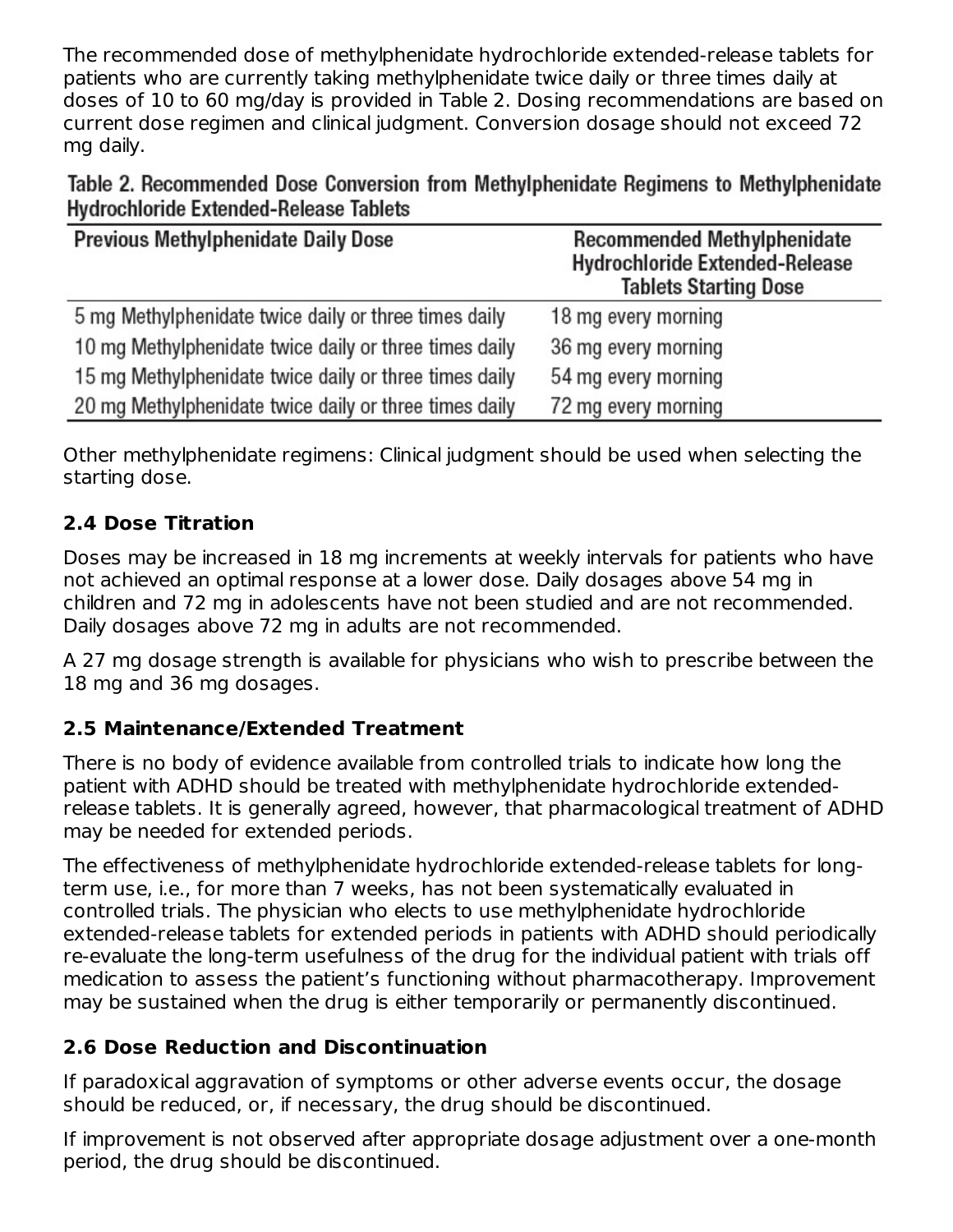## **3 DOSAGE FORMS AND STRENGTHS**

Methylphenidate Hydrochloride Extended-Release Tablets, USP are available in 18 mg, 27 mg, 36 mg and 54 mg of methylphenidate hydrochloride, USP.

- The 18 mg tablets are light yellow to yellow film coated round cylindrical biconvex tablets printed with "212" in black ink.
- The 27 mg tablets are light pink to pink film coated round cylindrical biconvex tablets printed with "213" in black ink.
- The 36 mg tablets are white to off white film coated round cylindrical biconvex tablets printed with "214" in black ink.
- The 54 mg tablets are light to dark brown film coated round cylindrical biconvex tablets printed with "215" in black ink.

# **4 CONTRAINDICATIONS**

## **4.1 Hypersensitivity to Methylphenidate**

Hypersensitivity reactions, such as angioedema and anaphylactic reactions, have been observed in patients treated with methylphenidate hydrochloride extended-release tablets. Therefore, methylphenidate hydrochloride extended-release tablets are contraindicated in patients known to be hypersensitive to methylphenidate or other components of the product [see Adverse Reactions (6.6)].

# **4.2 Agitation**

Methylphenidate hydrochloride extended-release tablets are contraindicated in patients with marked anxiety, tension, and agitation, since the drug may aggravate these symptoms.

## **4.3 Glaucoma**

Methylphenidate hydrochloride extended-release tablets are contraindicated in patients with glaucoma.

## **4.4 Tics**

Methylphenidate hydrochloride extended-release tablets are contraindicated in patients with motor tics or with a family history or diagnosis of Tourette's syndrome *[see*] Adverse Reactions (6.4)].

## **4.5 Monoamine Oxidase Inhibitors**

Methylphenidate hydrochloride extended-release tablets are contraindicated during treatment with monoamine oxidase (MAO) inhibitors, and also within a minimum of 14 days following discontinuation of a MAO inhibitor (hypertensive crises may result) [see Drug Interactions (7.1)].

# **5 WARNINGS AND PRECAUTIONS**

## **5.1 Serious Cardiovascular Events**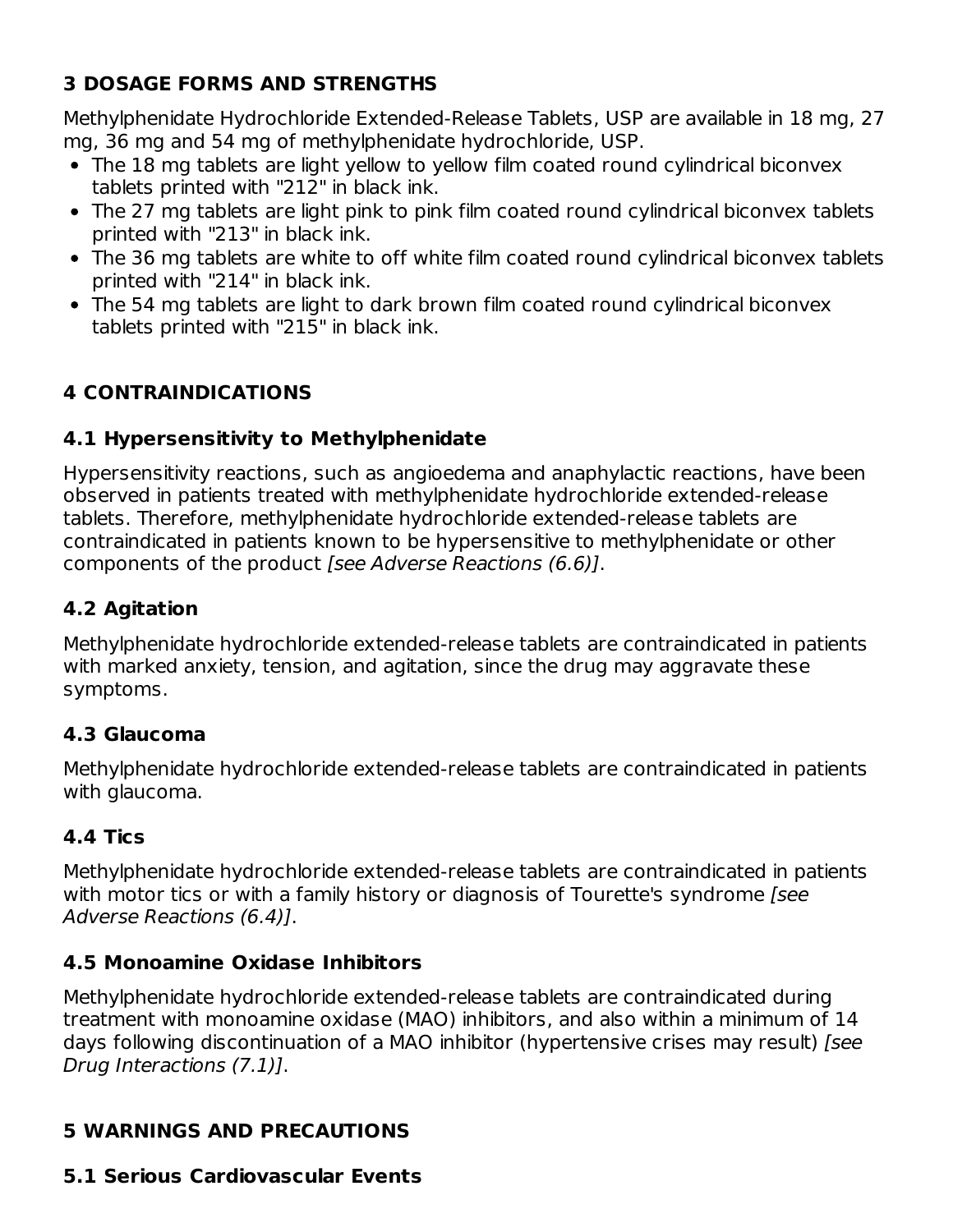Sudden Death and Preexisting Structural Cardiac Abnormalities or Other Serious Heart Problems

### Children and Adolescents

Sudden death has been reported in association with CNS stimulant treatment at usual doses in children and adolescents with structural cardiac abnormalities or other serious heart problems. Although some serious heart problems alone carry an increased risk of sudden death, stimulant products generally should not be used in children or adolescents with known serious structural cardiac abnormalities, cardiomyopathy, serious heart rhythm abnormalities, or other serious cardiac problems that may place them at increased vulnerability to the sympathomimetic effects of a stimulant drug.

#### **Adults**

Sudden deaths, stroke, and myocardial infarction have been reported in adults taking stimulant drugs at usual doses for ADHD. Although the role of stimulants in these adult cases is also unknown, adults have a greater likelihood than children of having serious structural cardiac abnormalities, cardiomyopathy, serious heart rhythm abnormalities, coronary artery disease, or other serious cardiac problems. Adults with such abnormalities should also generally not be treated with stimulant drugs.

Hypertension and Other Cardiovascular Conditions

Stimulant medications cause a modest increase in average blood pressure (about 2 to 4 mm Hg) and average heart rate (about 3 to 6 bpm) [see Adverse Reactions (6.5)], and individuals may have larger increases. While the mean changes alone would not be expected to have short-term consequences, all patients should be monitored for larger changes in heart rate and blood pressure. Caution is indicated in treating patients whose underlying medical conditions might be compromised by increases in blood pressure or heart rate, e.g., those with preexisting hypertension, heart failure, recent myocardial infarction, or ventricular arrhythmia.

Assessing Cardiovascular Status in Patients Being Treated with Stimulant Medications

Children, adolescents, or adults who are being considered for treatment with stimulant medications should have a careful history (including assessment for a family history of sudden death or ventricular arrhythmia) and physical exam to assess for the presence of cardiac disease, and should receive further cardiac evaluation if findings suggest such disease (e.g., electrocardiogram and echocardiogram). Patients who develop symptoms such as exertional chest pain, unexplained syncope, or other symptoms suggestive of cardiac disease during stimulant treatment should undergo a prompt cardiac evaluation.

## **5.2 Psychiatric Adverse Events**

### Preexisting Psychosis

Administration of stimulants may exacerbate symptoms of behavior disturbance and thought disorder in patients with a preexisting psychotic disorder.

#### Bipolar Illness

Particular care should be taken in using stimulants to treat ADHD in patients with comorbid bipolar disorder because of concern for possible induction of a mixed/manic episode in such patients. Prior to initiating treatment with a stimulant, patients with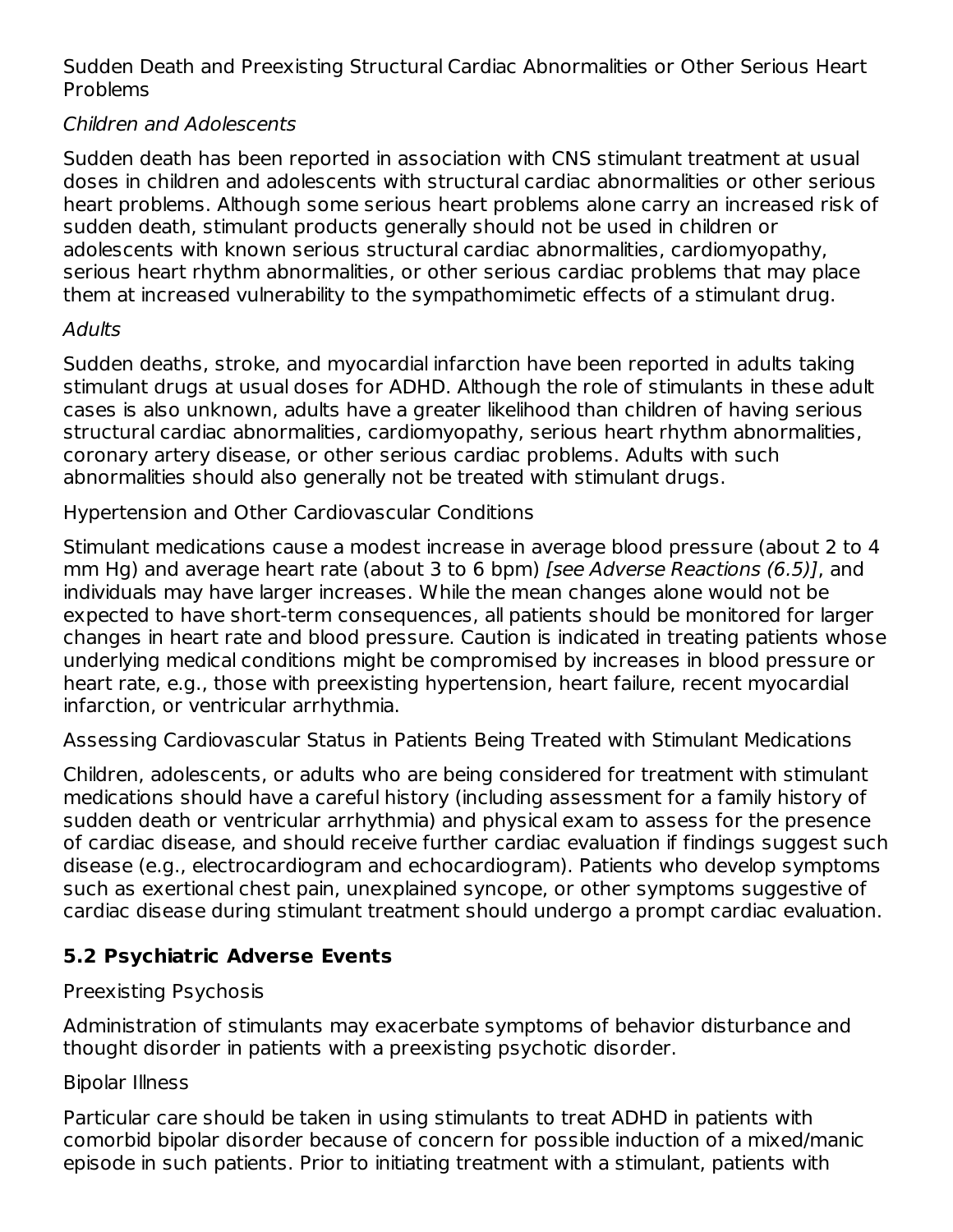comorbid depressive symptoms should be adequately screened to determine if they are at risk for bipolar disorder; such screening should include a detailed psychiatric history, including a family history of suicide, bipolar disorder, and depression.

Emergence of New Psychotic or Manic Symptoms

Treatment-emergent psychotic or manic symptoms, e.g., hallucinations, delusional thinking, or mania in patients without a prior history of psychotic illness or mania can be caused by stimulants at usual doses. If such symptoms occur, consideration should be given to a possible causal role of the stimulant, and discontinuation of treatment may be appropriate. In a pooled analysis of multiple short-term, placebo-controlled studies, such symptoms occurred in about 0.1% (4 patients with events out of 3,482 exposed to methylphenidate or amphetamine for several weeks at usual doses) of stimulant-treated patients compared to 0 in placebo-treated patients.

### Aggression

Aggressive behavior or hostility is often observed in patients with ADHD, and has been reported in clinical trials and the postmarketing experience of some medications indicated for the treatment of ADHD. Although there is no systematic evidence that stimulants cause aggressive behavior or hostility, patients beginning treatment for ADHD should be monitored for the appearance of or worsening of aggressive behavior or hostility.

## **5.3 Seizures**

There is some clinical evidence that stimulants may lower the convulsive threshold in patients with prior history of seizures, in patients with prior EEG abnormalities in absence of seizures, and, very rarely, in patients without a history of seizures and no prior EEG evidence of seizures. In the presence of seizures, the drug should be discontinued.

## **5.4 Priapism**

Prolonged and painful erections, sometimes requiring surgical intervention, have been reported with methylphenidate products, including methylphenidate hydrochloride extended-release tablets, in both pediatric and adult patients *[see Adverse Reactions* (6.6)]. Priapism was not reported with drug initiation but developed after some time on the drug, often subsequent to an increase in dose. Priapism has also appeared during a period of drug withdrawal (drug holidays or during discontinuation). Patients who develop abnormally sustained or frequent and painful erections should seek immediate medical attention.

## **5.5 Peripheral Vasculopathy, including Raynaud's Phenomenon**

Stimulants, including methylphenidate hydrochloride extended-release tablets, used to treat ADHD are associated with peripheral vasculopathy, including Raynaud's phenomenon. Signs and symptoms are usually intermittent and mild; however, very rare sequelae include digital ulceration and/or soft tissue breakdown. Effects of peripheral vasculopathy, including Raynaud's phenomenon, were observed in post-marketing reports at different times and at therapeutic doses in all age groups throughout the course of treatment. Signs and symptoms generally improve after reduction in dose or discontinuation of drug. Careful observation for digital changes is necessary during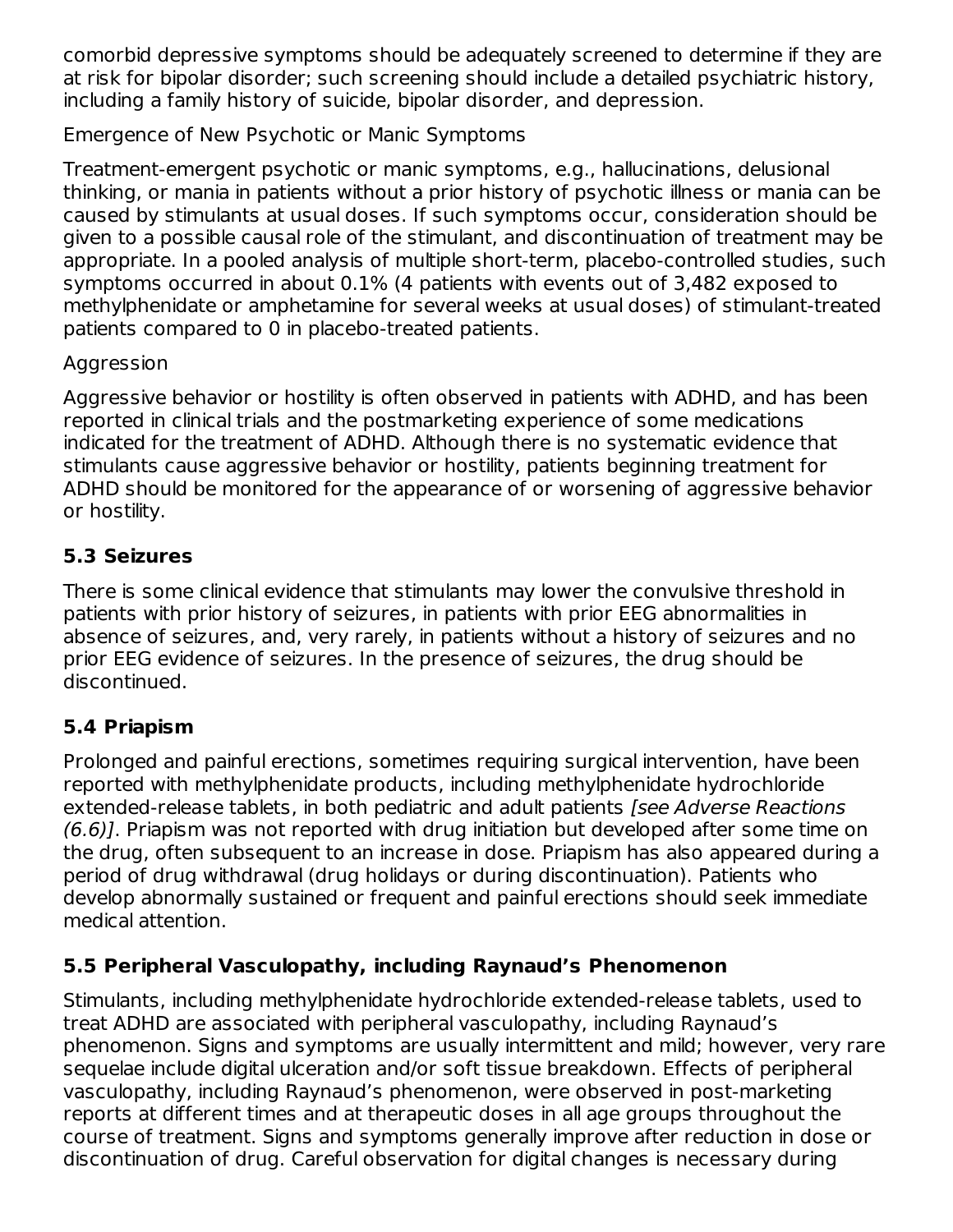treatment with ADHD stimulants. Further clinical evaluation (e.g., rheumatology referral) may be appropriate for certain patients.

## **5.6 Long-Term Suppression of Growth**

Careful follow-up of weight and height in children ages 7 to 10 years who were randomized to either methylphenidate or nonmedication treatment groups over 14 months, as well as in naturalistic subgroups of newly methylphenidate-treated and nonmedication-treated children over 36 months (to the ages of 10 to 13 years), suggests that consistently medicated children (i.e., treatment for 7 days per week throughout the year) have a temporary slowing in growth rate (on average, a total of about 2 cm less growth in height and 2.7 kg less growth in weight over 3 years), without evidence of growth rebound during this period of development. Published data are inadequate to determine whether chronic use of amphetamines may cause similar suppression of growth; however, it is anticipated that they likely have this effect as well. Therefore, growth should be monitored during treatment with stimulants, and patients who are not growing or gaining height or weight as expected may need to have their treatment interrupted.

## **5.7 Visual Disturbance**

Difficulties with accommodation and blurring of vision have been reported with stimulant treatment.

### **5.8 Potential for Gastrointestinal Obstruction**

Because the methylphenidate hydrochloride extended-release tablet is nondeformable and does not appreciably change in shape in the GI tract, methylphenidate hydrochloride extended-release tablets should not ordinarily be administered to patients with preexisting severe gastrointestinal narrowing (pathologic or iatrogenic, for example: esophageal motility disorders, small bowel inflammatory disease, "short gut" syndrome due to adhesions or decreased transit time, past history of peritonitis, cystic fibrosis, chronic intestinal pseudo-obstruction, or Meckel's diverticulum). There have been rare reports of obstructive symptoms in patients with known strictures in association with the ingestion of drugs in nondeformable controlled-release formulations. Due to the controlled-release design of the tablet, methylphenidate hydrochloride extended-release tablets should be used only in patients who are able to swallow the tablet whole [see Patient Counseling Information (17)].

## **5.9 Hematologic Monitoring**

Periodic CBC, differential, and platelet counts are advised during prolonged therapy.

## **6 ADVERSE REACTIONS**

The following are discussed in more detail in other sections of the labeling:

- Drug Dependence [see Box Warning]
- Hypersensitivity to Methylphenidate [see Contraindications (4.1)]
- Agitation [see Contraindications (4.2)]
- Glaucoma [see Contraindications (4.3)]
- Tics [see Contraindications (4.4)]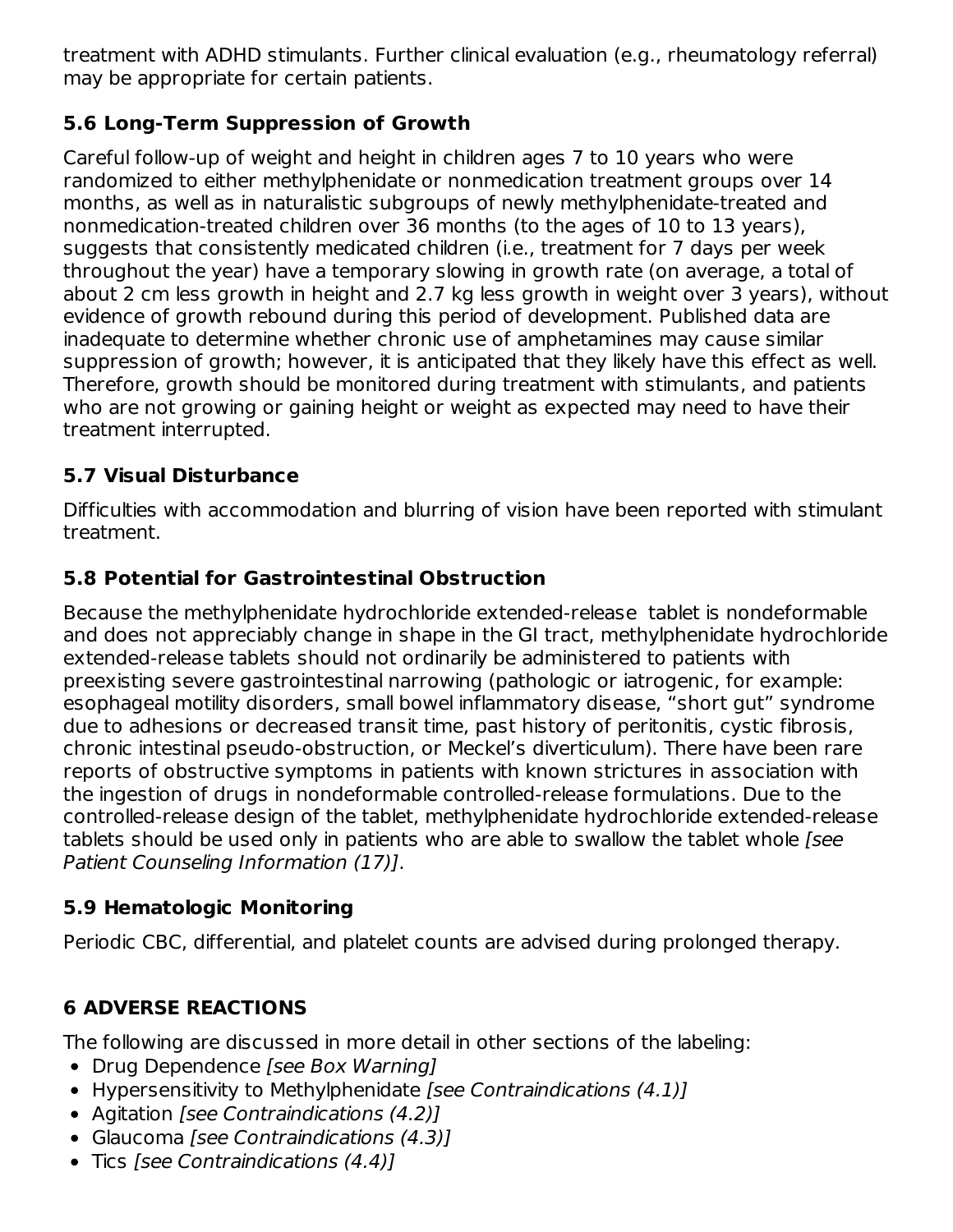- Monoamine Oxidase Inhibitors *[see Contraindications (4.5) and Drug Interactions*  $(7.1)$ ]
- Serious Cardiovascular Events [see Warnings and Precautions (5.1)]
- Psychiatric Adverse Events [see Warnings and Precautions (5.2)]
- Seizures [see Warnings and Precautions (5.3)]
- Priapism [see Warnings and Precautions (5.4)]
- Long-Term Suppression of Growth *[see Warnings and Precautions (5.6)]*
- Visual Disturbance [see Warnings and Precautions (5.7)]
- Potential for Gastrointestinal Obstruction [see Warnings and Precautions (5.8)]
- Hematologic Monitoring [see Warnings and Precautions (5.9)]

The most common adverse reaction in double-blind clinical trials (>5%) in pediatric patients (children and adolescents) was abdominal pain upper. The most common adverse reactions in double-blind clinical trials (>5%) in adult patients were decreased appetite, headache, dry mouth, nausea, insomnia, anxiety, dizziness, weight decreased, irritability, and hyperhidrosis [see Adverse Reactions (6.1)].

The most common adverse reactions associated with discontinuation ( $\geq$ 1%) from either pediatric or adult clinical trials were anxiety, irritability, insomnia, and blood pressure increased [see Adverse Reactions (6.3)].

The development program for methylphenidate hydrochloride extended-release tablets included exposures in a total of 3,906 participants in clinical trials. Children, adolescents, and adults with ADHD were evaluated in 6 controlled clinical studies and 11 open-label clinical studies (see Table 3). Safety was assessed by collecting adverse events, vital signs, weights, and ECGs, and by performing physical examinations and laboratory analyses.

| and Open-Laber Uninual Ottimes |       |                         |  |
|--------------------------------|-------|-------------------------|--|
| <b>Patient Population</b>      | N     | Dose Range              |  |
| Children                       | 2,216 | 18 to 54 mg once daily  |  |
| Adolescents                    | 502   | 18 to 72 mg once daily  |  |
| Adults                         | 1.188 | 18 to 108 mg once daily |  |

Table 3. Methylphenidate Hydrochloride Extended-Release Tablets Exposure in Double-Blind and Open-Label Clinical Studies

Adverse events during exposure were obtained primarily by general inquiry and recorded by clinical investigators using their own terminology. Consequently, to provide a meaningful estimate of the proportion of individuals experiencing adverse events, events were grouped in standardized categories using MedDRA terminology.

The stated frequencies of adverse events represent the proportion of individuals who experienced, at least once, a treatment-emergent adverse event of the type listed. An event was considered treatment-emergent if it occurred for the first time or worsened while receiving therapy following baseline evaluation.

Throughout this section, adverse reactions are reported. Adverse reactions are adverse events that were considered to be reasonably associated with the use of methylphenidate hydrochloride extended-release tablets based on the comprehensive assessment of the available adverse event information. A causal association for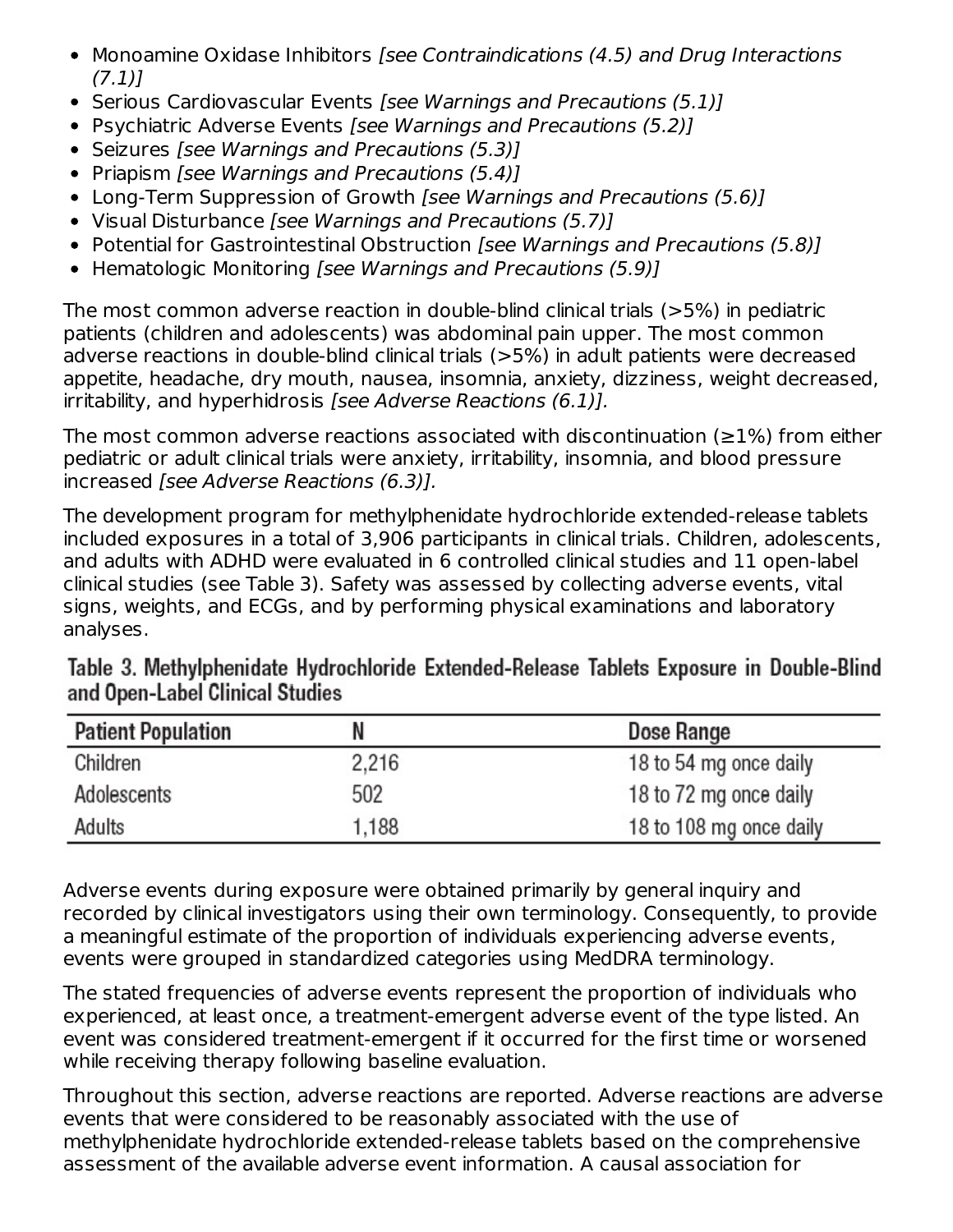methylphenidate hydrochloride extended-release tablets often cannot be reliably established in individual cases. Further, because clinical trials are conducted under widely varying conditions, adverse reaction rates observed in the clinical trials of a drug cannot be directly compared to rates in clinical trials of another drug and may not reflect the rates observed in clinical practice.

The majority of adverse reactions were mild to moderate in severity.

#### **6.1 Commonly Observed Adverse Reactions in Double-Blind, Placebo-Controlled Clinical Trials**

Adverse reactions in either the pediatric or adult double-blind adverse reactions tables may be relevant for both patient populations.

#### Children and Adolescents

Table 4 lists the adverse reactions reported in 1% or more of methylphenidate hydrochloride extended-release tablets-treated children and adolescent subjects in 4 placebo-controlled, double-blind clinical trials.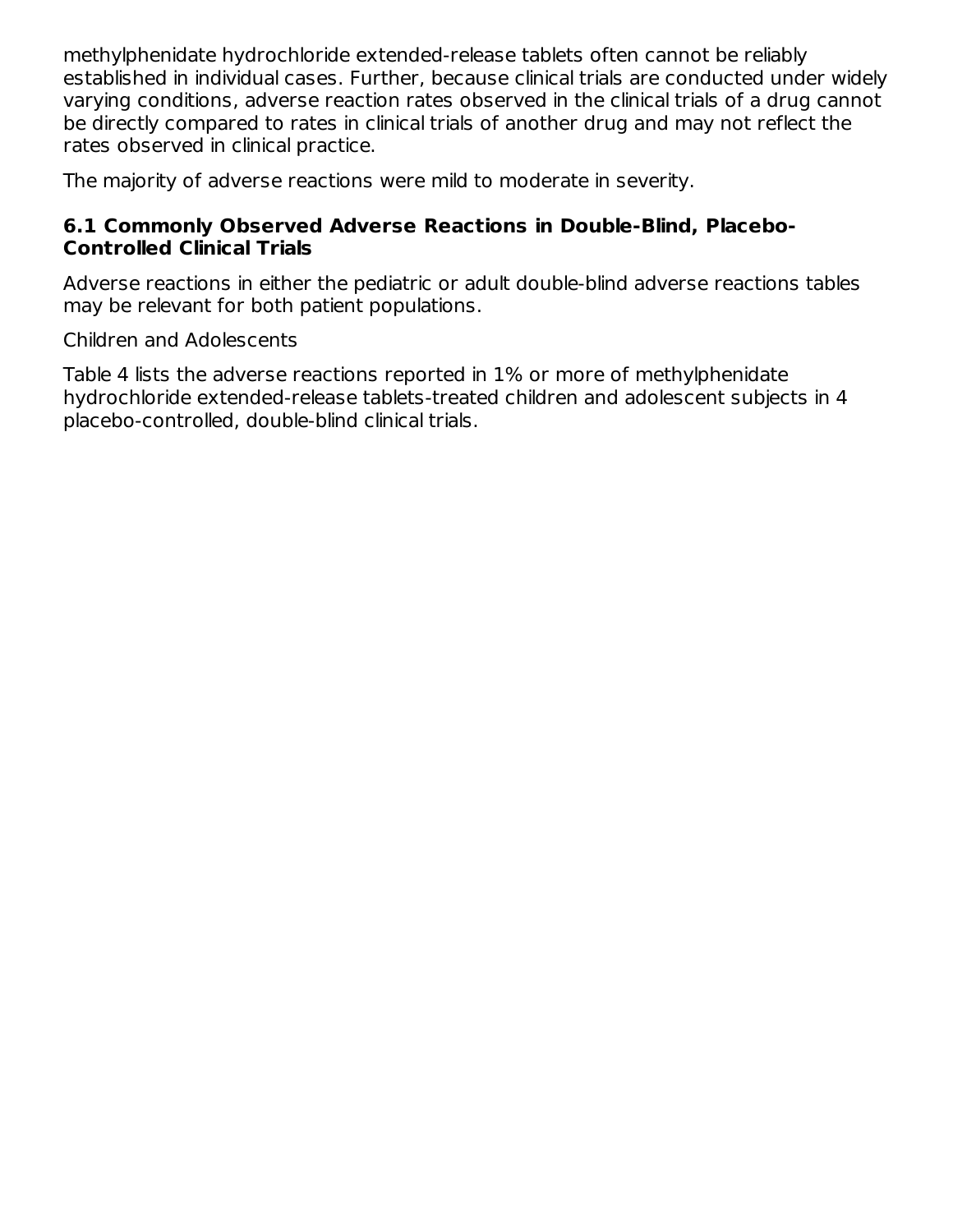| System/Organ Class<br><b>Adverse Reaction</b>                  | Methylphenidate hydrochloride<br>extended-release tablets | Placebo |
|----------------------------------------------------------------|-----------------------------------------------------------|---------|
|                                                                | $(n=321)$                                                 | (n=318) |
|                                                                | %                                                         | %       |
| <b>Gastrointestinal Disorders</b>                              |                                                           |         |
| Abdominal pain upper                                           | 6.2                                                       | 3.8     |
| Vomiting                                                       | 2.8                                                       | 1.6     |
| <b>General Disorders and Administration Site</b><br>Conditions |                                                           |         |
| Pyrexia                                                        | 2.2                                                       | 0.9     |
| Infections and Infestations                                    |                                                           |         |
| Nasopharyngitis                                                | 2.8                                                       | 2.2     |
| Nervous System Disorders                                       |                                                           |         |
| <b>Dizziness</b>                                               | 1.9                                                       | 0       |
| <b>Psychiatric Disorders</b>                                   |                                                           |         |
| Insomnia*                                                      | 2.8                                                       | 0.3     |
| Respiratory, Thoracic and Mediastinal<br><b>Disorders</b>      |                                                           |         |
| Cough                                                          | 1.9                                                       | 0.9     |
| Oropharyngeal pain                                             | 1.2                                                       | 0.9     |

Table 4. Adverse Reactions Reported by ≥1% of Methylphenidate Hydrochloride Extended-Release Tablets - Treated Children and Adolescent Subjects in 4 Placebo-Controlled, Double-**Blind Clinical Trials of Methylphenidate Hydrochloride Extended-Release Tablets** 

\*Terms of Initial insomnia (Methylphenidate hydrochloride extended-release tablets =0.6%) and Insomnia (Methylphenidate hydrochloride extended-release tablets = 2.2%) are combined into Insomnia.

The majority of adverse reactions were mild to moderate in severity.

**Adults** 

Table 5 lists the adverse reactions reported in 1% or more of methylphenidate hydrochloride extended-release tablets-treated adults in 2 placebo-controlled, doubleblind clinical trials.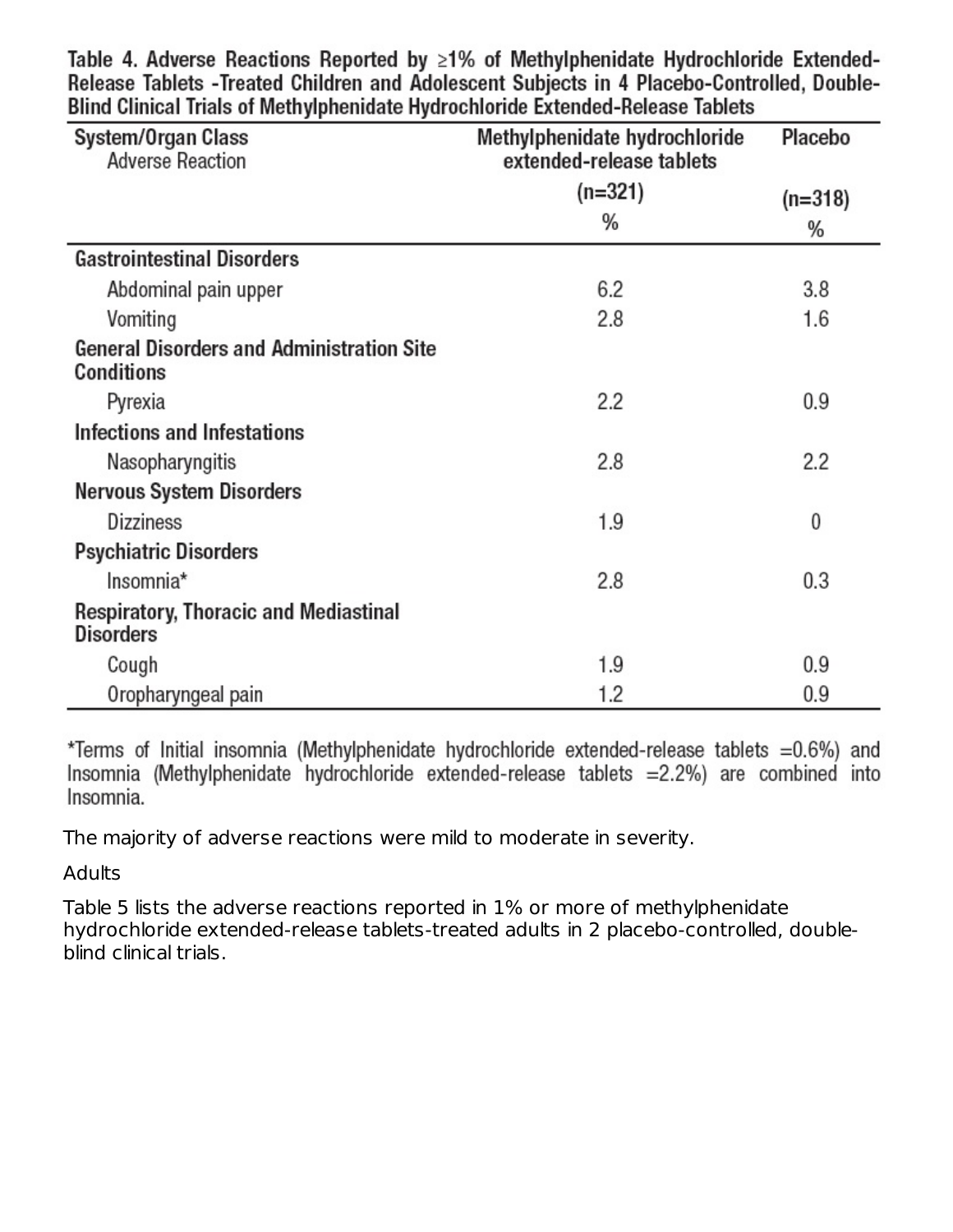Table 5. Adverse Reactions Reported by ≥1% of Methylphenidate Hydrochloride Extended-<br>Release Tablets-Treated Adult Subjects in 2 Placebo-Controlled, Double-Blind Clinical Trials\*

| System/Organ Class<br><b>Adverse Reaction</b>             | Methylphenidate hydrochloride<br>extended-release tablets | Placebo   |
|-----------------------------------------------------------|-----------------------------------------------------------|-----------|
|                                                           | $(n=415)$                                                 | $(n=212)$ |
|                                                           | %                                                         | %         |
| <b>Cardiac Disorders</b>                                  |                                                           |           |
| Tachycardia                                               | 4.8                                                       | 0         |
| Palpitations                                              | 3.1                                                       | $^{0.9}$  |
| Ear and Labyrinth Disorders                               |                                                           |           |
| Vertigo                                                   | 1.7                                                       | 0         |
| <b>Eye Disorders</b>                                      |                                                           |           |
| Vision blurred                                            | 1.7                                                       | 0.5       |
| <b>Gastrointestinal Disorders</b>                         |                                                           |           |
| Dry mouth                                                 | 14.0                                                      | 3.8       |
| <b>Nausea</b>                                             | 12.8                                                      | 3.3       |
| Dyspepsia                                                 | 22                                                        | $_{0.9}$  |
| Vomiting                                                  | 1.7                                                       | 0.5       |
| Constipation                                              | 1.4                                                       | $^{0.9}$  |
| General Disorders and Administration Site<br>Conditions   |                                                           |           |
| <b>Irritability</b>                                       | 5.8                                                       | 1.4       |
| Infections and Infestations                               |                                                           |           |
| Upper respiratory tract infection                         | 22                                                        | $^{0.9}$  |
| Investigations                                            |                                                           |           |
| Weight decreased                                          | 6.5                                                       | 3.3       |
| <b>Metabolism and Nutrition Disorders</b>                 |                                                           |           |
| Decreased appetite                                        | 25.3                                                      | 6.6       |
| Anoreoja                                                  | 1.7                                                       | 0         |
| Musculoskeletal and Connective Tissue<br><b>Disorders</b> |                                                           |           |
| Muscle tightness                                          | 1.9                                                       | 0         |
| Nervous System Disorders                                  |                                                           |           |
| Headache                                                  | 22.2                                                      | 15.6      |
| <b>Dizziness</b>                                          | 6.7                                                       | 5.2       |
| Tremor                                                    | 27                                                        | 0.5       |
| Paresthesia                                               | 1.2                                                       | 0         |
| Sedation                                                  | 1.2                                                       | 0         |
| Tension headache                                          | 1.2                                                       | 0.5       |
| <b>Psychiatric Disorders</b>                              |                                                           |           |
| Insomnia                                                  | 12.3                                                      | 6.1       |
| Anxiety                                                   | 8.2                                                       | 2.4       |
| Initial insomnia                                          | 43                                                        | 2.8       |
| Depressed mood                                            | 3.9                                                       | 1.4       |
| Nervousness                                               | 3.1                                                       | 0.5       |
| Restlessness                                              | 3.1                                                       | 0         |
| Agitation                                                 | 22                                                        | 0.5       |
| Aggression                                                | 1.7                                                       | 0.5       |
| Bruxism                                                   | 1.7                                                       | 0.5       |
| Depression                                                | 1.7                                                       | $_{0.9}$  |
| Libido decreased                                          | 1.7                                                       | 0.5       |
| Affect lability                                           | 1.4                                                       | 0.9       |
| Confusional state                                         | 1.2                                                       | 0.5       |
| Tension                                                   | 1.2                                                       | $_{0.5}$  |
| Respiratory, Thoracic and Mediastinal<br><b>Disorders</b> |                                                           |           |
| Oropharyngeal pain                                        | 1.7                                                       | 1.4       |
| Skin and Subcutaneous Tissue Disorders                    |                                                           |           |
| Hyperhidrosis                                             | 5.1                                                       | $_{0.9}$  |
|                                                           |                                                           |           |

\* Included doses up to 108 mg.

The majority of ADRs were mild to moderate in severity.

#### **6.2 Other Adverse Reactions Observed in Methylphenidate Hydrochloride Extended-Release Tablets Clinical Trials**

This section includes adverse reactions reported by methylphenidate hydrochloride extended-release tablets-treated subjects in double-blind trials that do not meet the criteria specified for Table 4 or Table 5 and all adverse reactions reported by methylphenidate hydrochloride extended-release tablets-treated subjects who participated in open-label and postmarketing clinical trials.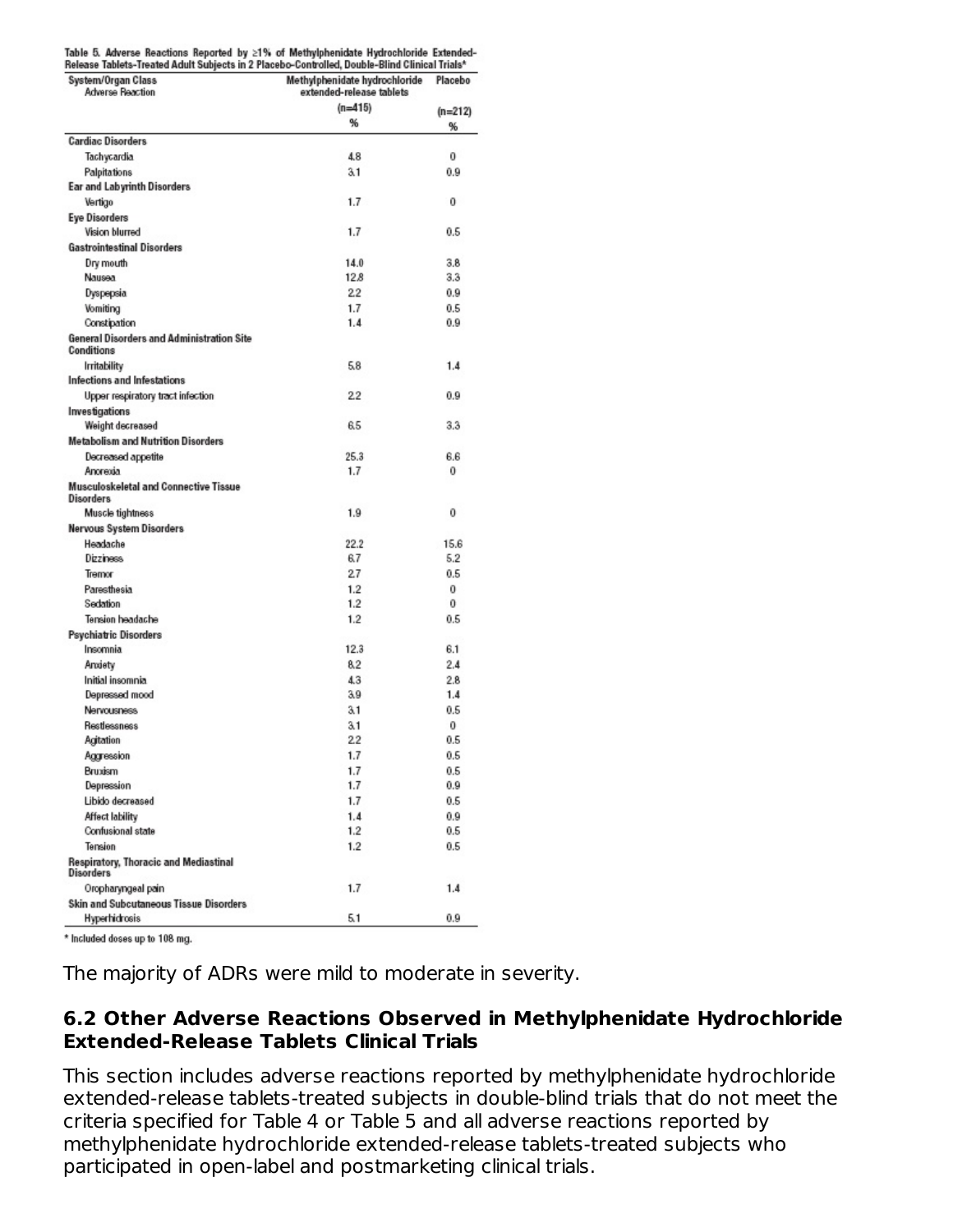Blood and Lymphatic System Disorders: Leukopenia

Eye Disorders: Accommodation disorder, Dry eye

Vascular Disorders: Hot flush

Gastrointestinal Disorders: Abdominal discomfort, Abdominal pain, Diarrhea

General Disorders and Administrative Site Conditions: Asthenia, Fatigue, Feeling jittery, Thirst

Infections and Infestations: Sinusitis

Investigations: Alanine aminotransferase increased, Blood pressure increased, Cardiac murmur, Heart rate increased

Musculoskeletal and Connective Tissue Disorders: Muscle spasms

Nervous System Disorders: Lethargy, Psychomotor hyperactivity, Somnolence

Psychiatric Disorders: Anger, Hypervigilance, Mood altered, Mood swings, Panic attack, Sleep disorder, Tearfulness, Tic

Reproductive System and Breast Disorders: Erectile dysfunction

Respiratory, Thoracic and Mediastinal Disorders: Dyspnea

Skin and Subcutaneous Tissue Disorders: Rash, Rash macular

Vascular Disorders: Hypertension

## **6.3 Discontinuation Due to Adverse Reactions**

Adverse reactions in the 4 placebo-controlled studies of children and adolescents leading to discontinuation occurred in 2 methylphenidate hydrochloride extended-release tablets patients (0.6%) including depressed mood (1, 0.3%) and headache and insomnia (1, 0.3%), and 6 placebo patients (1.9%) including headache and insomnia (1, 0.3%), irritability (2, 0.6%), headache (1, 0.3%), psychomotor hyperactivity (1, 0.3%), and tic (1, 0.3%).

In the 2 placebo-controlled studies of adults, 25 methylphenidate hydrochloride extended-release tablets patients (6.0%) and 6 placebo patients (2.8%) discontinued due to an adverse reaction. Those events with an incidence of  $>0.5\%$  in the methylphenidate hydrochloride extended-release tablets patients included anxiety (1.7%), irritability (1.4%), blood pressure increased (1.0%), and nervousness (0.7%). In placebo patients, blood pressure increased and depressed mood had an incidence of >0.5% (0.9%).

In the 11 open-label studies of children, adolescents, and adults, 266 methylphenidate hydrochloride extended-release tablets patients (7.0%) discontinued due to an adverse reaction. Those events with an incidence of >0.5% included insomnia (1.2%), irritability (0.8%), anxiety (0.7%), decreased appetite (0.7%), and tic (0.6%).

## **6.4 Tics**

In a long-term uncontrolled study (n=432 children), the cumulative incidence of new onset of tics was 9% after 27 months of treatment with methylphenidate hydrochloride extended-release tablets.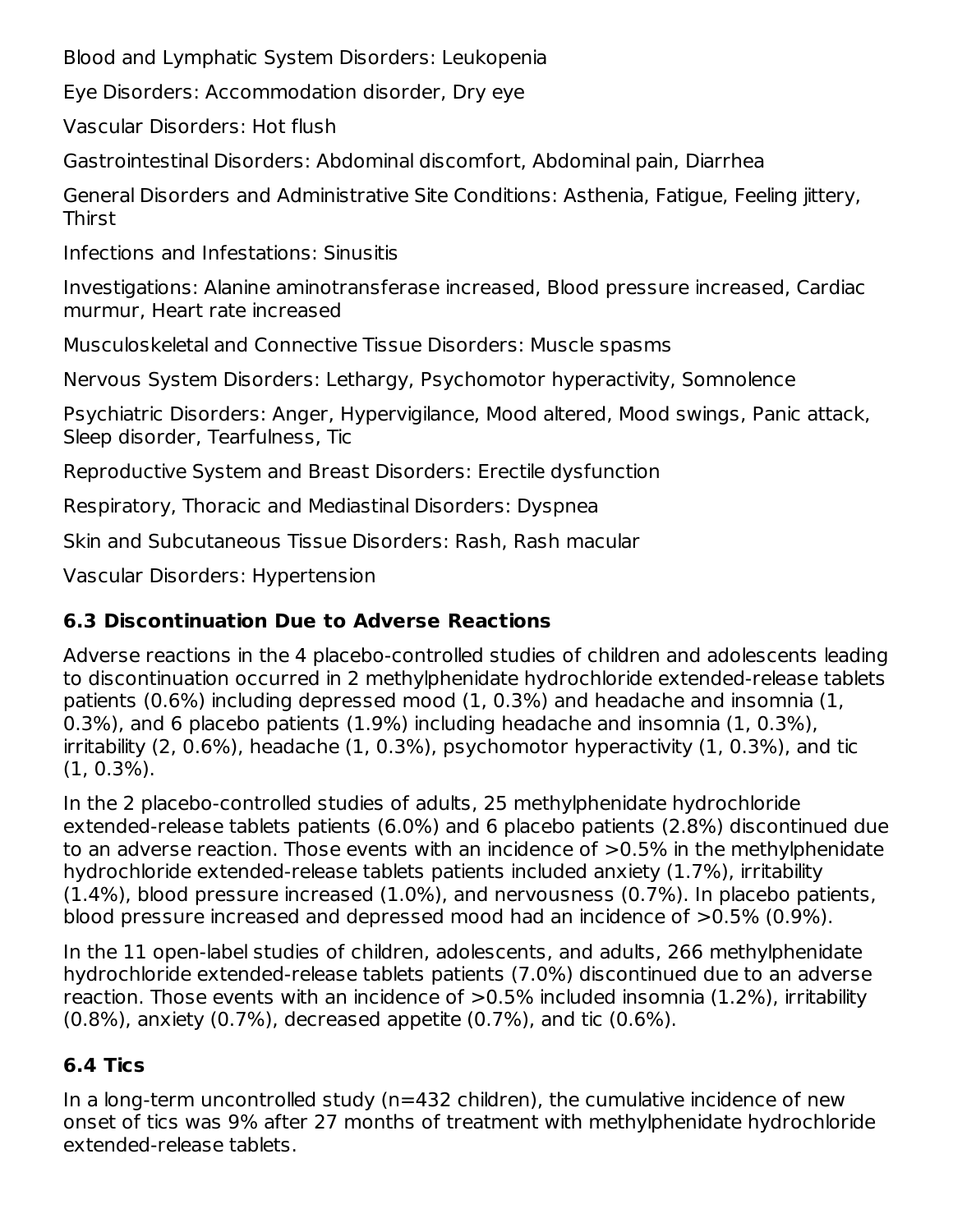In a second uncontrolled study (n=682 children) the cumulative incidence of new-onset tics was 1% (9/682 children). The treatment period was up to 9 months with mean treatment duration of 7.2 months.

### **6.5 Blood Pressure and Heart Rate Increases**

In the laboratory classroom clinical trials in children (Studies 1 and 2), both methylphenidate hydrochloride extended-release tablets once daily and methylphenidate three times daily increased resting pulse by an average of 2 to 6 bpm and produced average increases of systolic and diastolic blood pressure of roughly 1 to 4 mm Hg during the day, relative to placebo. In the placebo-controlled adolescent trial (Study 4), mean increases from baseline in resting pulse rate were observed with methylphenidate hydrochloride extended-release tablets and placebo at the end of the double-blind phase (5 and 3 beats/minute, respectively). Mean increases from baseline in blood pressure at the end of the double-blind phase for methylphenidate hydrochloride extended-release tablets and placebo-treated patients were 0.7 and 0.7 mm Hg (systolic) and 2.6 and 1.4 mm Hg (diastolic), respectively. In one placebo-controlled study in adults (Study 6), dose-dependent mean increases of 3.9 to 9.8 bpm from baseline in standing pulse rate were observed with methylphenidate hydrochloride extended-release tablets at the end of the double-blind treatment vs. an increase of 2.7 beats/minute with placebo. Mean changes from baseline in standing blood pressure at the end of double-blind treatment ranged from 0.1 to 2.2 mm Hg (systolic) and -0.7 to 2.2 mm Hg (diastolic) for methylphenidate hydrochloride extended-release tablets and was 1.1 mm Hg (systolic) and -1.8 mm Hg (diastolic) for placebo. In a second placebo-controlled study in adults (Study 5), mean changes from baseline in resting pulse rate were observed for methylphenidate hydrochloride extended-release tablets and placebo at the end of the double-blind treatment (3.6 and -1.6 beats/minute, respectively). Mean changes from baseline in blood pressure at the end of the double–blind treatment for methylphenidate hydrochloride extended-release tablets and placebo-treated patients were -1.2 and -0.5 mm Hg (systolic) and 1.1 and 0.4 mm Hg (diastolic), respectively [see Warnings and Precautions (5.1)].

## **6.6 Postmarketing Experience**

The following additional adverse reactions have been identified during postapproval use of methylphenidate hydrochloride extended-release tablets. Because these reactions are reported voluntarily from a population of uncertain size, it is not always possible to reliably estimate their frequency:

Blood and Lymphatic System Disorders: Pancytopenia, Thrombocytopenia, Thrombocytopenic purpura

Cardiac Disorders: Angina pectoris, Bradycardia, Extrasystoles, Supraventricular tachycardia, Ventricular extrasystoles

Eye Disorders: Diplopia, Mydriasis, Visual impairment

General Disorders: Chest pain, Chest discomfort, Drug effect decreased, Hyperpyrexia, Therapeutic response decreased

Hepatobiliary disorders: Hepatocellular injury, Acute hepatic failure

Immune System Disorders: Hypersensitivity reactions such as Angioedema, Anaphylactic reactions, Auricular swelling, Bullous conditions, Exfoliative conditions,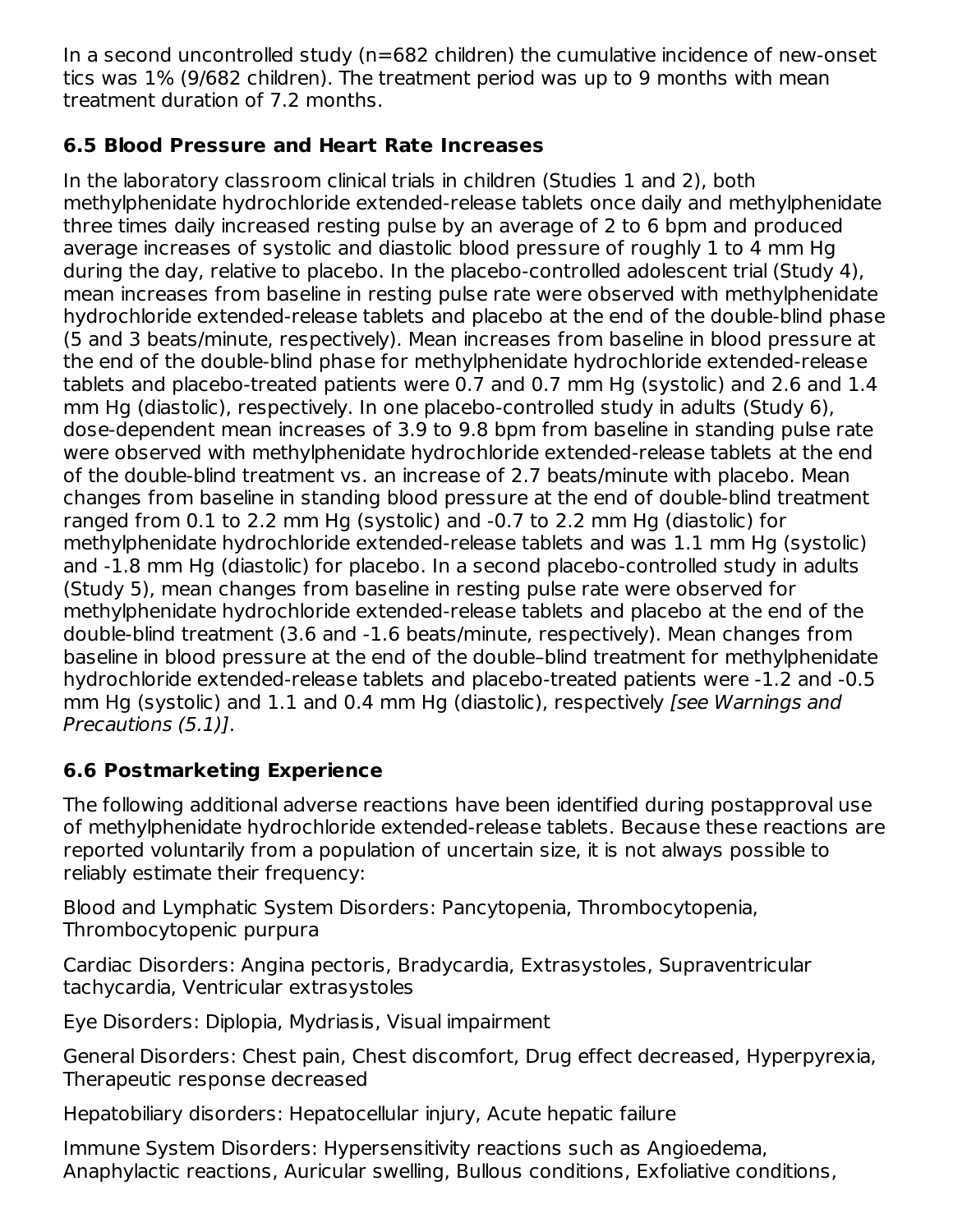Urticarias, Pruritus NEC, Rashes, Eruptions, and Exanthemas NEC

Investigations: Blood alkaline phosphatase increased, Blood bilirubin increased, Hepatic enzyme increased, Platelet count decreased, White blood cell count abnormal

Musculoskeletal, Connective Tissue and Bone Disorders: Arthralgia, Myalgia, Muscle twitching, Rhabdomyolysis

Nervous System Disorders: Convulsion, Grand mal convulsion, Dyskinesia, Serotonin syndrome in combination with serotonergic drugs

Psychiatric Disorders: Disorientation, Hallucination, Hallucination auditory, Hallucination visual, Mania, Logorrhea, Libido changes

Reproductive System and Breast Disorders: Priapism

Skin and Subcutaneous Tissue Disorders: Alopecia, Erythema

Vascular Disorders: Raynaud's phenomenon

## **7 DRUG INTERACTIONS**

### **7.1 MAO Inhibitors**

Methylphenidate hydrochloride extended-release tablets should not be used in patients being treated (currently or within the preceding 2 weeks) with MAO inhibitors [see Contraindications (4.5)].

### **7.2 Vasopressor Agents**

Because of possible increases in blood pressure, methylphenidate hydrochloride extended-release tablets should be used cautiously with vasopressor agents [see Warnings and Precautions (5.1)].

#### **7.3 Coumarin Anticoagulants, Antidepressants, and Selective Serotonin Reuptake Inhibitors**

Human pharmacologic studies have shown that methylphenidate may inhibit the metabolism of coumarin anticoagulants, anticonvulsants (eg, phenobarbital, phenytoin, primidone), and some antidepressants (tricyclics and selective serotonin reuptake inhibitors). Downward dose adjustment of these drugs may be required when given concomitantly with methylphenidate. It may be necessary to adjust the dosage and monitor plasma drug concentrations (or, in the case of coumarin, coagulation times), when initiating or discontinuing concomitant methylphenidate.

## **7.4 Risperidone**

Combined use of methylphenidate with risperidone when there is a change, whether an increase or decrease, in dosage of either or both medications, may increase the risk of extrapyramidal symptoms (EPS). Monitor for signs of EPS.

## **8 USE IN SPECIFIC POPULATIONS**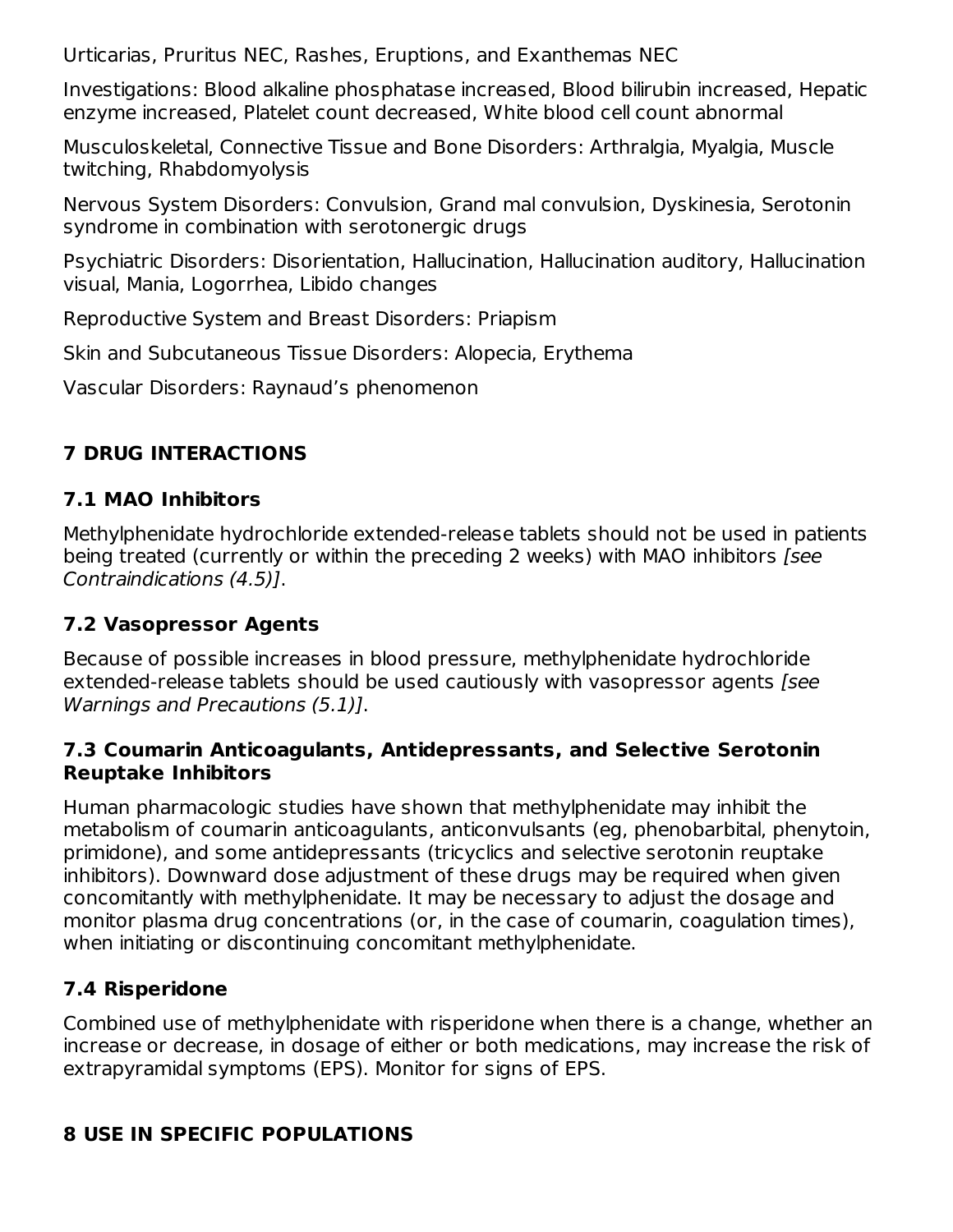### **8.1 Pregnancy**

Pregnancy Category C

Methylphenidate has been shown to have teratogenic effects in rabbits when given in doses of 200 mg/kg/day, which is approximately 100 times and 40 times the maximum recommended human dose on a mg/kg and mg/m<sup>2</sup> basis, respectively.

A reproduction study in rats revealed no evidence of harm to the fetus at oral doses up to 30 mg/kg/day, approximately 15-fold and 3-fold the maximum recommended human dose of methylphenidate hydrochloride extended-release tablets on a mg/kg and mg/m<sup>2</sup> basis, respectively. The approximate plasma exposure to methylphenidate plus its main metabolite PPAA in pregnant rats was 1-2 times that seen in trials in volunteers and patients with the maximum recommended dose of methylphenidate hydrochloride extended-release tablets based on the AUC.

The safety of methylphenidate for use during human pregnancy has not been established. There are no adequate and well-controlled studies in pregnant women. Methylphenidate hydrochloride extended-release tablets should be used during pregnancy only if the potential benefit justifies the potential risk to the fetus.

### **8.2 Labor and Delivery**

The effect of methylphenidate hydrochloride extended-release tablets on labor and delivery in humans is unknown.

## **8.3 Nursing Mothers**

It is not known whether methylphenidate is excreted in human milk. Because many drugs are excreted in human milk, caution should be exercised if methylphenidate hydrochloride extended-release tablets is administered to a nursing woman.

In lactating female rats treated with a single oral dose of 5 mg/kg radiolabeled methylphenidate, radioactivity (representing methylphenidate and/or its metabolites) was observed in milk and levels were generally similar to those in plasma.

### **8.4 Pediatric Use**

Methylphenidate hydrochloride extended-release tablets should not be used in children under six years, since safety and efficacy in this age group have not been established. Long-term effects of methylphenidate in children have not been well established.

## **8.5 Geriatric Use**

Methylphenidate hydrochloride extended-release tablets has not been studied in patients greater than 65 years of age.

## **9 DRUG ABUSE AND DEPENDENCE**

## **9.1 Controlled Substance**

Methylphenidate is a Schedule II controlled substance under the Controlled Substances Act.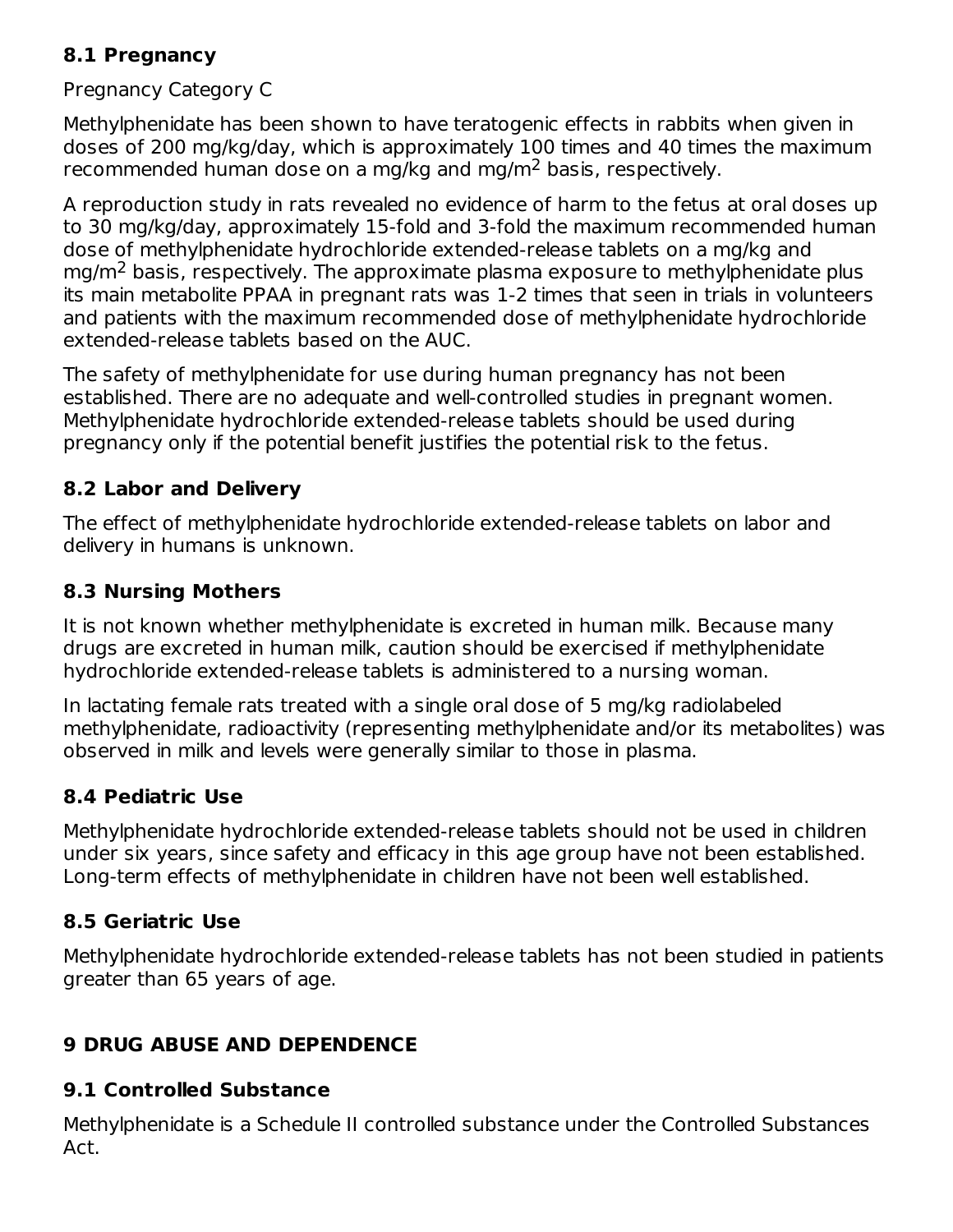### **9.2 Abuse**

As noted in the Box Warning, methylphenidate hydrochloride extended-release tablets should be given cautiously to patients with a history of drug dependence or alcoholism. Chronic abusive use can lead to marked tolerance and psychological dependence with varying degrees of abnormal behavior. Frank psychotic episodes can occur, especially with parenteral abuse.

In two placebo-controlled human abuse potential studies, single oral doses of methylphenidate hydrochloride extended-release tablets were compared to single oral doses of immediate-release methylphenidate (IR MPH) and placebo in subjects with a history of recreational stimulant use to assess relative abuse potential. For the purpose of this assessment, the response for each of the subjective measures was defined as the maximum effect within the first 8 hours after dose administration.

In one study (n=40), both methylphenidate hydrochloride extended-release tablets (108 mg) and 60 mg IR MPH compared to placebo produced statistically significantly greater responses on the five subjective measures suggestive of abuse potential. In comparisons between the two active treatments, however, methylphenidate hydrochloride extended-release tablets (108 mg) produced variable responses on positive subjective measures that were either statistically indistinguishable from (Abuse Potential, Drug Liking, Amphetamine, and Morphine Benzedrine Group [Euphoria]) or statistically less than (Stimulation – Euphoria) responses produced by 60 mg IR MPH.

In another study (n=49), both doses of methylphenidate hydrochloride extendedrelease tablets (54 mg and 108 mg) and both doses of IR MPH (50 mg and 90 mg) produced statistically significantly greater responses compared to placebo on the two primary scales used in the study (Drug Liking, Euphoria). When doses of methylphenidate hydrochloride extended-release tablets (54 mg and 108 mg) were compared to IR MPH (50 mg and 90 mg), respectively, methylphenidate hydrochloride extended-release tablets produced statistically significantly lower subjective responses on these two scales than IR MPH. Methylphenidate hydrochloride extended-release tablets (108 mg) produced responses that were statistically indistinguishable from the responses on these two scales produced by IR MPH (50 mg). Differences in subjective responses to the respective doses should be considered in the context that only 22% of the total amount of methylphenidate in methylphenidate hydrochloride extended-release tablets is available for immediate release from the drug overcoat (see System Components and Performance (11.1)].

Although these findings reveal a relatively lower response to methylphenidate hydrochloride extended-release tablets on subjective measures suggestive of abuse potential compared to IR MPH at roughly equivalent total MPH doses, the relevance of these findings to the abuse potential of methylphenidate hydrochloride extended-release tablets in the community is unknown.

## **9.3 Dependence**

As noted in the Box Warning, careful supervision is required during withdrawal from abusive use since severe depression may occur. Withdrawal following chronic therapeutic use may unmask symptoms of the underlying disorder that may require follow-up.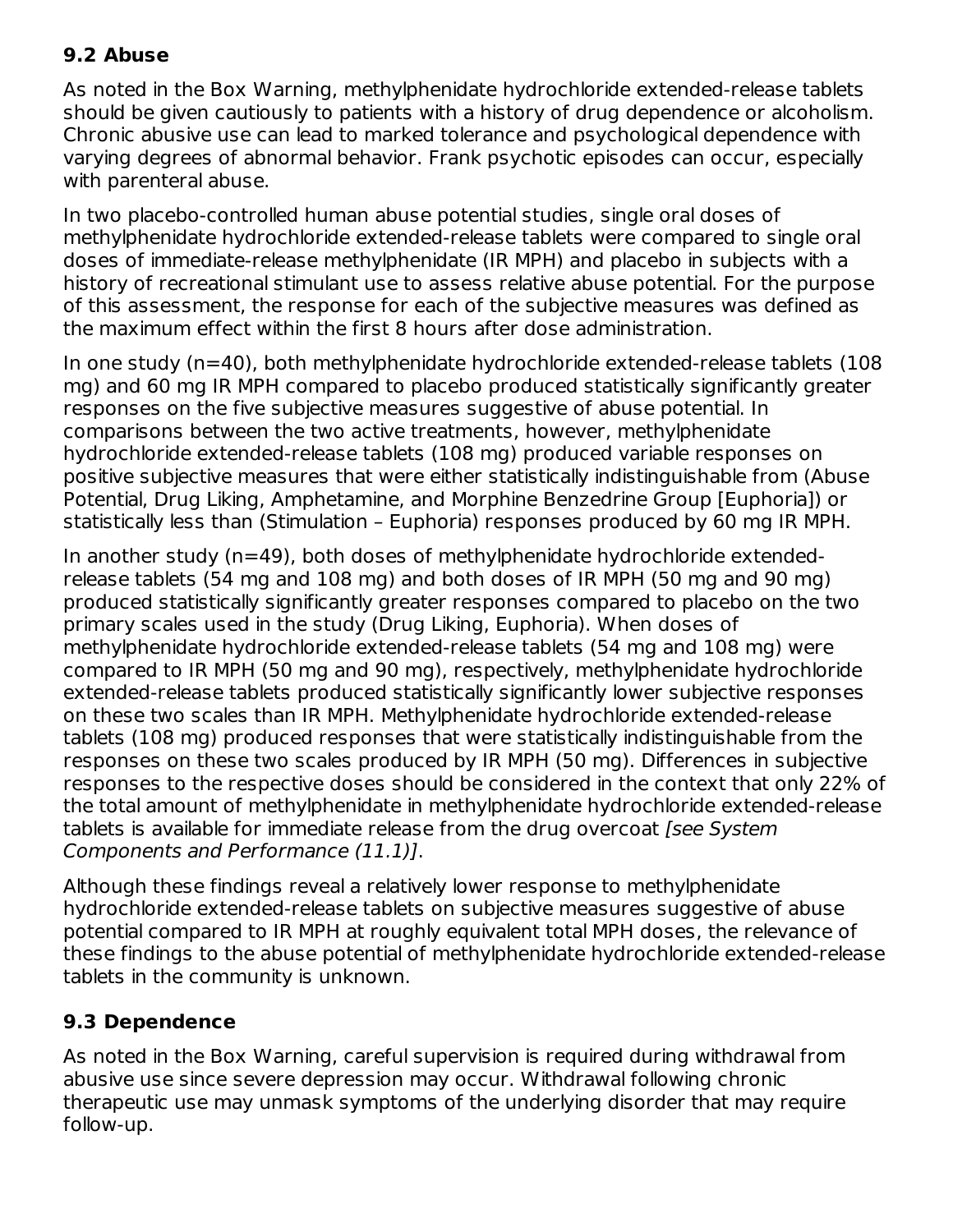### **10 OVERDOSAGE**

### **10.1 Signs and Symptoms**

Signs and symptoms of methylphenidate hydrochloride extended-release tablets overdosage, resulting principally from overstimulation of the CNS and from excessive sympathomimetic effects, may include the following: vomiting, agitation, muscle twitching, convulsion, grand mal convulsion, confusional state, hallucinations (auditory and/or visual), hyperhidrosis, headache, pyrexia, tachycardia, palpitations, heart rate increased, sinus arrhythmia, hypertension, rhabdomyolysis, mydriasis, and dry mouth.

### **10.2 Recommended Treatment**

Treatment consists of appropriate supportive measures. The patient must be protected against self-injury and against external stimuli that would aggravate overstimulation already present. Gastric contents may be evacuated by gastric lavage as indicated. Before performing gastric lavage, control agitation and seizures if present and protect the airway. Other measures to detoxify the gut include administration of activated charcoal and a cathartic. Intensive care must be provided to maintain adequate circulation and respiratory exchange; external cooling procedures may be required for pyrexia.

Efficacy of peritoneal dialysis or extracorporeal hemodialysis for methylphenidate hydrochloride extended-release tablets overdosage has not been established.

The prolonged release of methylphenidate from methylphenidate hydrochloride extended-release tablets should be considered when treating patients with overdose.

### **10.3 Poison Control Center**

As with the management of all overdosage, the possibility of multiple-drug ingestion should be considered. The physician may wish to consider contacting a poison control center for up-to-date information on the management of overdosage with methylphenidate.

### **11 DESCRIPTION**

Methylphenidate hydrochloride extended-release tablets, USP is a central nervous system (CNS) stimulant. Methylphenidate hydrochloride extended-release tablets are available in four tablet strengths. Each extended-release tablet for once-a-day oral administration contains 18, 27, 36, or 54 mg of methylphenidate HCl USP and is designed to have a 12-hour duration of effect. Chemically, methylphenidate HCl is d, l (racemic) methyl α-phenyl-2-piperidineacetate hydrochloride. Its empirical formula is  $C<sub>14</sub>H<sub>19</sub>NO<sub>2</sub>·HCl.$  Its structural formula is: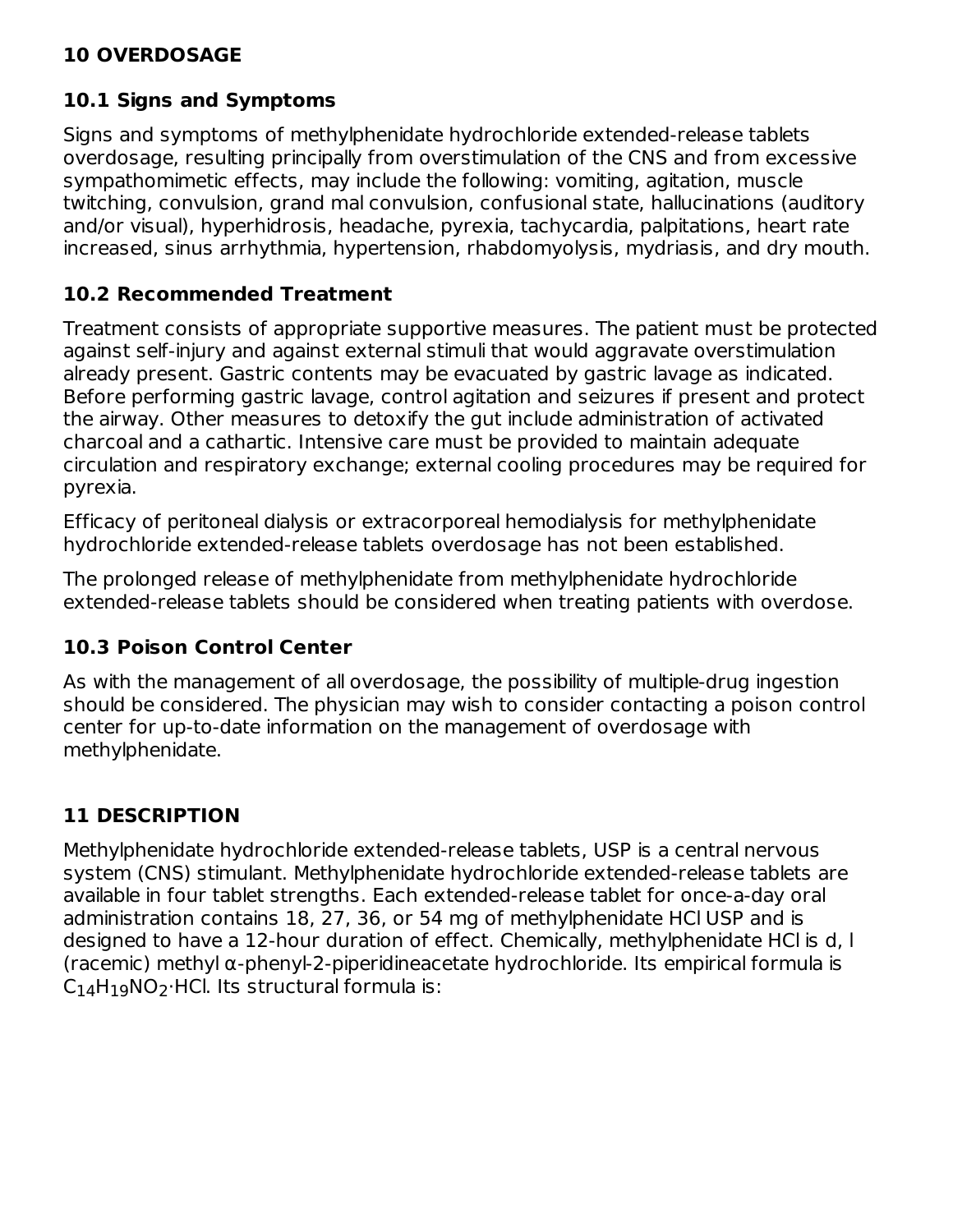

Methylphenidate HCl USP is a white to off-white crystalline powder. Its solutions are acid to litmus. It is freely soluble in water and in methanol, soluble in alcohol, and slightly soluble in chloroform and in acetone. Its molecular weight is 269.77.

Methylphenidate hydrochloride extended-release tablets, USP also contains the following inert ingredients and are common to all strengths: butylated hydroxytoluene, cellulose acetate, hypromellose, phosphoric acid, polyethylene glycol, polyethylene oxides, povidone, propylene glycol, sodium chloride, stearic acid, succinic acid, ferric oxide yellow, FD&C Red No 40 and titanium dioxide. The 18 mg tablet strength also contains iron oxide yellow and Polysorbate 80. The 27 mg tablet strength also contains iron oxide red. The 36 mg tablet strength also contains talc. The 54 mg tablet strength also contains iron oxide yellow, iron oxide red and talc.

Each tablet strength also contains black iron oxide, hypromellose and propylene glycol as imprinting ink.

USP Dissolution Test Pending.

### **11.1 System Components and Performance**

Methylphenidate hydrochloride extended-release tablets uses osmotic pressure to deliver methylphenidate HCl at a controlled rate. The system, which resembles a conventional tablet in appearance, comprises an osmotically active trilayer core surrounded by a semipermeable membrane with an immediate-release drug overcoat. The trilayer core is composed of two drug layers containing the drug and excipients, and a push layer containing osmotically active components. There is a precision-laser drilled orifice on the drug-layer end of the tablet. In an aqueous environment, such as the gastrointestinal tract, the drug overcoat dissolves within one hour, providing an initial dose of methylphenidate. Water permeates through the membrane into the tablet core. As the osmotically active polymer excipients expand, methylphenidate is released through the orifice. The membrane controls the rate at which water enters the tablet core, which in turn controls drug delivery. Furthermore, the drug release rate from the system increases with time over a period of 6 to 7 hours due to the drug-concentration gradient incorporated into the two drug layers of methylphenidate hydrochloride extended-release tablets. The biologically inert components of the tablet remain intact during gastrointestinal transit and are eliminated in the stool as a tablet shell along with insoluble core components. It is possible that methylphenidate hydrochloride extendedrelease tablets may be visible on abdominal x-rays under certain circumstances, especially when digital enhancing techniques are utilized.

### **12 CLINICAL PHARMACOLOGY**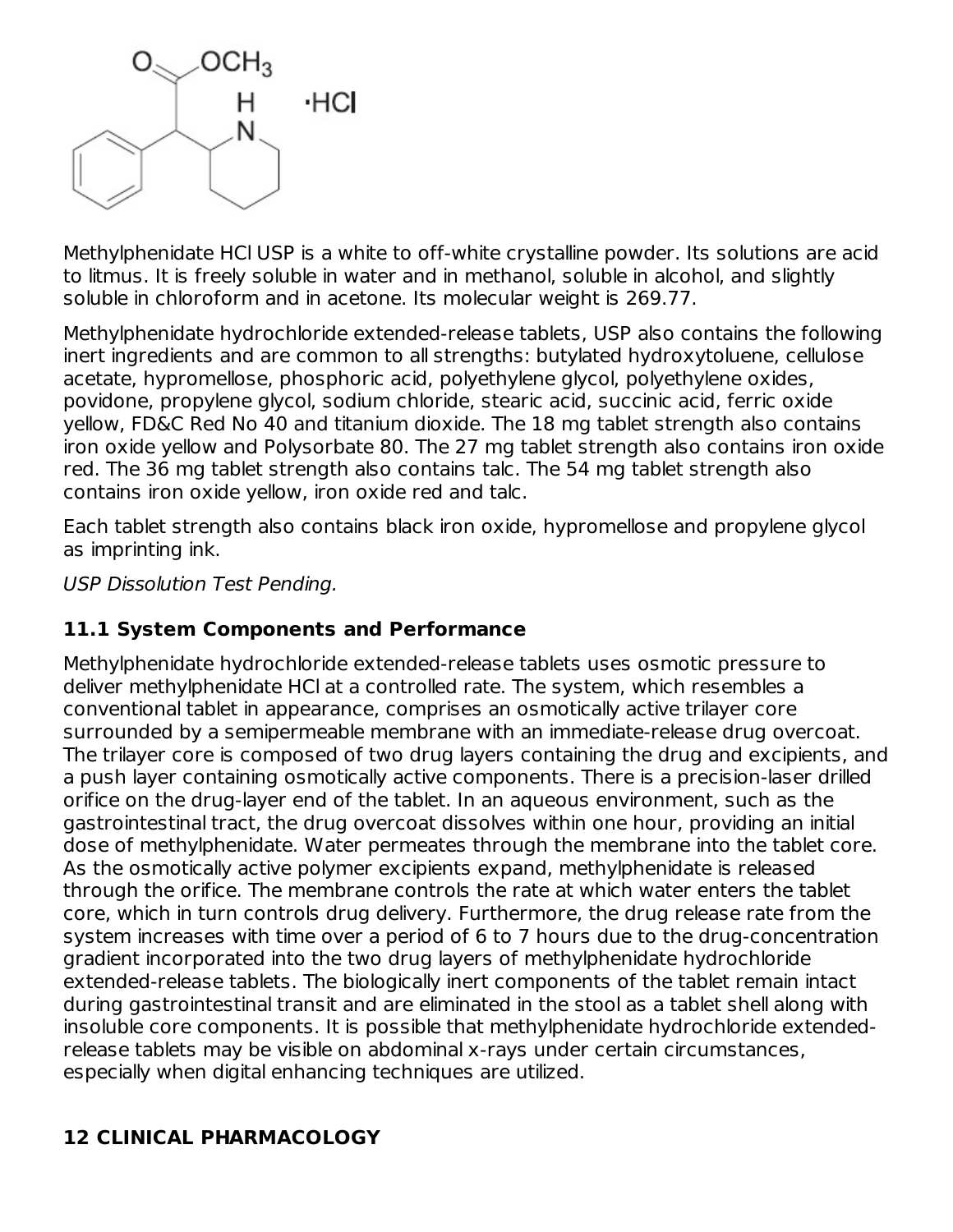### **12.1 Mechanism of Action**

Methylphenidate HCl is a central nervous system (CNS) stimulant. The mode of therapeutic action in Attention Deficit Hyperactivity Disorder (ADHD) is not known. Methylphenidate is thought to block the reuptake of norepinephrine and dopamine into the presynaptic neuron and increase the release of these monoamines into the extraneuronal space.

### **12.2 Pharmacodynamics**

Methylphenidate is a racemic mixture comprised of the d- and l-isomers. The d-isomer is more pharmacologically active than the l-isomer.

## **12.3 Pharmacokinetics**

### Absorption

Methylphenidate is readily absorbed. Following oral administration of methylphenidate hydrochloride extended-release tablets, plasma methylphenidate concentrations increase rapidly, reaching an initial maximum at about 1 hour, followed by gradual ascending concentrations over the next 5 to 9 hours, after which a gradual decrease begins. Mean times to reach peak plasma concentrations across all doses of methylphenidate hydrochloride extended-release tablets occurred between 6 and 10 hours.

Methylphenidate hydrochloride extended-release tablets once daily minimizes the fluctuations between peak and trough concentrations associated with immediate-release methylphenidate three times daily (see Figure 1). The relative bioavailability of methylphenidate hydrochloride extended-release tablets once daily and methylphenidate three times daily in adults is comparable.

Figure 1. Mean methylphenidate plasma concentrations in 36 adults, following a single dose of methylphenidate hydrochloride extended-release tablets 18 mg once daily and immediaterelease methylphenidate 5 mg three times daily administered every 4 hours.

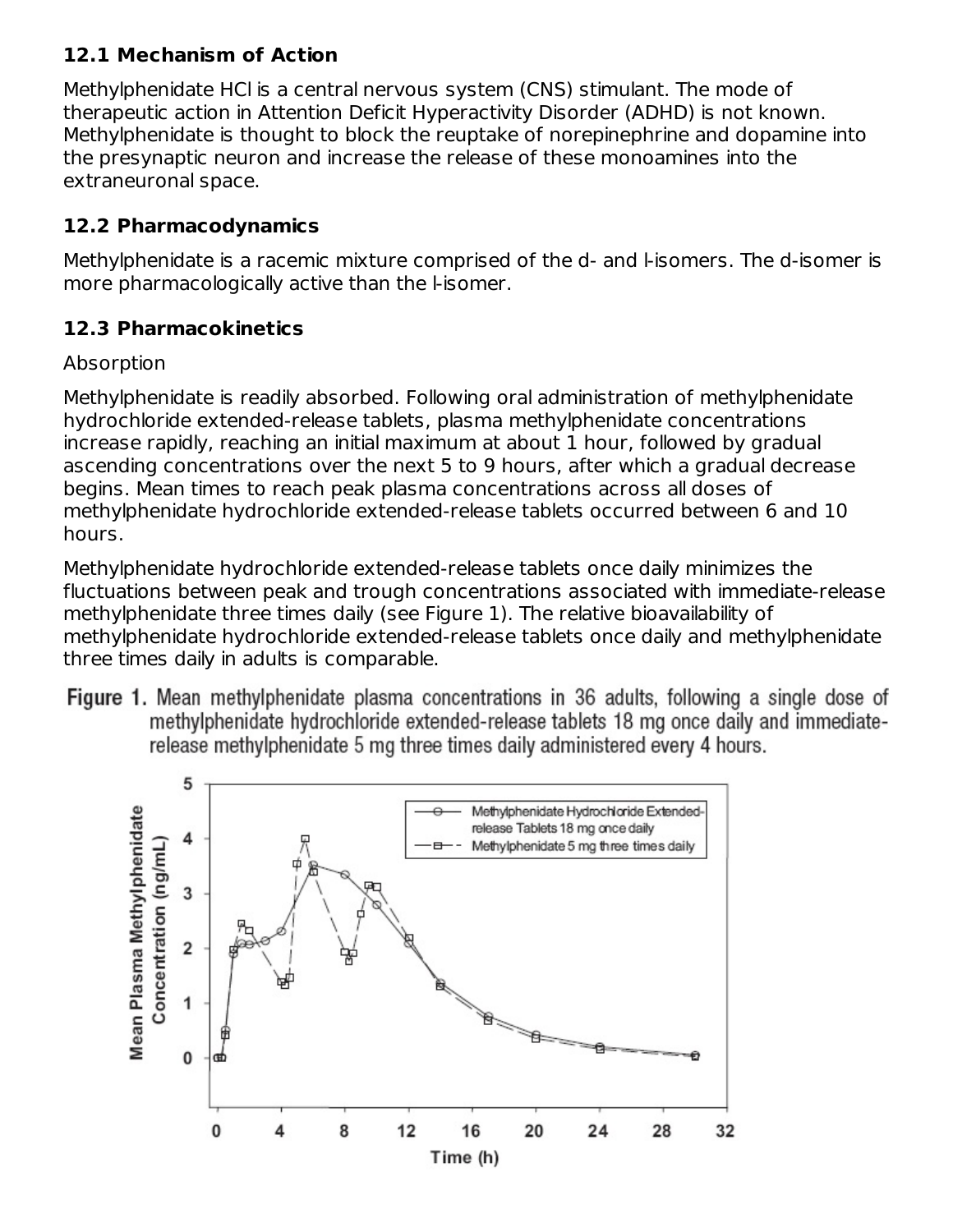The mean single-dose pharmacokinetic parameters in 36 healthy adults following the administration of methylphenidate hydrochloride extended-release tablets 18 mg once daily and methylphenidate 5 mg three times daily are summarized in Table 6.

| <b>Parameters</b>                      | Methylphenidate<br>hydrochloride extended-<br>release tablets<br>(18 mg once daily)<br>$(n=36)$ | Methylphenidate<br>(5 mg three times daily)<br>$(n=35)$ |
|----------------------------------------|-------------------------------------------------------------------------------------------------|---------------------------------------------------------|
| $C_{\text{max}}$ (ng/mL)               | $3.7 \pm 1.0$                                                                                   | $4.2 \pm 1.0$                                           |
| $T_{\text{max}}$ (h)                   | $6.8 \pm 1.8$                                                                                   | $6.5 \pm 1.8$                                           |
| AUC <sub>inf</sub> (ng $\bullet$ h/mL) | $41.8 \pm 13.9$                                                                                 | $38.0 \pm 11.0$                                         |
| $t_{1/2}$ (h)                          | $3.5 \pm 0.4$                                                                                   | $3.0 \pm 0.5$                                           |

Table 6. Pharmacokinetic Parameters (Mean  $\pm$  SD) After Single Dose in Healthy Adults

The pharmacokinetics of methylphenidate hydrochloride extended-release tablets were evaluated in healthy adults following single- and multiple-dose administration (steady state) of doses up to 144 mg/day. The mean half-life was about 3.6 hours. No differences in the pharmacokinetics of methylphenidate hydrochloride extended-release tablets were noted following single and repeated once-daily dosing, indicating no significant drug accumulation. The AUC and  $\rm t_{1/2}$  following repeated once-daily dosing are similar to those following the first dose of methylphenidate hydrochloride extendedrelease tablets in a dose range of 18 to 144 mg.

### Dose Proportionality

Following administration of methylphenidate hydrochloride extended-release tablets in single doses of 18, 36, and 54 mg/day to healthy adults, C<sub>max</sub> and AUC <sub>(0-inf)</sub> of dmethylphenidate were proportional to dose, whereas l-methylphenidate C<sub>max</sub> and AUC  $_{\rm (O-inf)}$  increased disproportionately with respect to dose. Following administration of methylphenidate hydrochloride extended-release tablets, plasma concentrations of the lisomer were approximately 1/40 the plasma concentrations of the d-isomer.

In healthy adults, single and multiple dosing of once-daily methylphenidate hydrochloride extended-release tablets doses from 54 to 144 mg/day resulted in linear and doseproportional increases in C<sub>max</sub> and AUC<sub>inf</sub> for total methylphenidate (MPH) and its major metabolite, α-phenyl-piperidine acetic acid (PPAA). There was no time dependency in the pharmacokinetics of methylphenidate. The ratio of metabolite (PPAA) to parent drug (MPH) was constant across doses from 54 to 144 mg/day, both after single dose and upon multiple dosing.

In a multiple-dose study in adolescent ADHD patients aged 13 to 16 administered their prescribed dose (18 to 72 mg/day) of methylphenidate hydrochloride extended-release tablets, mean C<sub>max</sub> and AUC<sub>TAU</sub> of d- and total methylphenidate increased proportionally with respect to dose.

#### **Distribution**

Plasma methylphenidate concentrations in adults and adolescents decline biexponentially following oral administration. The half-life of methylphenidate in adults and adolescents following oral administration of methylphenidate hydrochloride extended-release tablets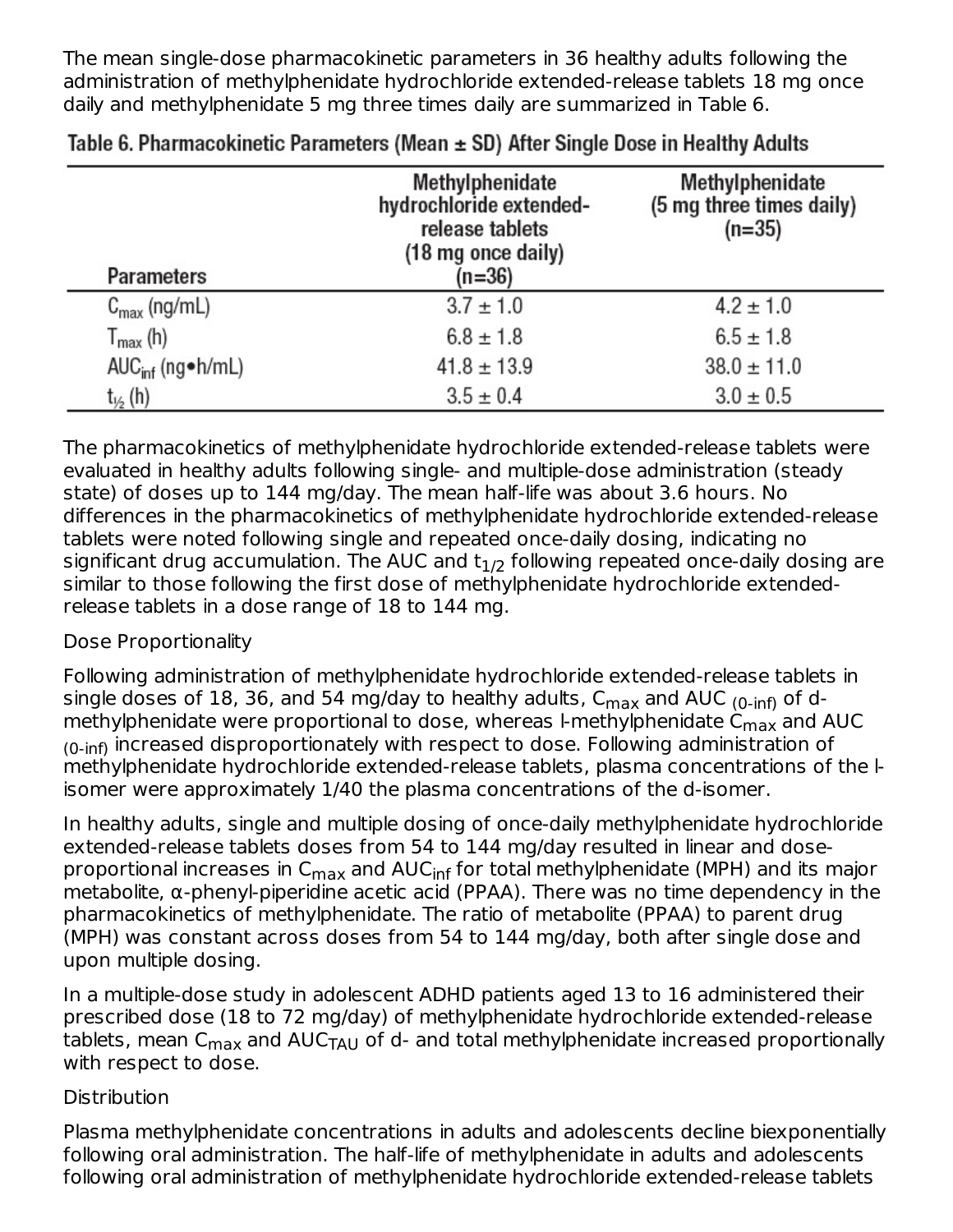was approximately 3.5 hours.

#### Metabolism and Excretion

In humans, methylphenidate is metabolized primarily by de-esterification to PPAA, which has little or no pharmacologic activity. In adults the metabolism of methylphenidate hydrochloride extended-release tablets once daily as evaluated by metabolism to PPAA is similar to that of methylphenidate three times daily. The metabolism of single and repeated once-daily doses of methylphenidate hydrochloride extended-release tablets is similar.

After oral dosing of radiolabeled methylphenidate in humans, about 90% of the radioactivity was recovered in urine. The main urinary metabolite was PPAA, accounting for approximately 80% of the dose.

#### Food Effects

In patients, there were no differences in either the pharmacokinetics or the pharmacodynamic performance of methylphenidate hydrochloride extended-release tablets when administered after a high-fat breakfast. There is no evidence of dose dumping in the presence or absence of food.

#### Alcohol Effect

An *in vitro* study was conducted to explore the effect of alcohol on the release characteristics of methylphenidate from the methylphenidate hydrochloride extendedrelease tablets 18 mg tablet dosage form. At an alcohol concentration up to 40% there was no increased release of methylphenidate in the first hour. The results with the 18 mg tablet strength are considered representative of the other available tablet strengths.

Special Populations

#### Gender

In healthy adults, the mean dose-adjusted AUC <sub>(0-inf)</sub> values for methylphenidate hydrochloride extended-release tablets were 36.7 ng·h/mL in men and 37.1 ng·h/mL in women, with no differences noted between the two groups.

#### Race

In adults receiving methylphenidate hydrochloride extended-release tablets, doseadjusted AUC <sub>(0-inf)</sub> was consistent across ethnic groups; however, the sample size may have been insufficient to detect ethnic variations in pharmacokinetics.

#### Age

Increase in age resulted in increased apparent oral clearance (CL/F) (58% increase in adolescents compared to children). Some of these differences could be explained by body-weight differences among these populations. This suggests that subjects with higher body weight may have lower exposures of total methylphenidate at similar doses.

The pharmacokinetics of methylphenidate hydrochloride extended-release tablets have not been studied in children less than 6 years of age.

### Renal Insufficiency

There is no experience with the use of methylphenidate hydrochloride extended-release tablets in patients with renal insufficiency. After oral administration of radiolabeled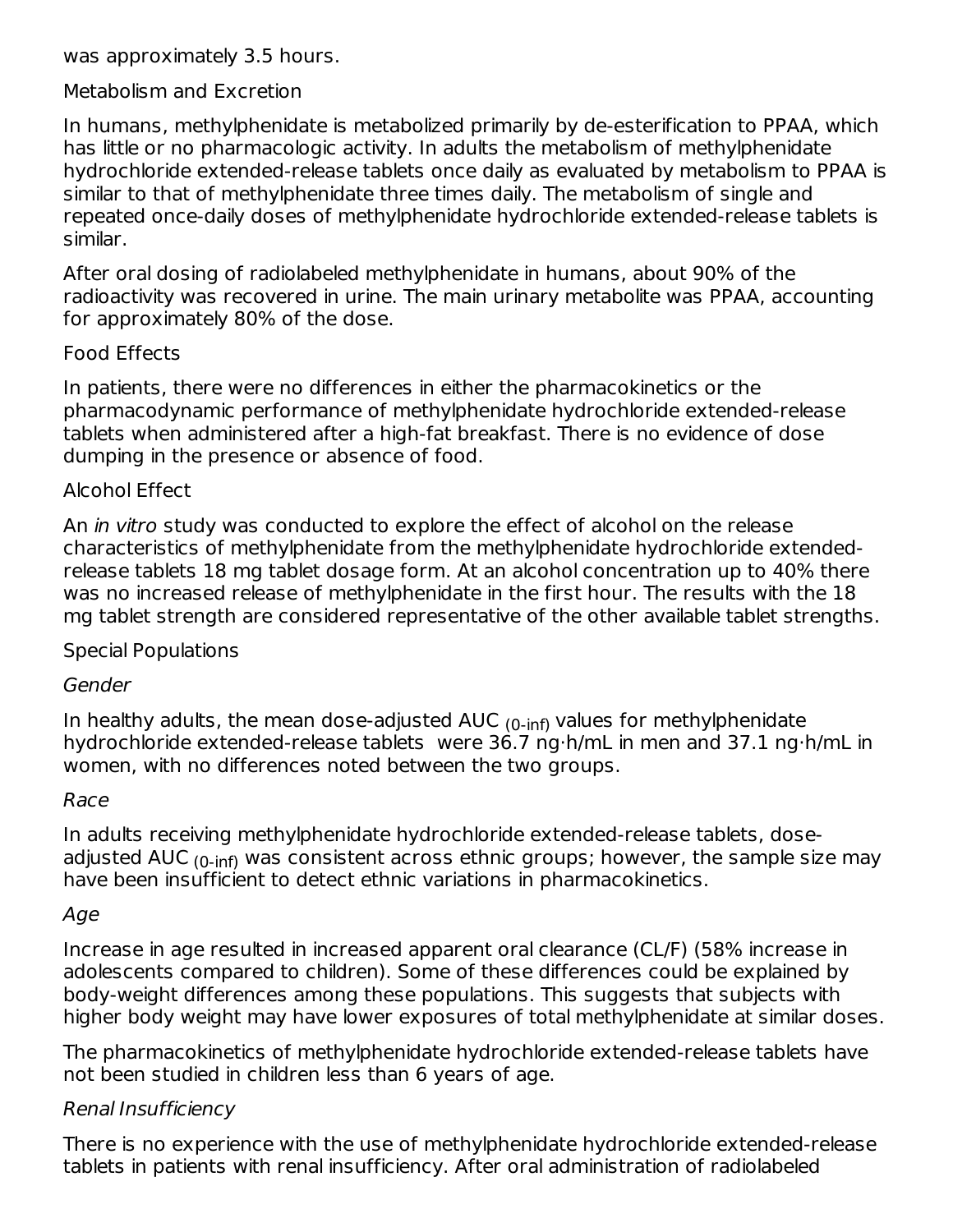methylphenidate in humans, methylphenidate was extensively metabolized and approximately 80% of the radioactivity was excreted in the urine in the form of PPAA. Since renal clearance is not an important route of methylphenidate clearance, renal insufficiency is expected to have little effect on the pharmacokinetics of methylphenidate hydrochloride extended-release tablets.

#### Hepatic Insufficiency

There is no experience with the use of methylphenidate hydrochloride extended-release tablets in patients with hepatic insufficiency.

## **13 NONCLINICAL TOXICOLOGY**

## **13.1 Carcinogenesis, Mutagenesis, Impairment of Fertility**

### Carcinogenesis

In a lifetime carcinogenicity study carried out in B6C3F1 mice, methylphenidate caused an increase in hepatocellular adenomas and, in males only, an increase in hepatoblastomas at a daily dose of approximately 60 mg/kg/day. This dose is approximately 30 times and 4 times the maximum recommended human dose of methylphenidate hydrochloride extended-release tablets on a mg/kg and mg/m<sup>2</sup> basis, respectively. Hepatoblastoma is a relatively rare rodent malignant tumor type. There was no increase in total malignant hepatic tumors. The mouse strain used is sensitive to the development of hepatic tumors, and the significance of these results to humans is unknown.

Methylphenidate did not cause any increases in tumors in a lifetime carcinogenicity study carried out in F344 rats; the highest dose used was approximately 45 mg/kg/day, which is approximately 22 times and 5 times the maximum recommended human dose of methylphenidate hydrochloride extended-release tablets on a mg/kg and mg/m<sup>2</sup> basis, respectively.

In a 24-week carcinogenicity study in the transgenic mouse strain p53+/-, which is sensitive to genotoxic carcinogens, there was no evidence of carcinogenicity. Male and female mice were fed diets containing the same concentration of methylphenidate as in the lifetime carcinogenicity study; the high-dose groups were exposed to 60 to 74 mg/kg/day of methylphenidate.

### **Mutagenesis**

Methylphenidate was not mutagenic in the in vitro Ames reverse mutation assay or the in vitro mouse lymphoma cell forward mutation assay. Sister chromatid exchanges and chromosome aberrations were increased, indicative of a weak clastogenic response, in an in vitro assay in cultured Chinese Hamster Ovary cells. Methylphenidate was negative in vivo in males and females in the mouse bone marrow micronucleus assay.

## Impairment of Fertility

Methylphenidate did not impair fertility in male or female mice that were fed diets containing the drug in an 18-week Continuous Breeding study. The study was conducted at doses up to 160 mg/kg/day, approximately 80-fold and 8-fold the highest recommended human dose of methylphenidate hydrochloride extended-release tablets on a mg/kg and mg/m $^2$  basis, respectively.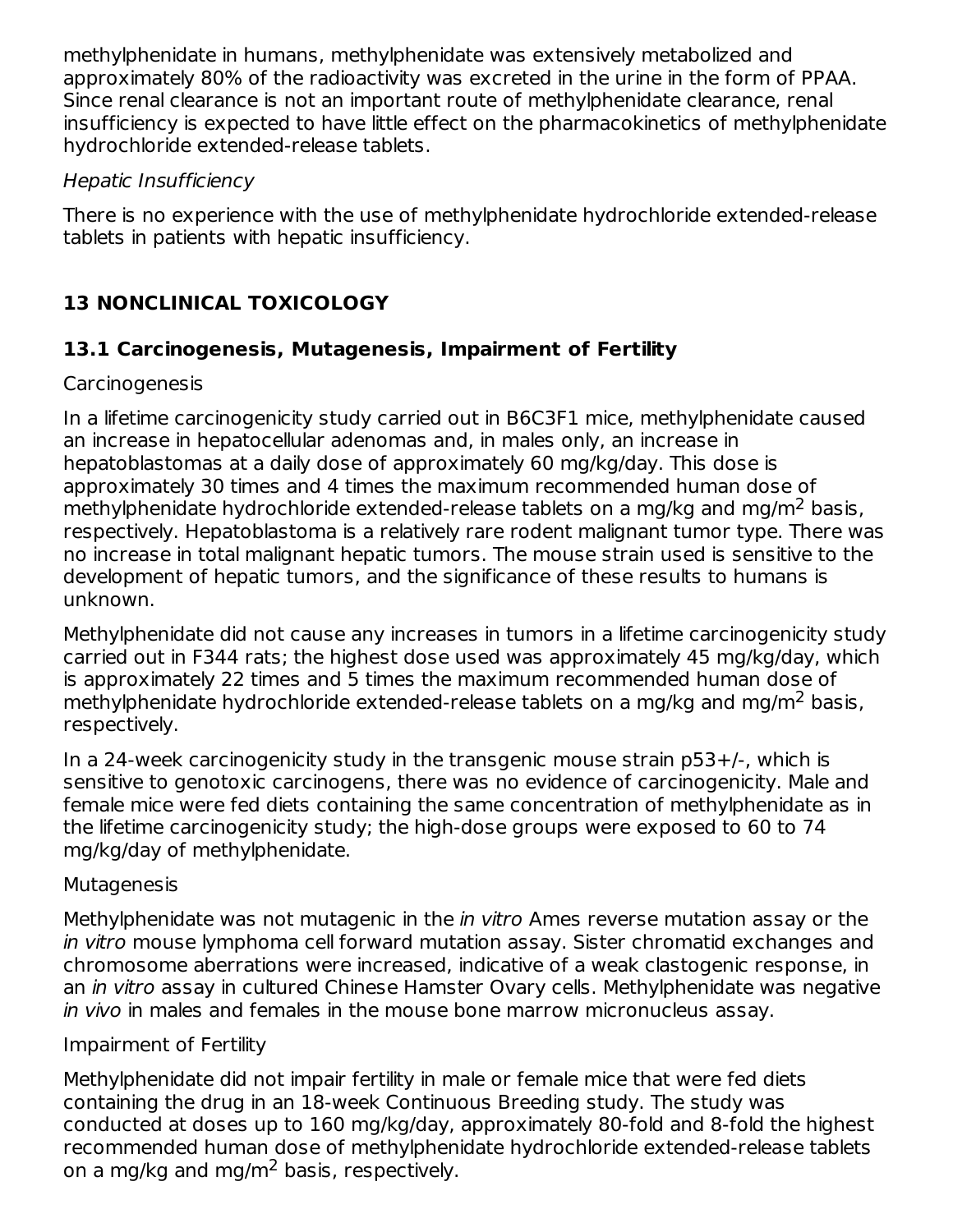## **14 CLINICAL STUDIES**

Methylphenidate hydrochloride extended-release tablets was demonstrated to be effective in the treatment of Attention Deficit Hyperactivity Disorder (ADHD) in 4 randomized, double-blind, placebo-controlled studies in children and adolescents and 2 double-blind placebo-controlled studies in adults who met the Diagnostic and Statistical Manual 4<sup>th</sup> edition (DSM-IV) criteria for ADHD.

### **14.1 Children**

Three double-blind, active- and placebo-controlled studies were conducted in 416 children aged 6 to 12 years. The controlled studies compared methylphenidate hydrochloride extended-release tablets given once daily (18, 36, or 54 mg), methylphenidate given three times daily over 12 hours (15, 30, or 45 mg total daily dose), and placebo in two single-center, 3-week crossover studies (Studies 1 and 2) and in a multicenter, 4-week, parallel-group comparison (Study 3). The primary comparison of interest in all three trials was methylphenidate hydrochloride extended-release tablets versus placebo.

Symptoms of ADHD were evaluated by community schoolteachers using the Inattention/Overactivity with Aggression (IOWA) Conners scale. Statistically significant reduction in the Inattention/Overactivity subscale versus placebo was shown consistently across all three controlled studies for methylphenidate hydrochloride extended-release tablets. The scores for methylphenidate hydrochloride extendedrelease tablets and placebo for the three studies are presented in Figure 2.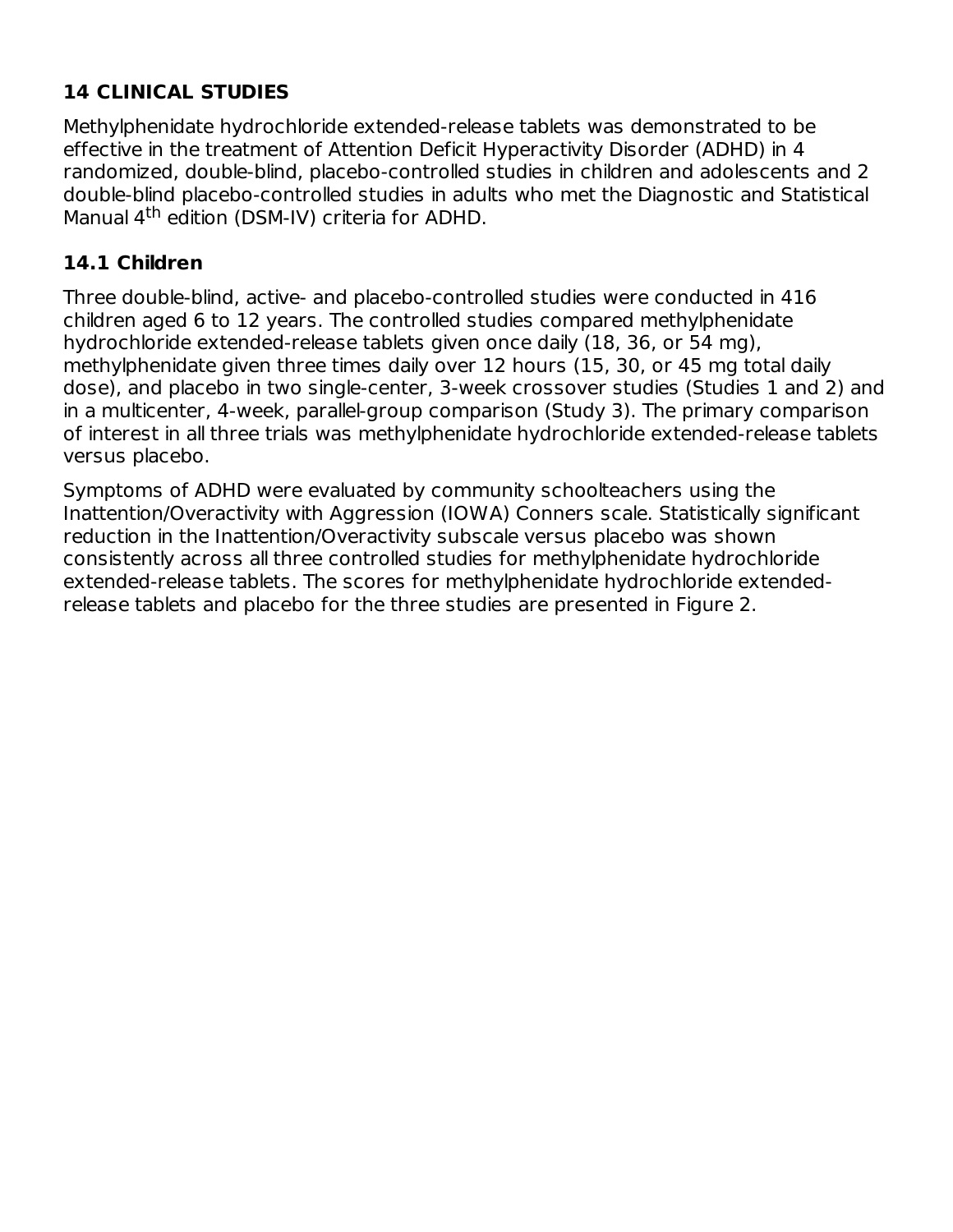**Figure 2.** Mean Community School Teacher IOWA Conners Inattention/Overactivity Scores with methylphenidate hydrochloride extended-release tablets once daily (18, 36, or 54 mg) and placebo. Studies 1 and 2 involved a 3-way crossover of 1 week per treatment arm. Study 3 involved 4 weeks of parallel-group treatments with a Last Observation Carried Forward analysis at week 4. Error bars represent the mean plus standard error of the mean.



In Studies 1 and 2, symptoms of ADHD were evaluated by laboratory schoolteachers using the SKAMP\* laboratory school rating scale. The combined results from these two studies demonstrated statistically significant improvements in attention and behavior in patients treated with methylphenidate hydrochloride extended-release tablets versus placebo that were maintained through 12 hours after dosing. Figure 3 presents the laboratory schoolteacher SKAMP ratings for methylphenidate hydrochloride extendedrelease tablets and placebo.

\*Swanson, Kotkin, Agler, M-Fynn, and Pelham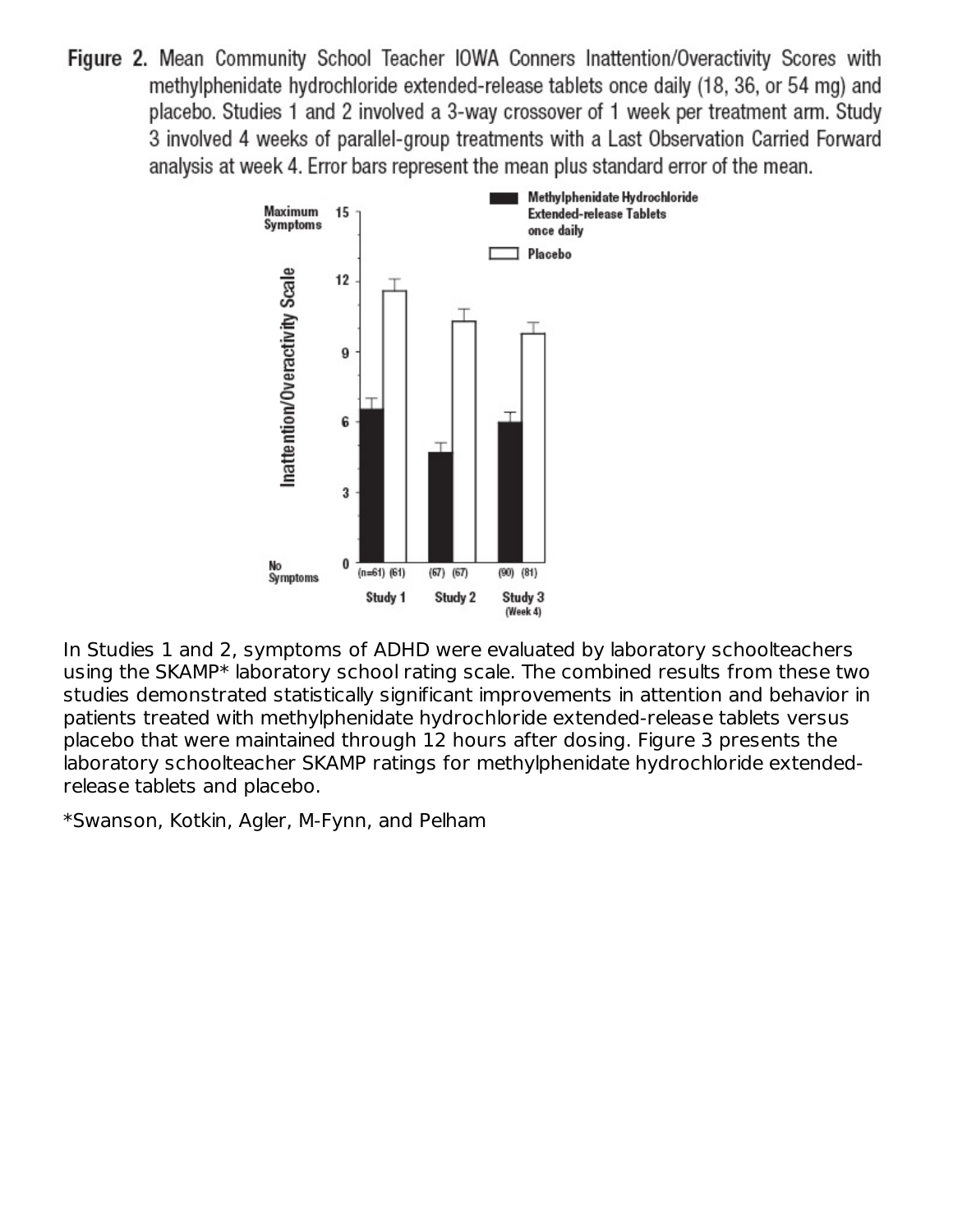



Note: Mean and mean plus standard error of mean shown

### **14.2 Adolescents**

In a randomized, double-blind, multicenter, placebo-controlled trial (Study 4) involving 177 patients, methylphenidate hydrochloride extended-release tablets was demonstrated to be effective in the treatment of ADHD in adolescents aged 13 to 18 years at doses up to 72 mg/day (1.4 mg/kg/day). Of 220 patients who entered an open 4-week titration phase, 177 were titrated to an individualized dose (maximum of 72 mg/day) based on meeting specific improvement criteria on the ADHD Rating Scale and the Global Assessment of Effectiveness with acceptable tolerability. Patients who met these criteria were then randomized to receive either their individualized dose of methylphenidate hydrochloride extended-release tablets (18 – 72 mg/day, n=87) or placebo (n=90) during a two-week double-blind phase. At the end of this phase, mean scores for the investigator rating on the ADHD Rating Scale demonstrated that methylphenidate hydrochloride extended-release tablets was statistically significantly superior to placebo.

## **14.3 Adults**

Two double-blind, placebo-controlled studies were conducted in 627 adults aged 18 to 65 years. The controlled studies compared methylphenidate hydrochloride extendedrelease tablets administered once daily and placebo in a multicenter, parallel-group, 7 week dose-titration study (Study 5) (36 to 108 mg/day) and in a multicenter, parallelgroup, 5-week, fixed-dose study (Study 6) (18, 36, and 72 mg/day).

Study 5 demonstrated the effectiveness of methylphenidate hydrochloride extended-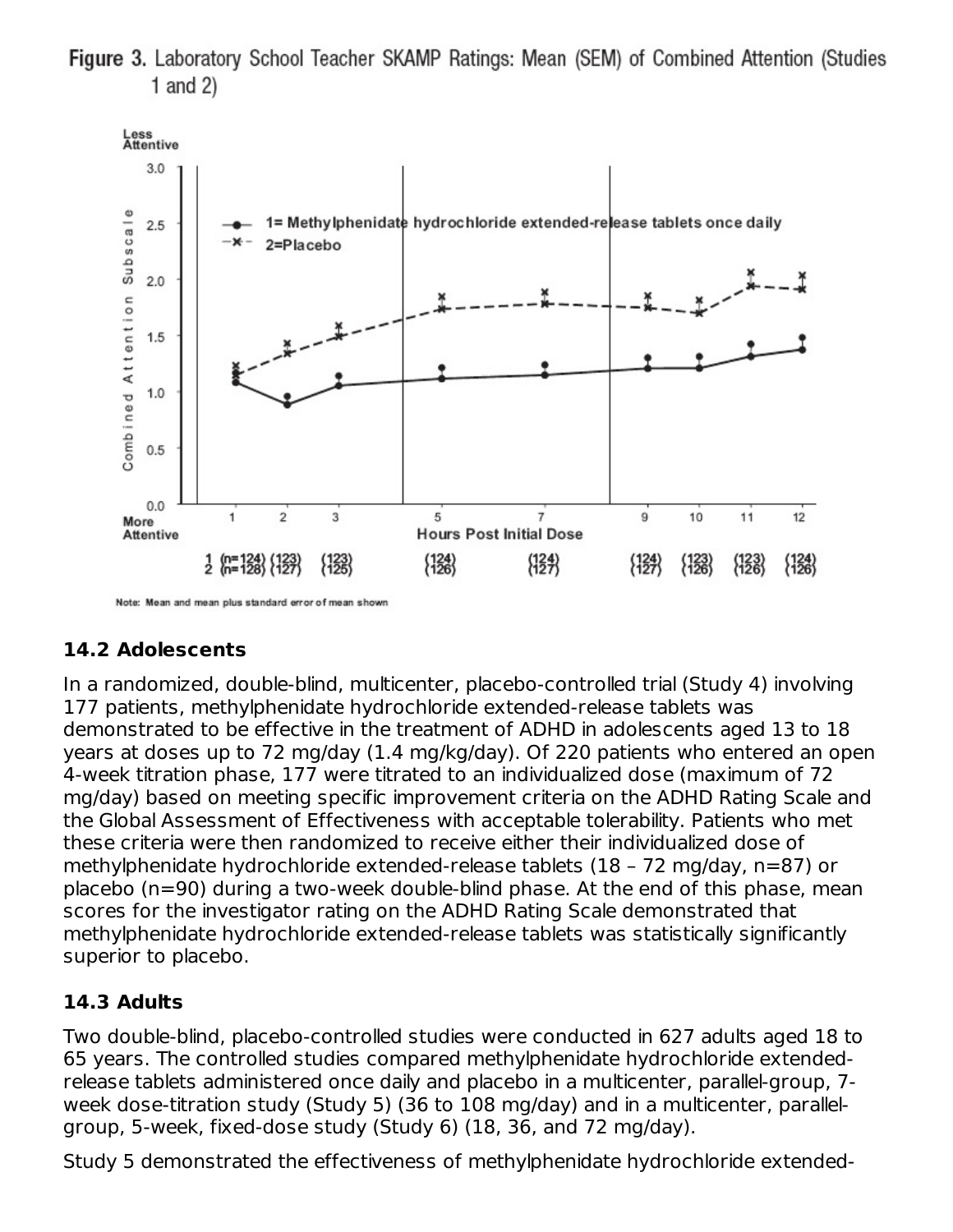release tablets in the treatment of ADHD in adults aged 18 to 65 years at doses from 36 mg/day to 108 mg/day based on the change from baseline to final study visit on the Adult ADHD Investigator Rating Scale (AISRS). Of 226 patients who entered the 7-week trial, 110 were randomized to methylphenidate hydrochloride extended-release tablets and 116 were randomized to placebo. Treatment was initiated at 36 mg/day and patients continued with incremental increases of 18 mg/day (36 to 108 mg/day) based on meeting specific improvement criteria with acceptable tolerability. At the final study visit, mean change scores (LS Mean, SEM) for the investigator rating on the AISRS demonstrated that methylphenidate hydrochloride extended-release tablets was statistically significantly superior to placebo.

Study 6 was a multicenter, double-blind, randomized, placebo-controlled, parallel-group, dose-response study (5-week duration) with 3 fixed-dose groups (18, 36, and 72 mg). Patients were randomized to receive methylphenidate hydrochloride extended-release tablets administered at doses of 18 mg (n=101), 36 mg (n=102), 72 mg/day (n=102), or placebo (n=96). All three doses of methylphenidate hydrochloride extended-release tablets were statistically significantly more effective than placebo in improving CAARS (Conners' Adult ADHD Rating Scale) total scores at double-blind end point in adult subjects with ADHD.

### **15 REFERENCES**

American Psychiatric Association. Diagnostic and Statistical Manual of Mental Disorders. 4th ed. Washington, DC: American Psychiatric Association, 1994.

#### **16 HOW SUPPLIED/STORAGE AND HANDLING**

The 36 mg tablets are white to off white film coated round cylindrical biconvex tablets printed with "214" in black ink.

NDC 63629-1903-1 bottles of 100 tablets

#### **Storage and Handling**

Store at 20° to 25°C (68° to 77°F). [see USP Controlled Room Temperature]. Protect from humidity.

### **17 PATIENT COUNSELING INFORMATION**

#### See Medication Guide

Priapism

Advise patients, caregivers, and family members of the possibility of painful or prolonged penile erections (priapism). **Instruct the patient to seek immediate medical attention in the event of priapism** [see Warnings and Precautions (5.4)].

Circulation Problems in Fingers and Toes [Peripheral Vasculopathy, including Raynaud's Phenomenon]

Instruct patients beginning treatment with methylphenidate hydrochloride extendedrelease tablets about the risk of peripheral vasculopathy, including Raynaud's phenomenon, and associated signs and symptoms: fingers or toes may feel numb, cool,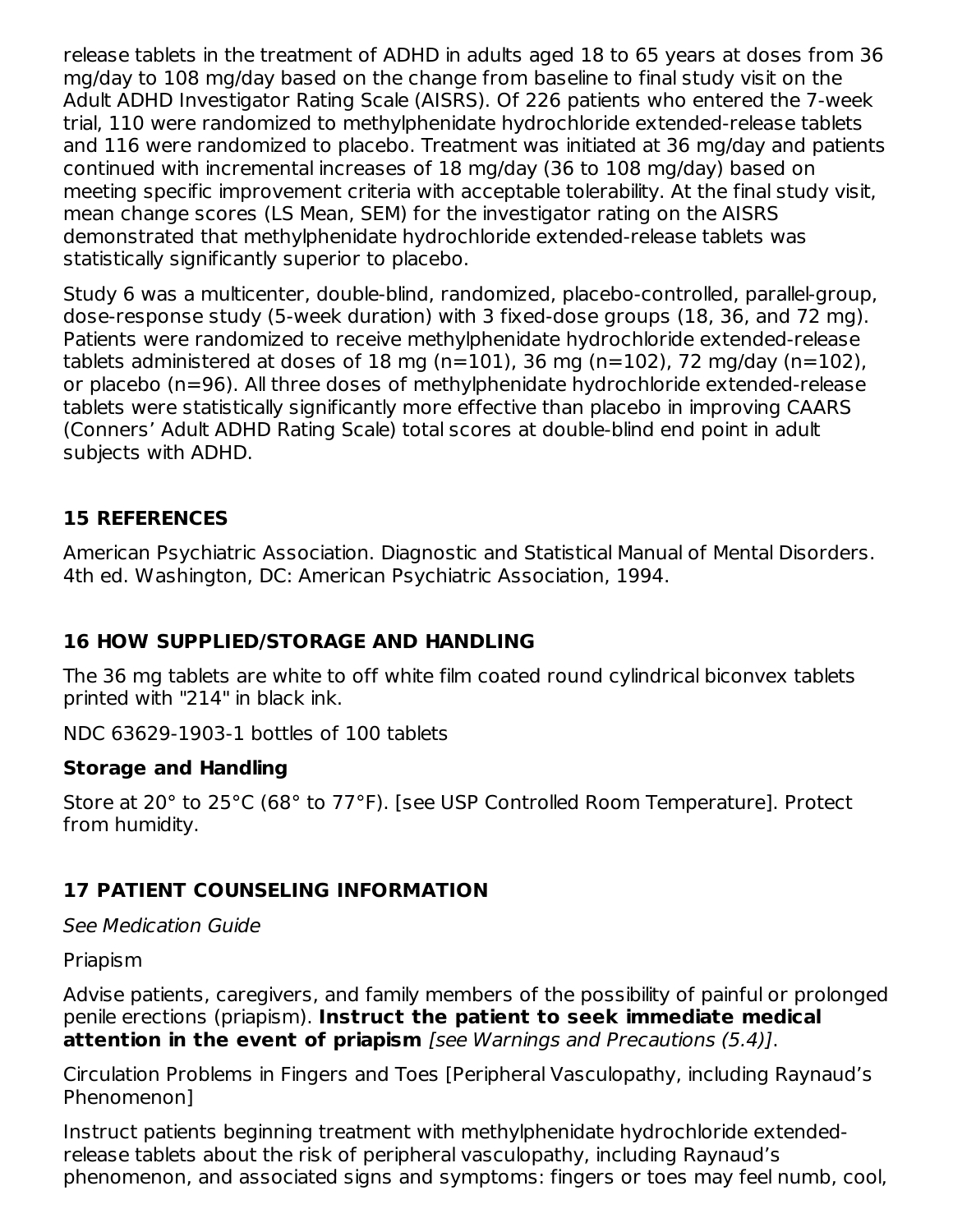painful, and/or may change color from pale, to blue, to red.

Instruct patients to report to their physician any new numbness, pain, skin color change, or sensitivity to temperature in fingers or toes.

#### **Instruct patients to call their physician immediately with any signs of unexplained wounds appearing on fingers or toes while taking methylphenidate hydrochloride extended-release tablets.**

Further clinical evaluation (e.g., rheumatology referral) may be appropriate for certain patients.

#### General Considerations

Prescribers or other health professionals should inform patients, their families, and their caregivers about the benefits and risks associated with treatment with methylphenidate and should counsel them in its appropriate use. A patient Medication Guide is available for methylphenidate hydrochloride extended-release tablets. The prescriber or health professional should instruct patients, their families, and their caregivers to read the Medication Guide and should assist them in understanding its contents. Patients should be given the opportunity to discuss the contents of the Medication Guide and to obtain answers to any questions they may have. The complete text of the Medication Guide is reprinted at the end of this document.

#### Administration Instructions

Patients should be informed that methylphenidate hydrochloride extended-release tablets should be swallowed whole with the aid of liquids. Tablets should not be chewed, divided, or crushed. The medication is contained within a nonabsorbable shell designed to release the drug at a controlled rate. The tablet shell, along with insoluble core components, is eliminated from the body; patients should not be concerned if they occasionally notice in their stool something that looks like a tablet.

#### Driving or Operating Heavy Machinery

Stimulants may impair the ability of the patient to operate potentially hazardous machinery or vehicles. Patients should be cautioned accordingly until they are reasonably certain that methylphenidate hydrochloride extended-release tablets does not adversely affect their ability to engage in such activities.

For more information call 1-866-495-8330.

### **Manufactured by:**

Ascent Pharmaceuticals Inc.

Central Islip, NY 11722

### **Manufactured for:**

Camber Pharmaceuticals, Inc.

Piscataway, NJ 08854

Rev: 08/2021

## **MEDICATION GUIDE**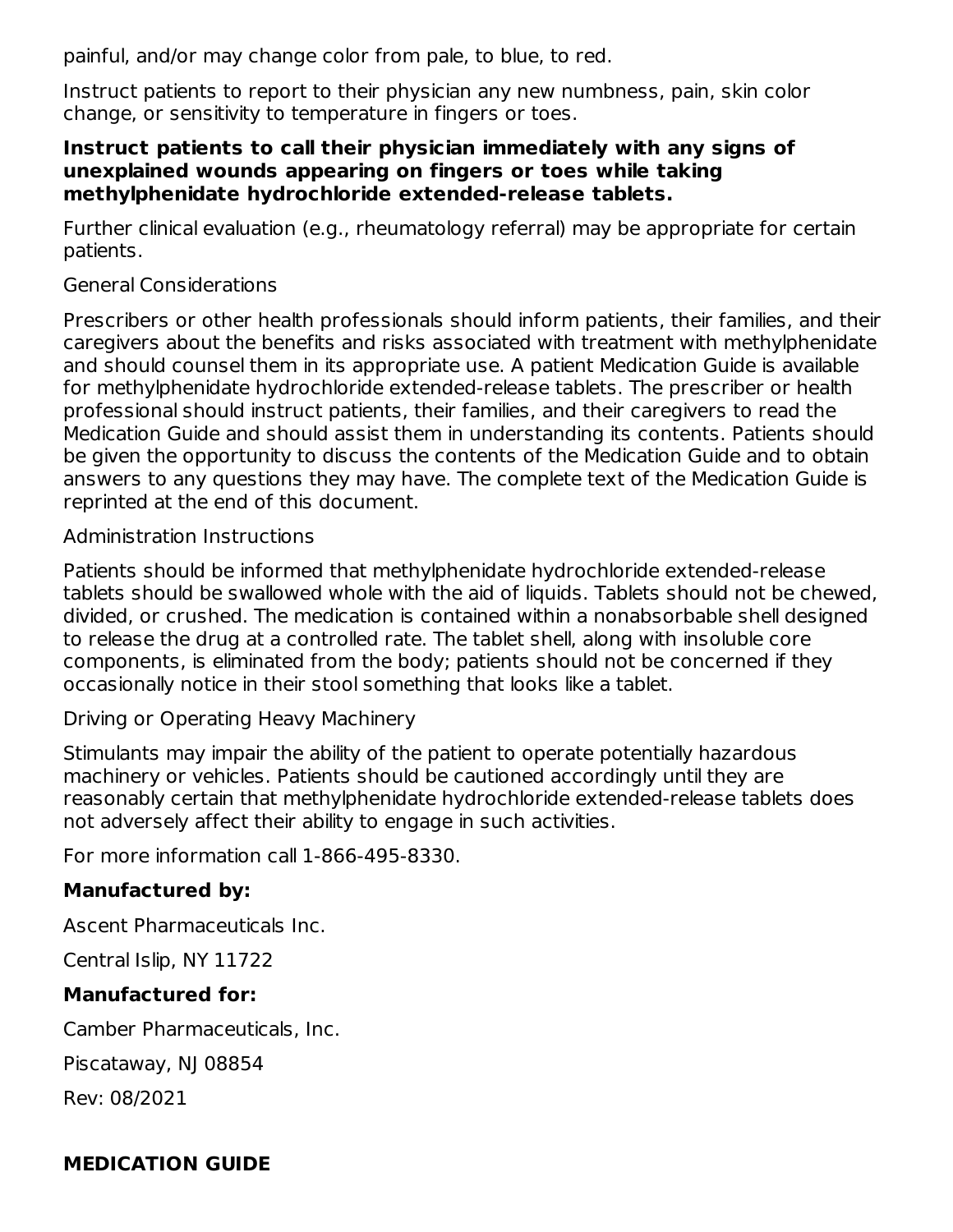#### **Methylphenidate hydrochloride Extended-release Tablets, USP CII**

### **(meth ' il fen' i date hye" droe klor' ide)**

Read the Medication Guide that comes with methylphenidate hydrochloride extendedrelease tablets before you or your child starts taking it and each time you get a refill. There may be new information. This Medication Guide does not take the place of talking to your doctor about your or your child's treatment with methylphenidate hydrochloride extended-release tablets.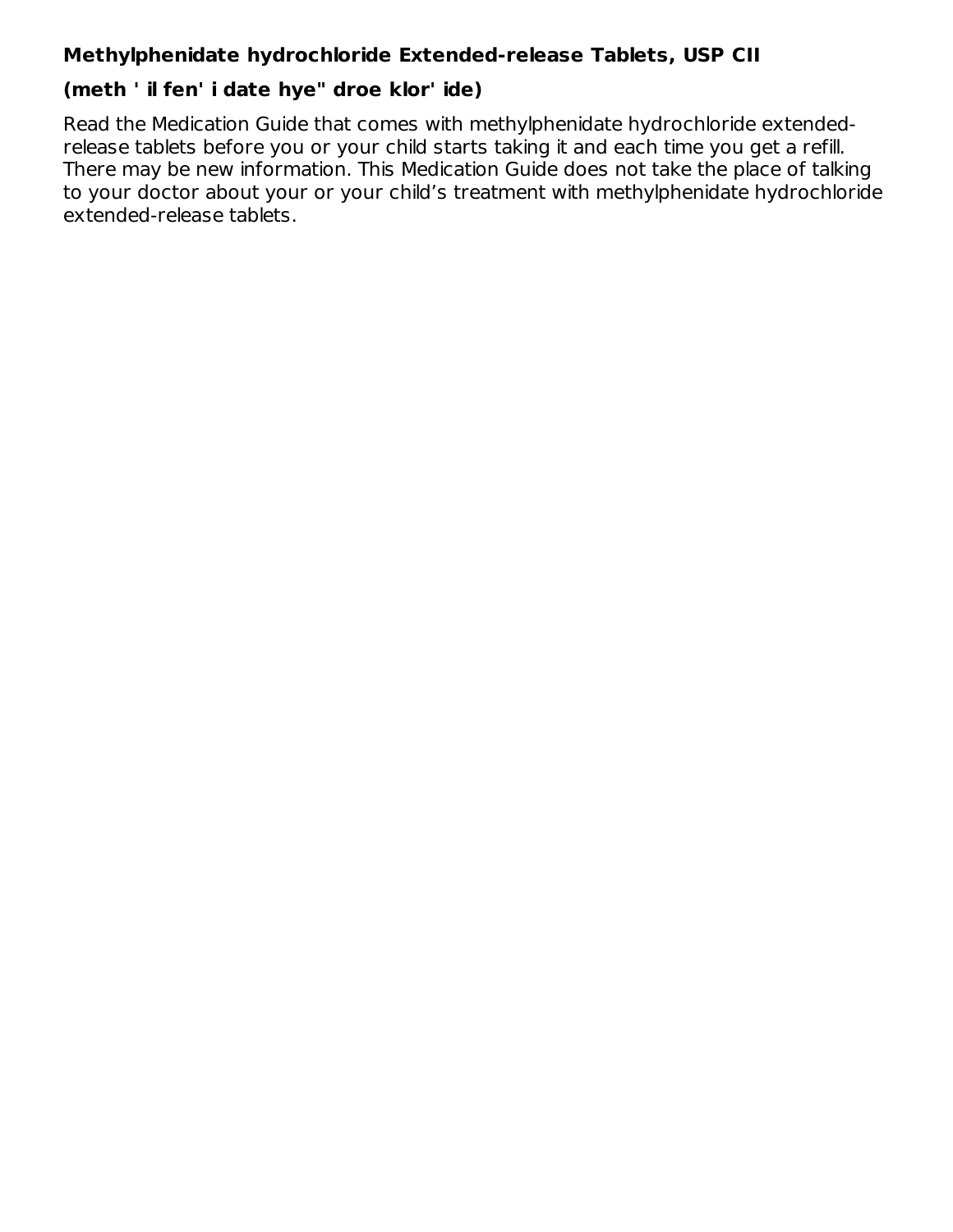**What is the most important information I should know about methylphenidate hydrochloride extended-release tablets?**

**The following have been reported with use of methylphenidate HCl and other stimulant medicines:**

- **1. Heart-related problems:**
- **sudden death in patients who have heart problems or heart defects**
- **stroke and heart attack in adults**

### • **increased blood pressure and heart rate**

Tell your doctor if you or your child has any heart problems, heart defects, high blood pressure, or a family history of these problems.

Your doctor should check you or your child carefully for heart problems before starting methylphenidate hydrochloride extended-release tablets.

Your doctor should check your or your child's blood pressure and heart rate regularly during treatment with methylphenidate hydrochloride extended-release tablets.

**Call your doctor right away if you or your child has any signs of heart problems such as chest pain, shortness of breath, or fainting while taking methylphenidate hydrochloride extended-release tablets.**

### **2. Mental (Psychiatric) problems:**

### **All Patients**

- **new or worse behavior and thought problems**
- **new or worse bipolar illness**
- **new or worse aggressive behavior or hostility**

### **Children and Teenagers**

• **new psychotic symptoms (such as hearing voices, believing things that are not true, are suspicious) or new manic symptoms**

Tell your doctor about any mental problems you or your child have, or about a family history of suicide, bipolar illness, or depression.

**Call your doctor right away if you or your child has any new or worsening mental symptoms or problems while taking methylphenidate hydrochloride extended-release tablets, especially seeing or hearing things that are not real, believing things that are not real, or are suspicious.**

## **3. Painful and prolonged erections (priapism)**

Painful and prolonged erections (priapism) have occurred with methylphenidate. If you or your child develop priapism, seek medical help right away.

### **Because of the potential for lasting damage, priapism should be evaluated by**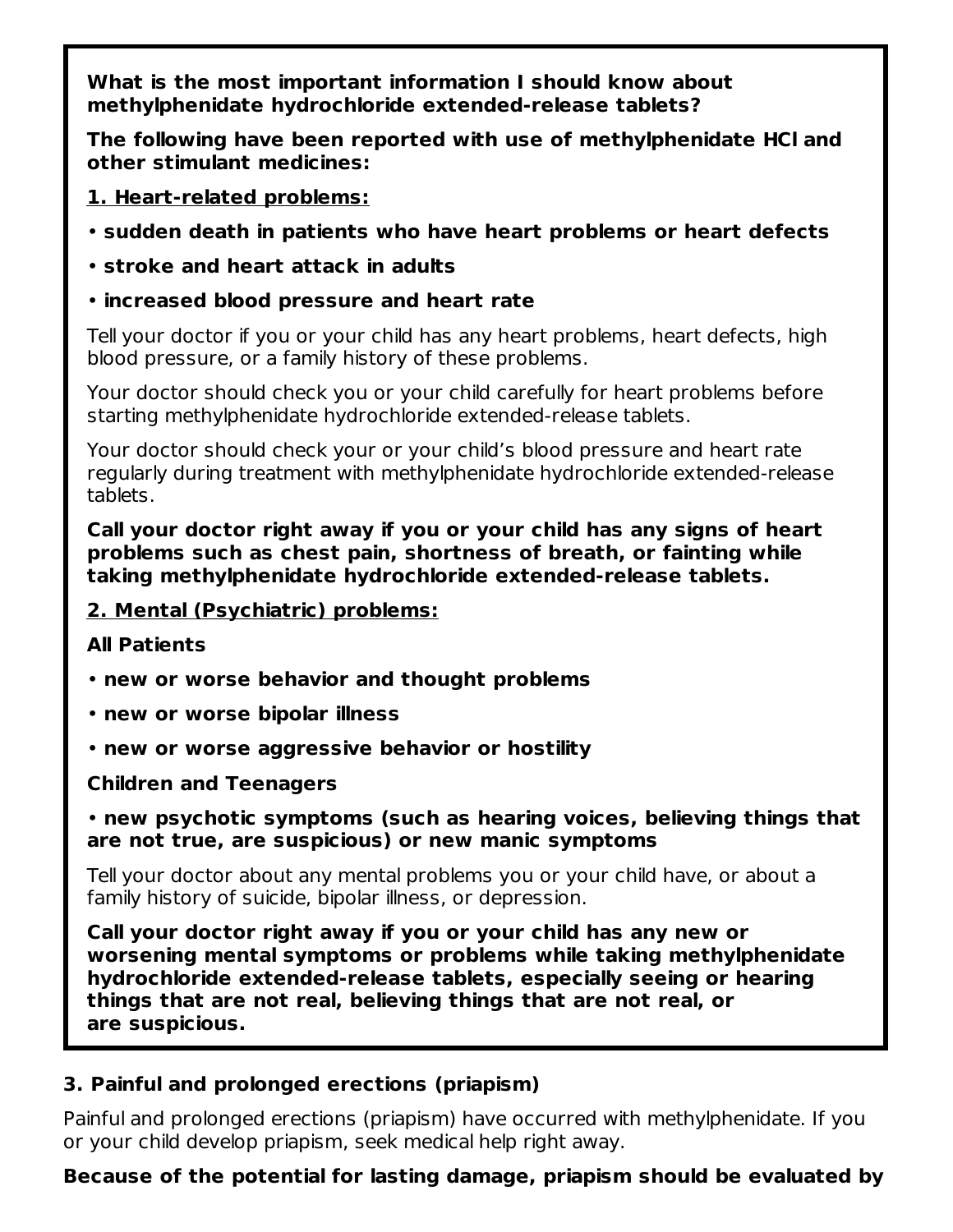#### **a doctor immediately.**

### **4. Circulation problems in fingers and toes**

[Peripheral vasculopathy, including Raynaud's phenomenon]:

- fingers or toes may feel numb, cool, painful
- fingers or toes may change color from pale, to blue, to red

Tell your doctor if you have or your child has numbness, pain, skin color change, or sensitivity to temperature in your fingers or toes.

#### **Call your doctor right away if you have or your child has any signs of unexplained wounds appearing on fingers or toes while taking methylphenidate hydrochloride extended-release tablets.**

#### **What is methylphenidate hydrochloride extended-release tablets?**

Methylphenidate hydrochloride extended-release tablets is a central nervous system stimulant prescription medicine. **It is used for the treatment of attention deficit and hyperactivity disorder(ADHD).** Methylphenidate hydrochloride extended-release tablets may help increase attention and decrease impulsiveness and hyperactivity in patients with ADHD.

Methylphenidate hydrochloride extended-release tablets should be used as a part of a total treatment program for ADHD that may include counseling or other therapies.

**Methylphenidate hydrochloride extended-release tablets is a federally controlled substance (CII) because it can be abused or lead to dependence. Keep methylphenidate hydrochloride extended-release tablets in a safe place to prevent misuse and abuse. Selling or giving away Methylphenidate hydrochloride extended-release tablets may harm others, and is against the law.**

Tell your doctor if you or your child has (or has a family history of) ever abused or been dependent on alcohol, prescription medicines, or street drugs.

#### **Who should not take methylphenidate hydrochloride extended-release tablets?**

#### **Methylphenidate hydrochloride extended-release tablets should not be taken if you or your child:**

- is very anxious, tense, or agitated
- has an eye problem called glaucoma
- has tics or Tourette's syndrome, or a family history of Tourette's syndrome. Tics are hard-to-control repeated movements or sounds.
- is taking or has taken within the past 14 days an antidepression medicine called a monoamine oxidase inhibitor or MAOI.

• is allergic to anything in methylphenidate hydrochloride extended-release tablets. See the end of this Medication Guide for a complete list of ingredients.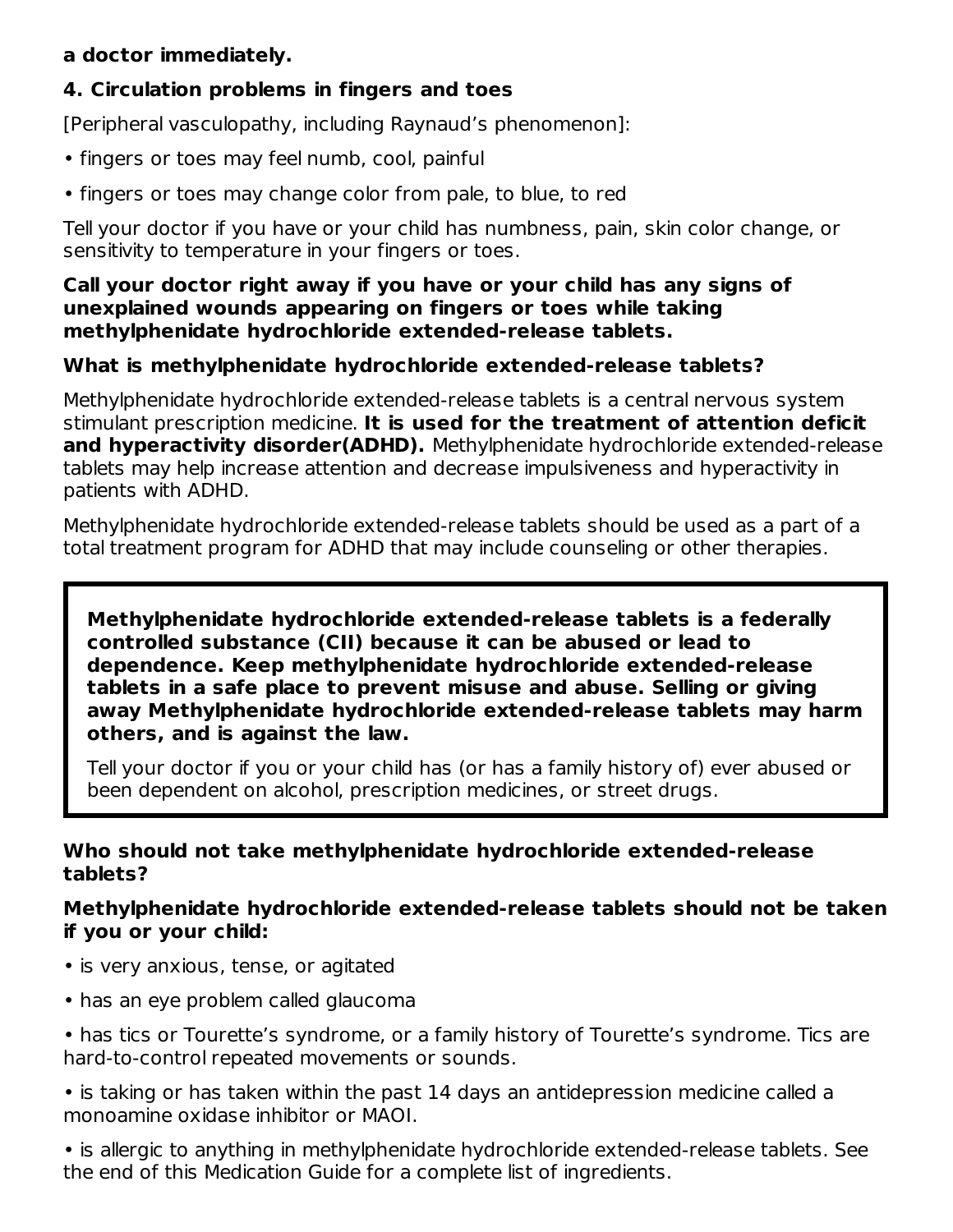Methylphenidate hydrochloride extended-release tablets should not be used in children less than 6 years old because it has not been studied in this age group.

#### **Methylphenidate hydrochloride extended-release tablets may not be right for you or your child. Before starting methylphenidate hydrochloride extendedrelease tablets, tell your or your child's doctor about all health conditions (or a family history of) including:**

- heart problems, heart defects, or high blood pressure
- mental problems including psychosis, mania, bipolar illness, or depression
- tics or Tourette's syndrome
- seizures or have had an abnormal brain wave test (EEG)
- circulation problems in fingers and toes
- esophagus, stomach, or small or large intestine problems

Tell your doctor if you or your child is pregnant, planning to become pregnant, or breastfeeding.

#### **Can methylphenidate hydrochloride extended-release tablets be taken with other medicines?**

# **Tell your doctor about all of the medicines that you or your child takes including prescription and nonprescription medicines, vitamins, and**

**herbal supplements.** Methylphenidate hydrochloride extended-release tablets and some medicines may interact with each other and cause serious side effects. Sometimes the doses of other medicines will need to be adjusted while taking methylphenidate hydrochloride extended-release tablets.

Your doctor will decide whether methylphenidate hydrochloride extended-release tablets can be taken with other medicines.

### **Especially tell your doctor if you or your child takes:**

- antidepression medicines including MAOIs
- seizure medicines
- blood thinner medicines
- blood pressure medicines
- cold or allergy medicines that contain decongestants

Know the medicines that you or your child takes.

Keep a list of your medicines with you to show your doctor and pharmacist.

#### **Do not start any new medicine while taking methylphenidate hydrochloride extended-release tablets without talking to your doctor first.**

#### **How should methylphenidate hydrochloride extended-release tablets be taken?**

• **Take methylphenidate hydrochloride extended-release tablets exactly as prescribed.** Your doctor may adjust the dose until it is right for you or your child.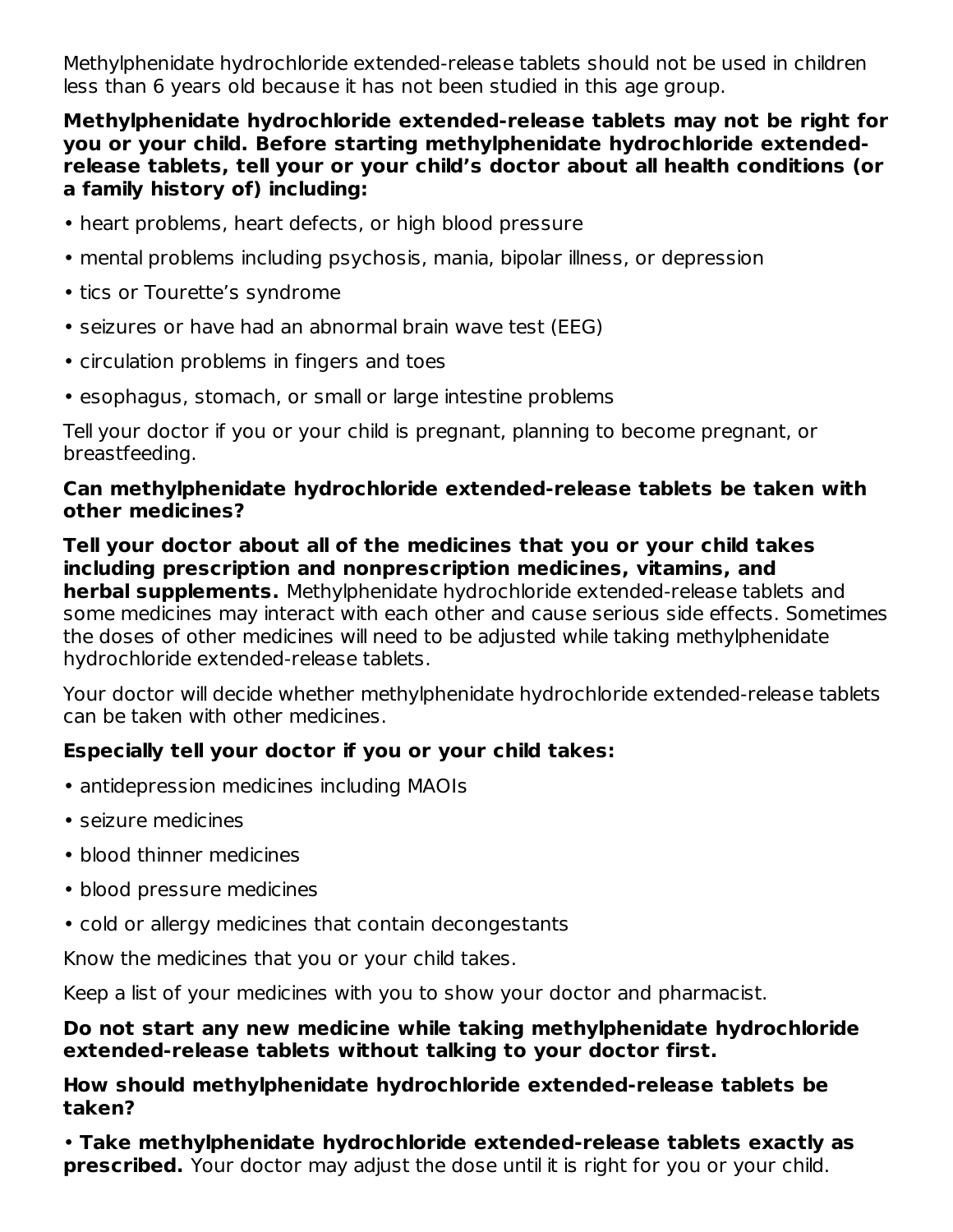#### • **Do not chew, crush, or divide the tablets.**

Swallow methylphenidate hydrochloride extended-release tablets whole with water or other liquids. Tell your doctor if you or your child cannot swallow methylphenidate hydrochloride extended-release tablets whole. A different medicine may need to be prescribed.

• methylphenidate hydrochloride extended-release tablets can be taken with or without food.

• Take methylphenidate hydrochloride extended-release tablets once each day in the morning.

Methylphenidate hydrochloride extended-release tablets is an extended-release tablet. It releases medication into your or your child's body throughout the day.

• The methylphenidate hydrochloride extended-release tablets does not dissolve completely in the body after all the medicine has been released. You or your child may sometimes notice the empty tablet in a bowel movement. This is normal.

• From time to time, your doctor may stop methylphenidate hydrochloride extendedrelease tablets treatment for a while to check ADHD symptoms.

• Your doctor may do regular checks of the blood, heart, and blood pressure while taking methylphenidate hydrochloride extended-release tablets. Children should have their height and weight checked often while taking methylphenidate hydrochloride extended-release tablets. Methylphenidate hydrochloride extended-release tablets treatment may be stopped if a problem is found during these checkups.

#### • **If you or your child takes too much methylphenidate hydrochloride extended-release tablets or overdoses, call your doctor or poison control center right away, or get emergency treatment.**

#### **What are possible side effects of methylphenidate hydrochloride extendedrelease tablets?**

**See "What is the most important information I should know about methylphenidate hydrochloride extended-release tablets?"** for information on reported heart and mental problems.

### **Other serious side effects include:**

- slowing of growth (height and weight) in children
- seizures, mainly in patients with a history of seizures
- eyesight changes or blurred vision
- blockage of the esophagus, stomach, small or large intestine in patients who already have a narrowing in any of these organs

#### **Common side effects include:**

- decreased appetite headache
- dry mouth nausea
- trouble sleeping anxiety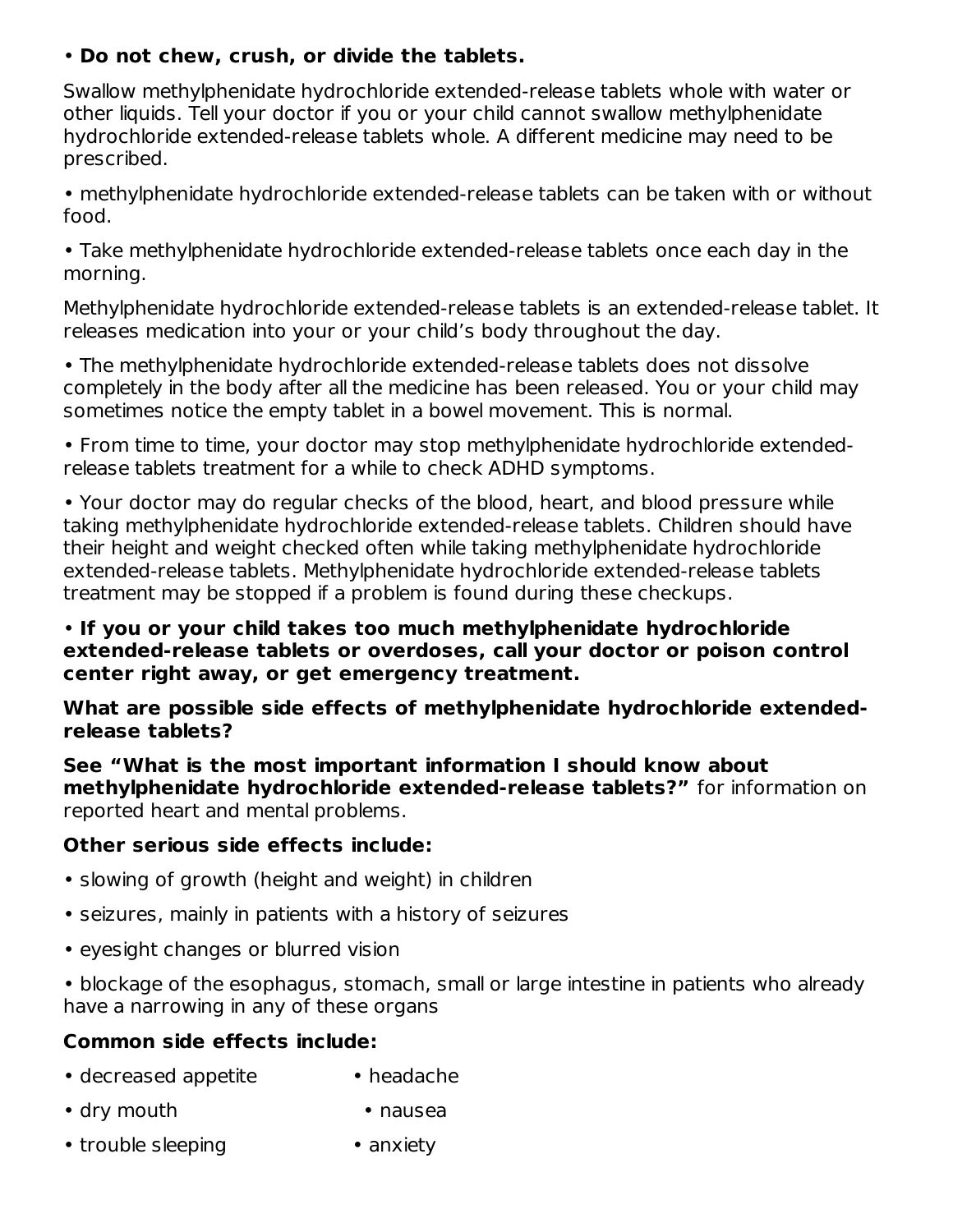- 
- dizziness weight loss
- stomach ache irritability
- 
- increased sweating

Stimulants may impair the ability of you or your child to operate potentially hazardous machinery or vehicles. You or your child should exercise caution until you or your child is reasonably certain that methylphenidate hydrochloride extended-release tablets does not adversely affect your or your child's ability to engage in such activities.

Talk to your doctor if you or your child has side effects that are bothersome or do not go away.

This is not a complete list of possible side effects.

Ask your doctor or pharmacist for more information.

Call your doctor for medical advice about side effects. You may report side effects to FDA at 1-800-FDA-1088.

You may also report side effects to Camber Pharmaceuticals Inc., at 1-866-495-8330.

### **How should I store methylphenidate hydrochloride extended-release tablets?**

• Store methylphenidate hydrochloride extended-release tablets in a safe place at room temperature, Store at 20° to 25°C (68° to 77°F). Protect from moisture.

#### • **Keep methylphenidate hydrochloride extended-release tablets and all medicines out of the reach of children.**

#### **General information about methylphenidate hydrochloride extended-release tablets**

Medicines are sometimes prescribed for purposes other than those listed in a Medication Guide. Do not use methylphenidate hydrochloride extended-release tablets for a condition for which it was not prescribed. Do not give methylphenidate hydrochloride extended-release tablets to other people, even if they have the same condition. It may harm them and it is against the law.

This Medication Guide summarizes the most important information about methylphenidate hydrochloride extended-release tablets. If you would like more information, talk with your doctor. You can ask your doctor or pharmacist for information about methylphenidate hydrochloride extended-release tablets that was written for healthcare professionals. For more information about methylphenidate hydrochloride extended-release tablets call 1-866-495-8330.

#### **What are the ingredients in methylphenidate hydrochloride extended-release tablets?**

### **Active Ingredient:** methylphenidate HCl.

**Inactive Ingredients:** Methylphenidate hydrochloride extended-release tablets contains the following inert ingredients and are common to all strengths: butylated hydroxytoluene, cellulose acetate, hypromellose, phosphoric acid, polyethylene glycol, polyethylene oxides, povidone, propylene glycol, sodium chloride, stearic acid, succinic acid, ferric oxide yellow, FD&C Red No 40 and titanium dioxide. The 18 mg tablet strength also contains iron oxide yellow and Polysorbate 80. The 27 mg tablet strength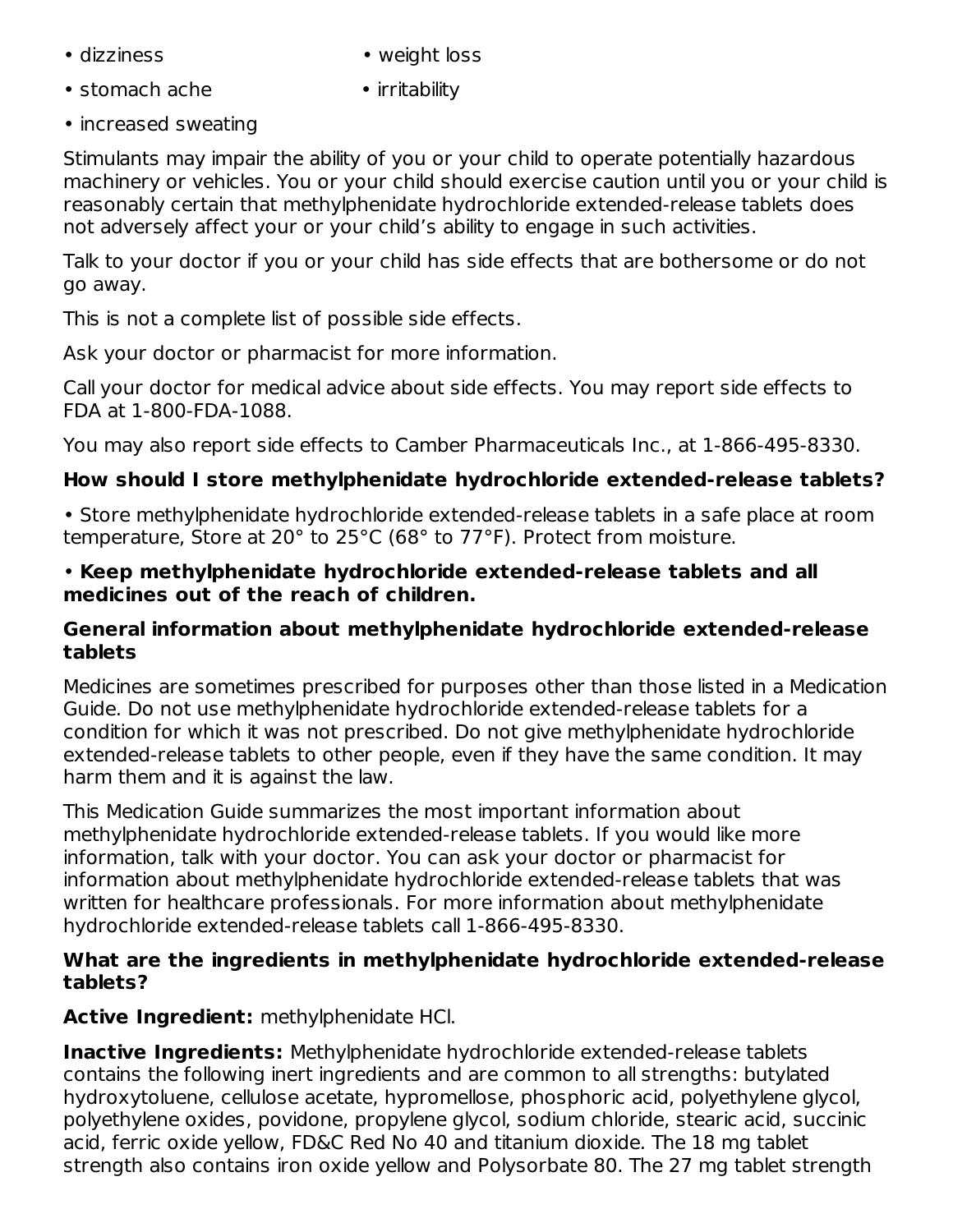also contains iron oxide red. The 36 mg tablet strength also contains talc. The 54 mg tablet strength also contains iron oxide yellow, iron oxide red and talc.

Each tablet strength also contains black iron oxide, hypromellose and propylene glycol as imprinting ink.

#### **This Medication Guide has been approved by the U.S. Food and Drug Administration.**

#### **Manufactured by:**

Ascent Pharmaceuticals Inc.

Central Islip, NY 11722

#### **Manufactured for:**

Camber Pharmaceuticals, Inc.

Piscataway, NJ 08854

Rev: 04/2021

### **Methylphenidate Hcl 36 mg ER (CII) Tab#100**

Manufactured by:<br>Ascent Pharmaceuticals,<br>Central Islip, NY 11722

lnc



Each extended release tablet contains: Methylphenidate Hydrochloride, USP 36 mg

Keep this and all medication out of the reach of children.

Store at 20° to 25°C (68° to 77°F) [See USP Controlled Room Temperature].

Dispense in a tight, light-resistant container as defined in the USP with a child-resistant closure.



| <b>METHYLPHENIDATE HYDROCHLORIDE</b><br>methylphenidate hydrochloride tablet, extended release |                                                    |                            |                         |                                   |  |
|------------------------------------------------------------------------------------------------|----------------------------------------------------|----------------------------|-------------------------|-----------------------------------|--|
|                                                                                                |                                                    |                            |                         |                                   |  |
| <b>Product Information</b>                                                                     |                                                    |                            |                         |                                   |  |
| <b>Product Type</b>                                                                            | <b>HUMAN</b><br><b>PRESCRIPTION</b><br><b>DRUG</b> | <b>Item Code (Source)</b>  |                         | NDC:63629-<br>1903(NDC:31722-954) |  |
| <b>Route of Administration</b>                                                                 | ORAL                                               | CII<br><b>DEA Schedule</b> |                         |                                   |  |
|                                                                                                |                                                    |                            |                         |                                   |  |
| <b>Active Ingredient/Active Moiety</b>                                                         |                                                    |                            |                         |                                   |  |
| <b>Ingredient Name</b><br><b>Basis of Strength</b><br><b>Strength</b>                          |                                                    |                            |                         |                                   |  |
|                                                                                                | $\alpha$ cularine (UNIII, 402042011)               |                            | <b>METUVI DUEMINATE</b> |                                   |  |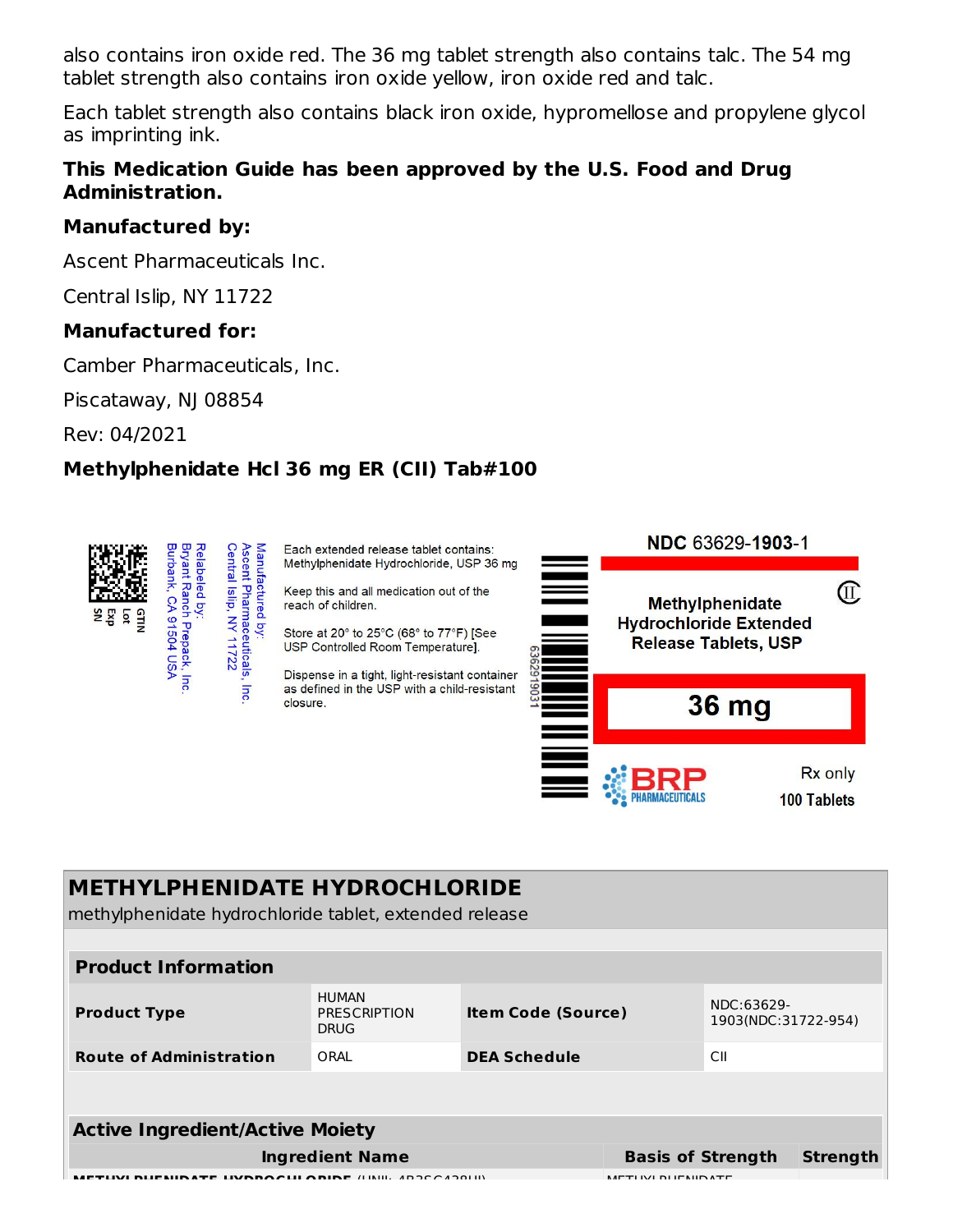| <b>Inactive Ingredients</b>             |                                                           |              |                                       |  |                                     |
|-----------------------------------------|-----------------------------------------------------------|--------------|---------------------------------------|--|-------------------------------------|
|                                         | <b>Ingredient Name</b>                                    |              |                                       |  | <b>Strength</b>                     |
|                                         | <b>BUTYLATED HYDROXYTOLUENE (UNII: 1P9D0Z171K)</b>        |              |                                       |  |                                     |
|                                         | <b>CELLULOSE ACETATE (UNII: 3J2P07GVB6)</b>               |              |                                       |  |                                     |
|                                         | HYPROMELLOSE, UNSPECIFIED (UNII: 3NXW29V3WO)              |              |                                       |  |                                     |
|                                         | <b>PHOSPHORIC ACID (UNII: E4GA8884NN)</b>                 |              |                                       |  |                                     |
|                                         | POLYETHYLENE GLYCOL, UNSPECIFIED (UNII: 3WQ0SDWLA)        |              |                                       |  |                                     |
|                                         | POVIDONE, UNSPECIFIED (UNII: FZ989GH94E)                  |              |                                       |  |                                     |
|                                         | <b>PROPYLENE GLYCOL (UNII: 6DC9Q167V3)</b>                |              |                                       |  |                                     |
|                                         | <b>SODIUM CHLORIDE (UNII: 451W47IQ8X)</b>                 |              |                                       |  |                                     |
| <b>STEARIC ACID (UNII: 4ELV7Z65AP)</b>  |                                                           |              |                                       |  |                                     |
| <b>SUCCINIC ACID (UNII: AB6MNQ6J6L)</b> |                                                           |              |                                       |  |                                     |
|                                         | <b>FERROSOFERRIC OXIDE (UNII: XM0M87F357)</b>             |              |                                       |  |                                     |
|                                         | <b>FERRIC OXIDE YELLOW (UNII: EX43802MRT)</b>             |              |                                       |  |                                     |
| TALC (UNII: 7SEV7J4R1U)                 |                                                           |              |                                       |  |                                     |
| TITANIUM DIOXIDE (UNII: 15FIX9V2JP)     |                                                           |              |                                       |  |                                     |
|                                         | FD&C RED NO. 40 (UNII: WZB9127XOA)                        |              |                                       |  |                                     |
|                                         | POLYETHYLENE OXIDE 200000 (UNII: 11628IH700)              |              |                                       |  |                                     |
|                                         | POLYETHYLENE OXIDE 7000000 (UNII: G3MS6M810Y)             |              |                                       |  |                                     |
|                                         |                                                           |              |                                       |  |                                     |
| <b>Product Characteristics</b>          |                                                           |              |                                       |  |                                     |
| Color                                   | white                                                     | <b>Score</b> |                                       |  | no score                            |
| <b>Shape</b>                            | ROUND (cylindrical)                                       | <b>Size</b>  |                                       |  | 15 <sub>mm</sub>                    |
| Flavor                                  |                                                           |              | <b>Imprint Code</b>                   |  | 214                                 |
| <b>Contains</b>                         |                                                           |              |                                       |  |                                     |
|                                         |                                                           |              |                                       |  |                                     |
| <b>Packaging</b>                        |                                                           |              |                                       |  |                                     |
| <b>Item Code</b><br>#                   | <b>Package Description</b>                                |              | <b>Marketing Start</b><br><b>Date</b> |  | <b>Marketing End</b><br><b>Date</b> |
| NDC:63629-<br>$\mathbf{1}$<br>1903-1    | 100 in 1 BOTTLE; Type 0: Not a Combination<br>Product     |              | 12/21/2021                            |  |                                     |
|                                         |                                                           |              |                                       |  |                                     |
| <b>Marketing Information</b>            |                                                           |              |                                       |  |                                     |
| <b>Marketing</b><br>Category            | <b>Application Number or Monograph</b><br><b>Citation</b> |              | <b>Marketing Start</b><br><b>Date</b> |  | <b>Marketing End</b><br><b>Date</b> |
| <b>ANDA</b>                             | ANDA211009                                                |              | 09/03/2019                            |  |                                     |
|                                         |                                                           |              |                                       |  |                                     |

**Labeler -** Bryant Ranch Prepack (171714327)

**Registrant -** Bryant Ranch Prepack (171714327)